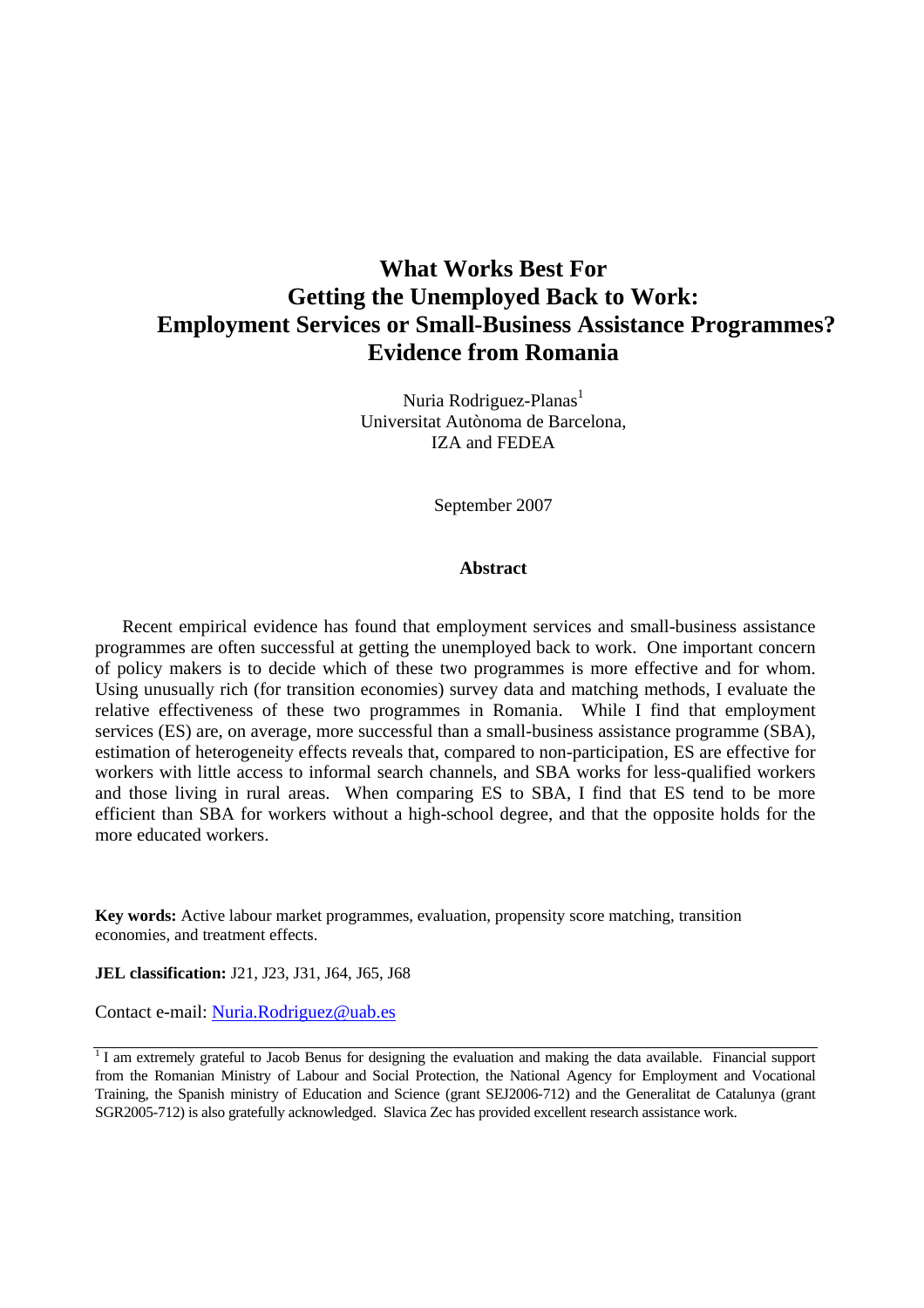#### **I. Introduction**

In recent years, there has been a substantial increase in the empirical evidence on the effectiveness of active labour market programmes (ALMPs) in developed, developing and transition economies.<sup>1</sup> This improvement can be explained by the increased availability of data, the improvements on data quality, and recent developments on evaluation methodology. However, most of these studies focus on comparing the labour market outcomes of unemployed individuals who participate in an ALMP with other unemployed individuals who do not participate in an ALMP—at least during a pre-determined span of time.

While evaluating the effects of ALMPs relative to non-participation is an interesting question per se, policy makers may well be more interested on what are the relative effects of two different types of programmes, as well as the suitability of these programmes for different target  $groups.<sup>2</sup>$  More specifically, for the two ALMPs—that is, small-business assistance programmes and employment services—that recent empirical studies indicate are often successful at getting the unemployed back to work, a useful policy question may be: which one is more effective and for whom. This paper provides some evidence on which of these two types of programmes' works best for different population subgroups in Romania. The results offer interesting policy recommendations for implementing these programmes both in transition countries and countries with large informal sectors, such as developing countries. The focus is on the direct effects of the programmes; no attempt is made to assess the general equilibrium implications.

 There are considerable differences in the design of these two types of programmes. On the one hand, small-business assistance programmes are usually intended to support the startup and development of self-employment endeavours or micro-enterprises. They usually provide counselling and assistance in developing and implementing a business plan, and often include some form of financial assistance. Although the use of these programmes has been limited compared to other ALMPs, their popularity (as well as the number of empirical evaluations available) has recently increased (Kluve, 2006). Employment services, on the other hand, include different types of measures aimed at improving job search efficiency. They usually include the following types of services: job clubs, job-search courses, counselling, testing, and assessment. Moreover, because of their relatively low costs, employment services tend to be the most cost-effective (Martin, 1998, Dar and Tzannatos, 1999, and Kluve, 2006, among others).

Despite the institutional differences between these two programmes, recent empirical evidence highlights their success at getting the unemployed back to work. According to Kluve, 2006, a consistent result for both Europe and the US are the positive effects for employment services, and small-business assistance programmes. Martin and Grubb, 2001, also find that these programmes are successful at getting the unemployed back to work in developed countries. In addition, Dar and Tzannatos, 1999, and Betcherman, Olivas and Dar, 2004, find that both of these programmes tend to be successful in developing, and transition countries.

<sup>1</sup> See Katz, 1994, Fay, 1996, Martin, 1998, Dar and Tzannatos, 1999, Martin and Grubb, 2001, Kluve and Schmidt, 2002, and Betcherman, Olivas, and Dar, 2004, for good reviews of the literature.

 $2^2$  A methodological question also arises since most of these studies use non-experimental approaches to estimate the impact of the programmes. While non-participants may well be intrinsically different to participants, the difference between participants of different types of ALMPs may not be as large (see discussion in Section IV).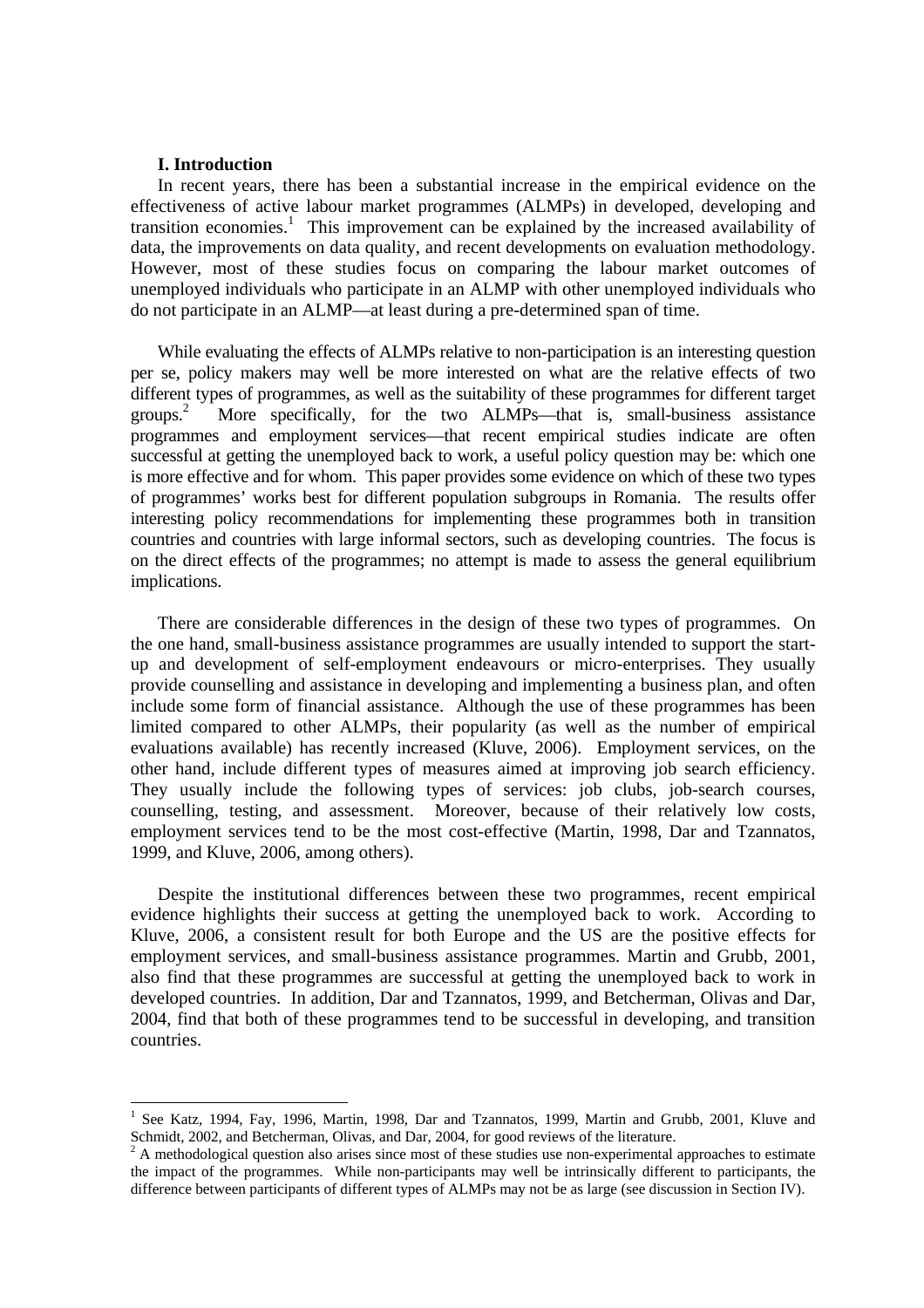To my knowledge, there is no theoretical and comparative empirical research devoted to analysing the relative effects of employment services and small-business assistance programmes.<sup>3</sup> The main reason for this is that the latter type of programmes has, until recently, been seldom used, and thus data allowing comparison of these two types of programmes in the same country are rarely available. While cross-country studies of these two types of programmes are possible, differences in labour market conditions, institutions, evaluation designs, availability of outcome variables, and time periods seriously complicate the analysis.

Romania can be used to study the differences between employment services and smallbusiness assistance programmes because these two programmes were the first major ALMPs implemented in Romania on a large national scale after the 1989 Revolution. Moreover, these programmes were targeted at more or less the same population of unemployed. Furthermore, the experience of Romania ought to be of interest to policymakers of other countries, especially transition economies, which have suffered soaring labour surplus after social, economic, and political reforms, and developing countries that, like transition economies, tend to have large informal sectors. Finally, a rich data set (collected specifically for this evaluation) provided good quality data on key variables—such as earnings for both the employed and the self-employed, and allowed me to track individuals' earnings and employment status at different points in time over a four-year period.

 The data, a random sample of 3,357 persons who registered at the Employment Bureau during 1999, was collected during January and February 2002. Thus, we observe individuals *at least* 24 months after the programmes started. About two fifth of this sample (1,408 individuals) were ALMP participants whose programme contract began in 1999. The rest of the sample—the potential comparison group—were 1,949 persons who were registered at the Employment Bureau around the same time and in the same county than participants but who had *not* participated in an ALMP. This database was previously used by Benus and Rodriguez-Planas, 2007, (BR, hereafter) for a microeconomic evaluation study of several active labour market policies. Their study focuses on the effects of ALMPs relative to nonparticipation, and finds that participants of both programmes improved participants' economic outcomes compared to non-participants. However, their paper does not address the relative effectiveness of these two programmes, nor does it discuss theoretical implications of both programmes and contrasts them with heterogeneity results.

 Since the primary objective of both programmes is to get the unemployed individuals back into the primary labour market, and with a job, at least implicitly as good as the previous one, the current analysis focuses in outcomes that measure workers' reemployment probabilities (in paid or self-employed jobs), and their earnings at the new job. These outcomes are measured at two different points in time: at the time of the survey, and during the two-year period prior to the survey, that is, during the years 2000 and 2001. I also include duration of the unemployment spell and months receiving unemployment benefits during the two-year period 2000-2001.

 $3$  Microeconometric studies looking at the relative effects of programmemes in one country include, among others, Bonnal, Fougère and Sérandon, 1997, Carling and Gustafson, 1999, Melkersson, 1999a,b, Brodaty, Crépon and Fougère, 2000, Frölich, Heshmati and Lechner, 2000, Johansson and Martinsson, 2000, Gerfin and Lechner, 2002, Larsson, 2003, Carling and Richardson, 2004, Gerfin, Lechner and Steiger, 2005, and Sianesi, 2005. However, none of these studies compares the relative effect of small business assistance programmes compared to employment services.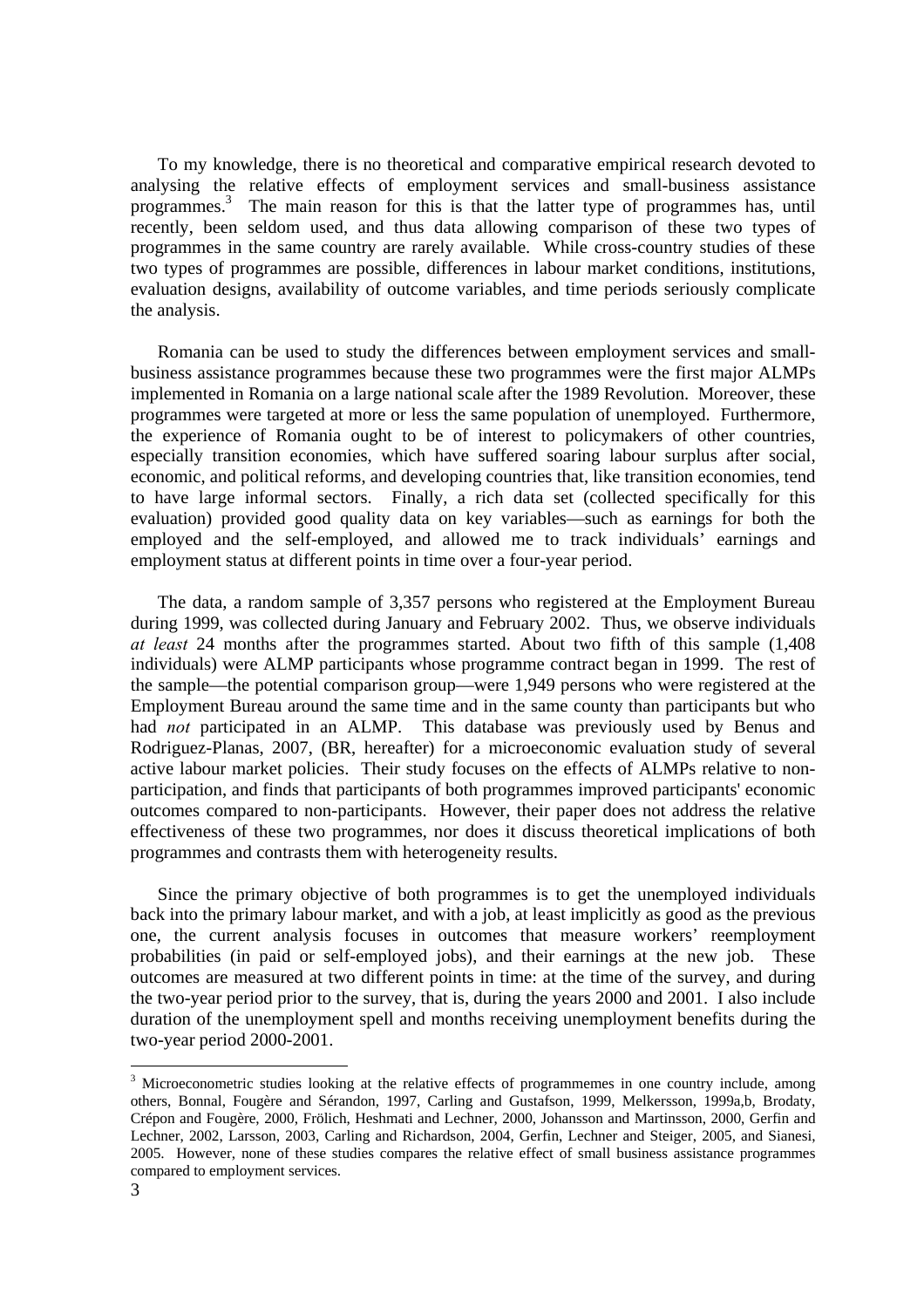I base the analysis on the conditional independence assumption (CIA), and use matching methods to estimate the average treatment effect. A part of the paper is devoted to discussing the plausibility of the CIA in this context. One of the biggest challenges when evaluating ALMPs in transition economies is the quality and quantity of data—see Kluve, Lehmann and Schmidt, 1999, or Earle and Pauna, 1996, among others, for discussion on the poor quality of ALMPs' data in transition economies. I argue that the data used contains important baseline information—in particular, pre-treatment earnings, employment history and experience information—making the CIA assumption more plausible.

 The analysis reveals that average effects for the population as a whole may hide statistically and economically significant differences across subgroups. While, I find that employment services (ES) are, on average, more successful than small-business assistance programmes (SBA), estimation of heterogeneity effects reveals that, compared to nonparticipation, ES are effective for workers with little access to informal search channels such as young workers, and those living in rural areas, and SBA works for less-qualified workers or those living in rural areas. In addition, I find that while both programmes have positive effects for workers with and without a high-school degree, ES is superior to SBA for the latter, while the opposite is true for the former.

 In summary, this paper contributes to the literature in several ways. First, by focussing on the two programmes, I am able to analyse their differences in participant selection and outcomes in a more profound and informative way than BR. Second, following Gerfin, Lechner and Steiger, 2005, I relate these differences to the different institutional set-ups and discuss theoretical implications, which are then empirically contrasted with the heterogeneity effects. This analysis offers evidence consistent with improved job matching theory for ES, and human capital and positive signalling theories for SBA. Finally, the findings in the paper suggest important policy implications since they provide some guidance on which populations would benefit from ES in economies with large informal sectors, and which type of workers are most likely to succeed when participating in SBA in transition economies.

 This paper is organized as follows. The next section presents an overview of the Romanian labour market, focusing on self-employment, unemployment and the ALMPs under evaluation. Section three summarises previous empirical findings. Section four describes the data, sample selection and displays the descriptive statistics. Section five discusses the economic evaluation strategy and the empirical implementation. Section six displays the results from a multiple treatment evaluation framework using a 'matching propensity score' estimator. Section seven concludes with a discussion on policy implications and costeffectiveness.

#### **II. Economic and Institutional Background**

## **II.1. The Economic Context**

 Since 1989, Romania has been in transition to a market economy. This transition has been slow partly as a result of Romania's stop-and-go approach to the restructuring and the reform process. Since the 1989 Revolution, successive governments have adopted a cautious approach to market-oriented reforms. This slow pace of reform—relative to some of its neighbours in Central Europe—delayed needed structural changes and added greater difficulties to the already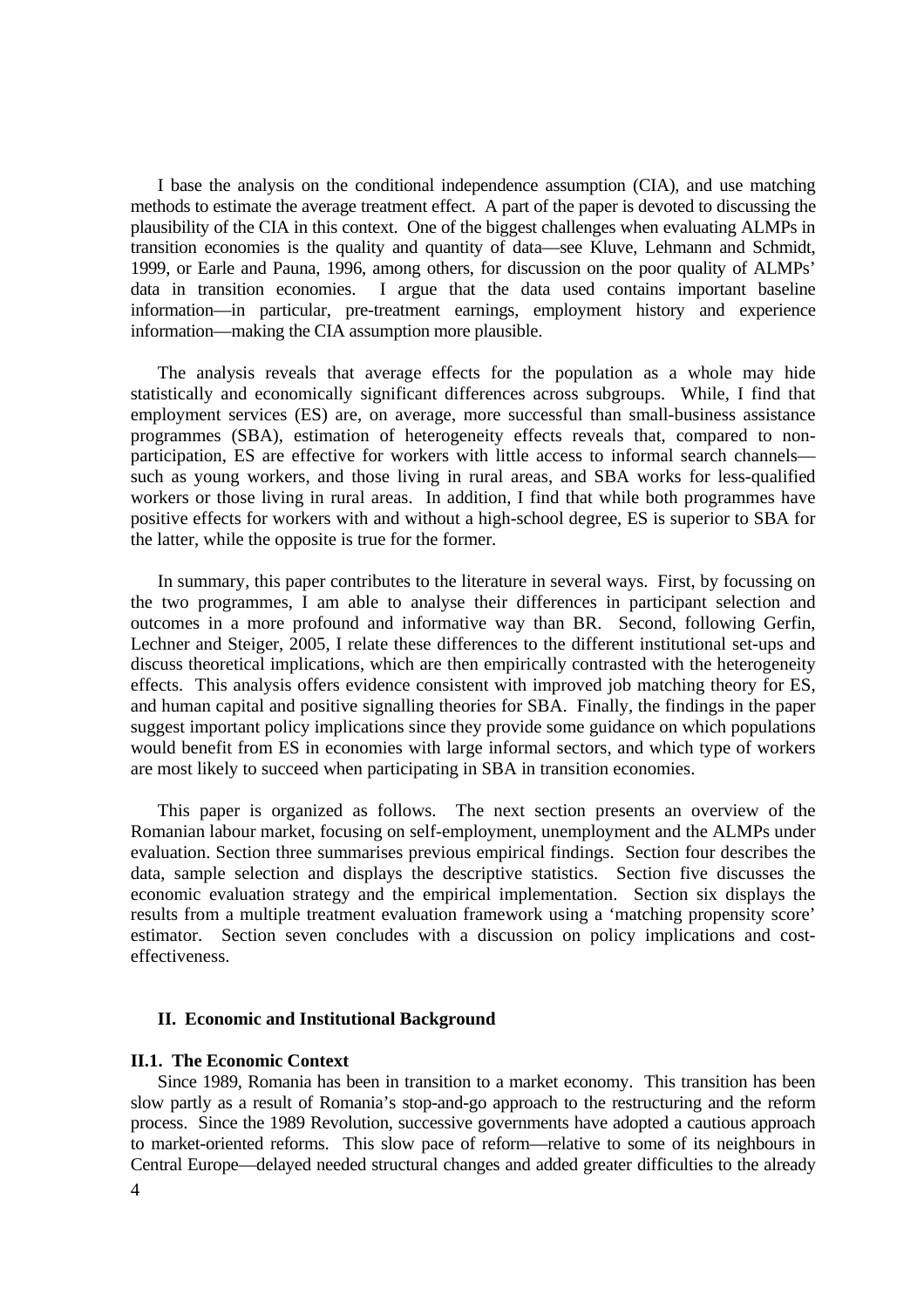unfavourable set of initial conditions inherited from the previous regime.

 As shown in Figure 1, after an initial economic contraction in the early 1990s due to the increase of external competition and the abolition of the Council of Mutual Economic Assistance (CMEA), Romania applied a macro-stabilization programme and experienced a partial economic recovery beginning in 1992, similar to the one observed in leading transition economies in Central Europe. However, in contrast with these leading economies, Romania lived a second period of economic decline beginning in 1996, which was mainly caused by the lack of enterprise restructuring. In the second half of 1996, Romania's authorities took a series of decisions with the aim of accelerating the privatisation, restructuring and liquidation of unprofitable business. However, the recovery was slow and did not produce significant economic results until the year 2000. Since then the Romania economy has grown at an average of 4 or 5 % per year.



**Figure 1** 

 The collapse in output at the beginning of the 1990s prompted an increase in unemployment. As seen in Figure 1, following the fall in output, registered unemployment soared and reached over 10 percent of the labour force in 1994. The unemployment rate then fell temporarily during 1995 and 1996, only to rise rapidly thereafter, reaching 11.5 percent in 1999. Since then, the registered unemployment rate has fallen gradually to 9 percent of the labour force in 2001.

 Moreover, data on registered unemployment in Romania understate the real problem with dislocated workers for at least the following three reasons. First, during the 1990s the increase in open unemployment was contained by Romania's policy approach of limiting job destruction by adjusting through real wages, combined with a series of early retirement programmes. Even though these two policies succeeded in limiting the increase in registered unemployment, it pushed workers out of the labour force and into low productivity jobs, primarily in agriculture.<sup>4</sup>

 5 <sup>4</sup> Since this policy approach was abandoned in the late 1990s, some of the initial imbalances are in the process of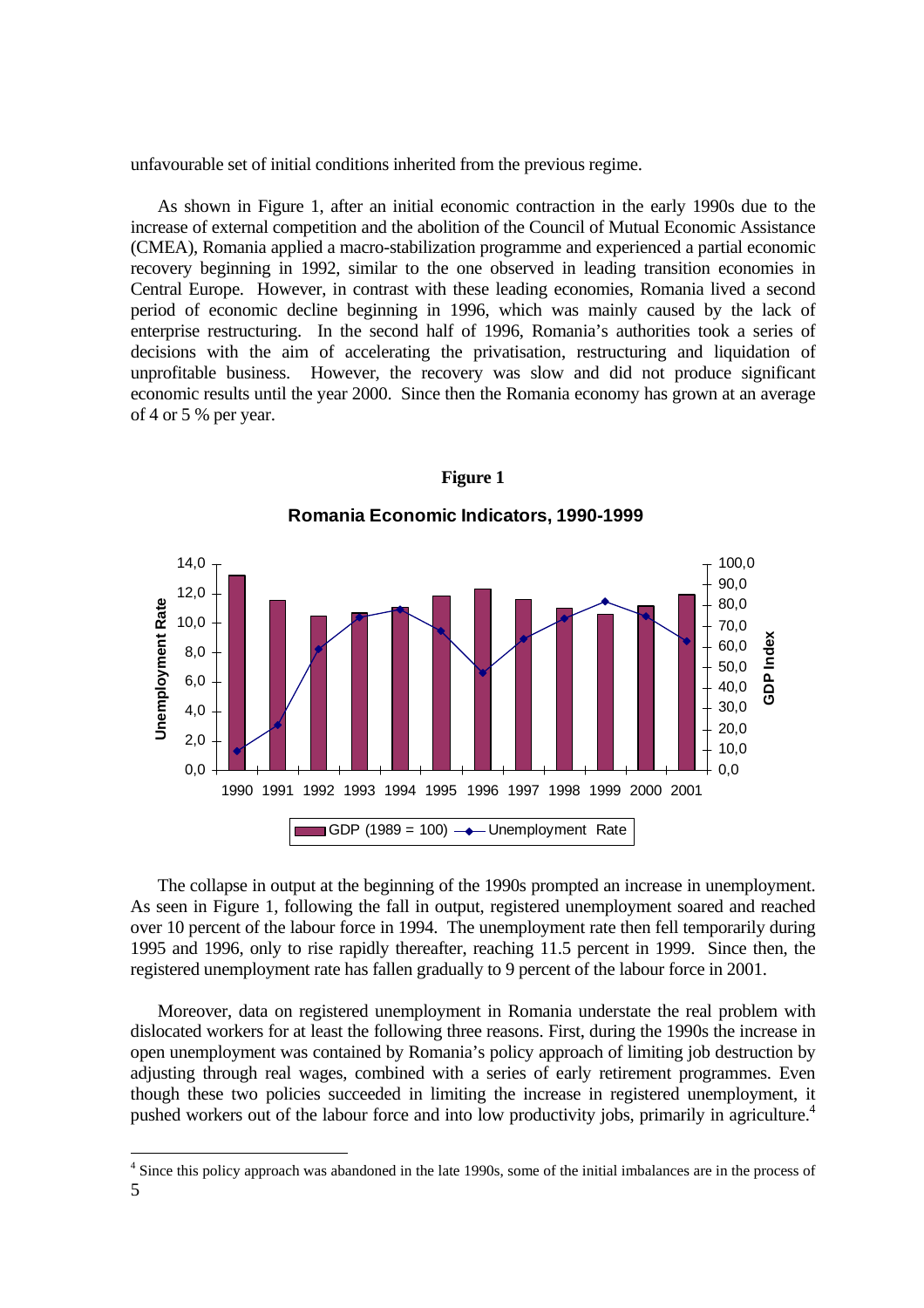Second, a high share of Romania's employment was in subsistence agriculture—the share of agricultural employment in Romania in 2001 was 42 percent of total employment (up from 28 percent of total employment in 1989). This suggests the existence of a two-tier system consisting of a large number of people involved in low productivity jobs and subsistence agriculture coexisting with large, potentially profitable but unreformed, farms. And third, the existence of borderline employment categories such as unpaid family helpers, involuntary parttimers, or people in "technical" unemployment or unpaid leave initiated by the employer to measure employment in Romania substantially overstates employment and influences key indicators of labour market performance.<sup>5</sup>

### **II.2. The Small and Medium Enterprise Sector<sup>6</sup>**

Despite the slow restructuring process, the Romanian small and medium enterprise (SME) sector has been dynamic, and its contribution to employment growth has surged. While SMEs (enterprises with less than 250 employees) accounted for 24% of total employment in 1995, they represented about 46.9% of total employment and 55.9% of total turnover in the economy by 2000. The private sector contribution to GDP has also grown considerably. From contributing 16.4% of GDP in 1990, its contribution almost tripled by 1995 (at 45.3% of GDP) and reached 65.5% in the year 2000.

However, in spite of the positive contribution of the SME sector to economic transformation, its relative size in Romania is still small compared with the other transition economies. Many factors explain why Romanian SMEs' sector has been slow to develop. A brief summary of the most relevant ones follows.<sup>7</sup> First, Romania lacked of private initiative or small firms prior to 1990. In contrast with other socialist countries where some entrepreneurial activities existed during the last years of the communist years, private enterprise and entrepreneurship was first legalised in Romania during 1990. Second, Romania's legislative framework for setting up SMEs has been complex, cluttered, and volatile, adding an additional source of uncertainty to entrepreneurship. Third, the taxation level of private entrepreneurs has been high, and additional taxation has been imposed by the "special funds contributions"—ad-hoc special purpose taxes levied directly by ministries or other public institutions. Fourth, there have been considerable social and political pressures against restructuring of state firms, which has led to a slow privatisation process. Fifth, the entrepreneurial tradition has been very weak in Romania, since the communist regime forced the artisans to merge into the state productive structures, breaking the chain of familiar handicraft tradition. A consequence of this was that, by 1990, Romania lacked of sons of traditionally entrepreneurial families—the backbone of Western European entrepreneurs. Finally, SMEs' financing has been limited and expensive. Because of the high and variable inflation rates, interest rates on lending have been prohibitive for many SMEs. Moreover, access to bank loans was limited to SMEs and when available, they were generally short-term,

being corrected.

<sup>&</sup>lt;sup>5</sup> See Brown et al., 2006, for a careful study on nonstandard forms and measures of employment and unemploymen in Romania.

<sup>&</sup>lt;sup>6</sup> In Romania, most enterprises in this sector were micro-firms (with less than 10 employees). For instance, in the year 2000, 93.6% of SMEs were micro-firms, 5% were small (with 10 to 49 employees), and 1.4% were medium firms (with 50 to 249 employees). Moreover, 97.4% of total SMEs was private, 0.3% was state-owned, and 2.3% were mixed firms.

 $<sup>7</sup>$  For thourough studies on the development of SMEs during the transition in Romania, see Ahrend and Martins,</sup> 2003, Dochia, 2000, Ferrari, 1999, Mitrut and Constantin, 2006, Nagarajan and Meyer, 1997a, among others.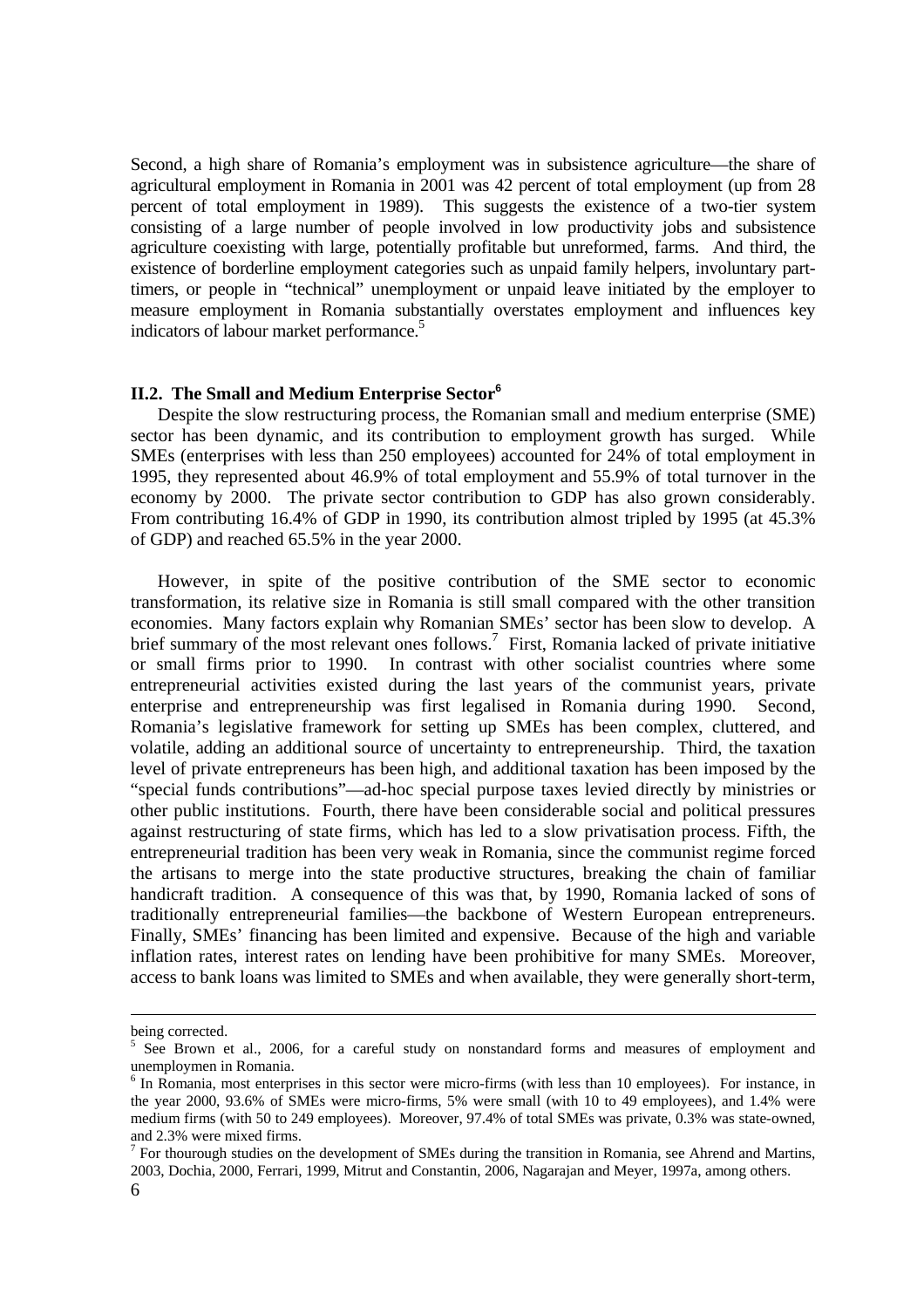small and required a collateral (Nagarajan and Meyer, 1997).

#### **II.3. The Institutional Environment**

 To address the problem of soaring labour surplus, the Romanian government soon developed social safety programmes, including labour market programmes to help the unemployed during this transition period. The programmes combined social insurance and means-tested income support with active policies aimed at increasing labour demand and improving matching.

#### **The Romanian Unemployment Programme**

 As early as 1991, the Ministry of Labour and Social Protection adopted the Romanian Unemployment Programme. This programme was not a pure social insurance programme since it contained provisions for means testing. $8$  According to this programme, unemployed individuals were eligible for financial support through *unemployment benefits*, *allowance for vocational integration* and *support allowance*. To be eligible, an individual had to: be registered at the local Labour Office, be aged eighteen and over, have an income less than half of the indexed national minimum wage, be unemployed due to liquidation or a lay-off, be employed at least six months during the last twelve months, or be a recent graduate from school or university unable to find suitable employment. Unemployment benefits were paid for a maximum duration of nine months. The level of these benefits ranged from 50 to 60 percent of the average monthly salary during the last three months of employment for laid-off workers. For new entrants, benefits varied by the level of education and years of experience for those with prior work experience. After exhausting unemployment benefits, those who remained unemployed received a support allowance (of 60 percent of the indexed minimum wage) for a maximum period of 18 months.<sup>9</sup>

## **Active Labour Market Programmes**

 With the introduction of social insurance and means-tested income support, the Ministry of Labour and Social Protection also adopted several active policies aimed at increasing labour demand for youths, improving matching by providing retraining for unemployed individuals, and stimulating job creation through credits to businesses.<sup>10</sup> However, the extent of these active programmes remained very limited (as discussed in Earle et al., 1998). And the need for additional and more diversified measures to support employment emerged progressively and became particularly urgent after 1996-1997 when privatisation and restructuring accelerated and resulted in massive layoffs.

 In the late 1990s, the Romanian government launched the real start of active labour programmes (ALMPs) on a large national scale. The two major programmes offered were (1)

<sup>&</sup>lt;sup>8</sup> It contained two means-testing elements: a ceiling on land ownership, and a ceiling on personal income of half the minimum wage. However, according to officials from the Ministry of Labor and from local offices the ceiling on land ownership was seldomly binding as the inefficiency and corruption of the process of land privatization lead to many new owners without titles. Thus, there was no proof that the land was theirs, although they may have worked it unofficially. The manjor consequence of the ceiling on personal income was widespread income under-reporting.

 $9^9$  See Earle and Pauna (1998) for a detailed description and thourough analysis of the unemployment benefit and support allowance programme in Romania.

<sup>&</sup>lt;sup>10</sup> The first active measure to be adopted was training and retraining for the unemployed in 1991. Then in 1992, a youth measure was initiated through the labor offices, the Wage Subsidy Programme for New Graduates. In 1995, a programme offering loans to small- and medium-sized enterprises that hired at least 50 percent of the new hires from the unemployment pool was also launched.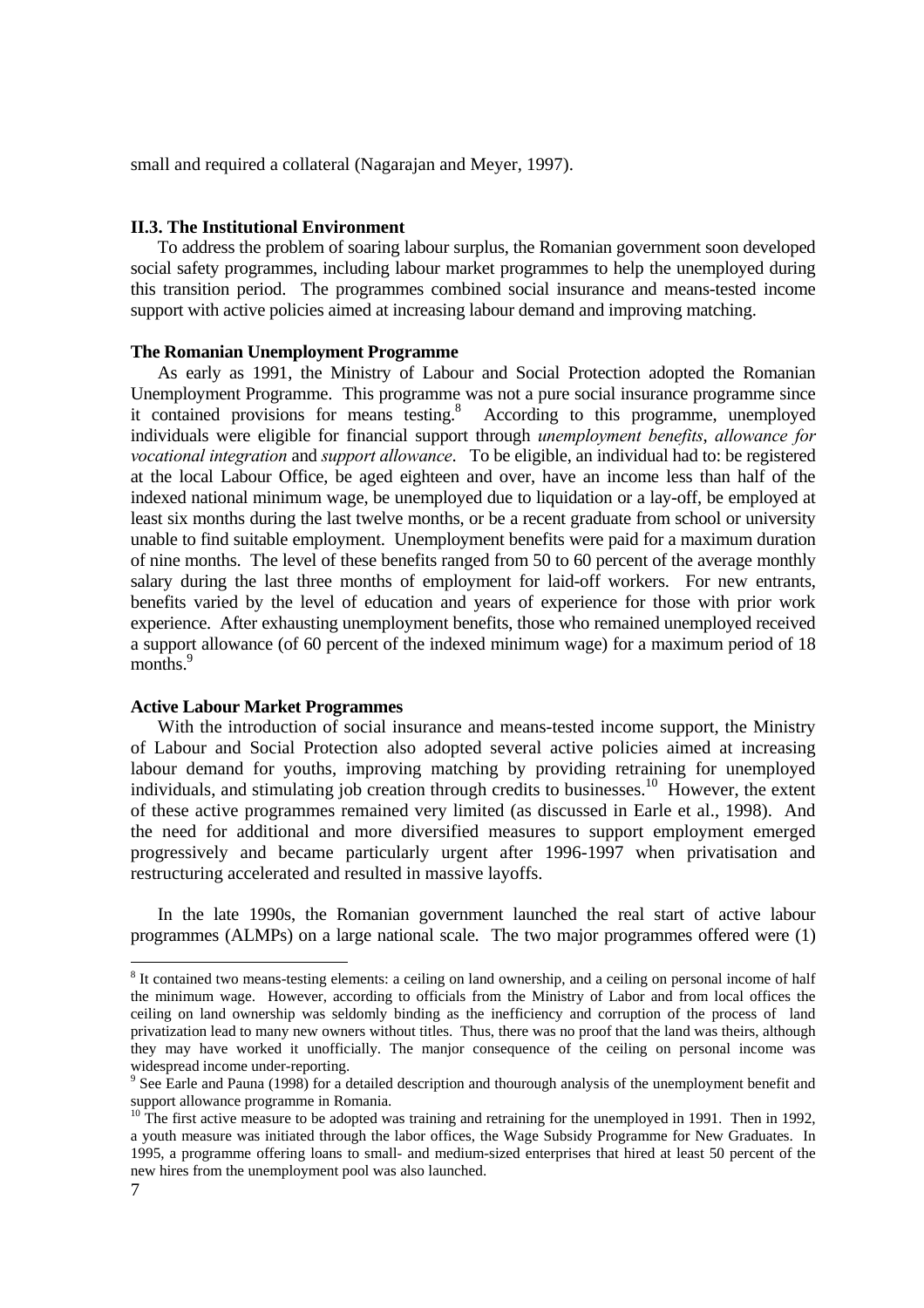employment services (ES), and (2) small business assistance (SBA). These programmes offered counselling and services aiming to facilitate job placement, and job search skills (the former), and business start-ups (the latter) to unemployed workers. Altogether, these two programmes served more than 80 percent of the unemployed who received some kind of active labour market programme in Romania during that period.<sup>11</sup>

### **Implementation of ALMPs**

 Implementation of ALMPs began in 1997 by the National Agency for Employment and Vocational Training and the county agencies for Employment and Vocational Training. These services were not provided by the county agencies themselves, but were contracted out to public or private service providers. The county agencies were responsible for the public announcements of the tenders, conducting the tendering process, and contracting out the ALMPs.

 Contracts to service providers were awarded with built-in incentives to improve labour market impact such as negotiated levels of job placement and business start-up. Thus, service providers were likely to select those unemployed individuals most likely to succeed in completing their programme and accessing employment. As we shall see in Section IV, this will cause selection bias due to a correlation of individual programme participation with the outcomes under investigation.

 There were three requisites that prevented duplication of payment and services. First, individual clients could not receive income support payments if they were receiving other types of state financed income support, such as unemployment benefits. Second, individuals could not participate in more than one programme. And third, individuals were not allowed to participate more than once in a programme in a period of 24 months.

#### **II.4. The Programmes**

 Table 1 summarises the key characteristics of the two programmes under evaluation. Below, I provide a more detailed description of the programmes.

#### **Employment Services**

 Clients eligible for this service were offered a variety of employment services, including job and social counselling, labour market information, job search assistance, job placement services, and relocation assistance. The duration of these services was limited to 9 months per individual. In addition, those clients receiving relocation assistance could be reimbursed for expenses associated with moving to another community—up to \$500 U.S. dollars equivalent in lei per family (based on submission of receipts). The programme also offered up to two months of salary at the minimum wage.

 Service providers had to demonstrate minimum capabilities to be service providers, such as staff qualifications, facilities, financial viability, and placement capability. Moreover, they

 $11$  Even though two additional programmes (training services and public employment) were also offered at that time, their implementation was on a considerably smaller scale as they served less than 20 percent of the clients. Moreover, these two programmemes were targeted to more disadvantaged populations—such as the young, the low skilled workers and the long-term unemployed. An evaluation of these programmemes can be found in BR.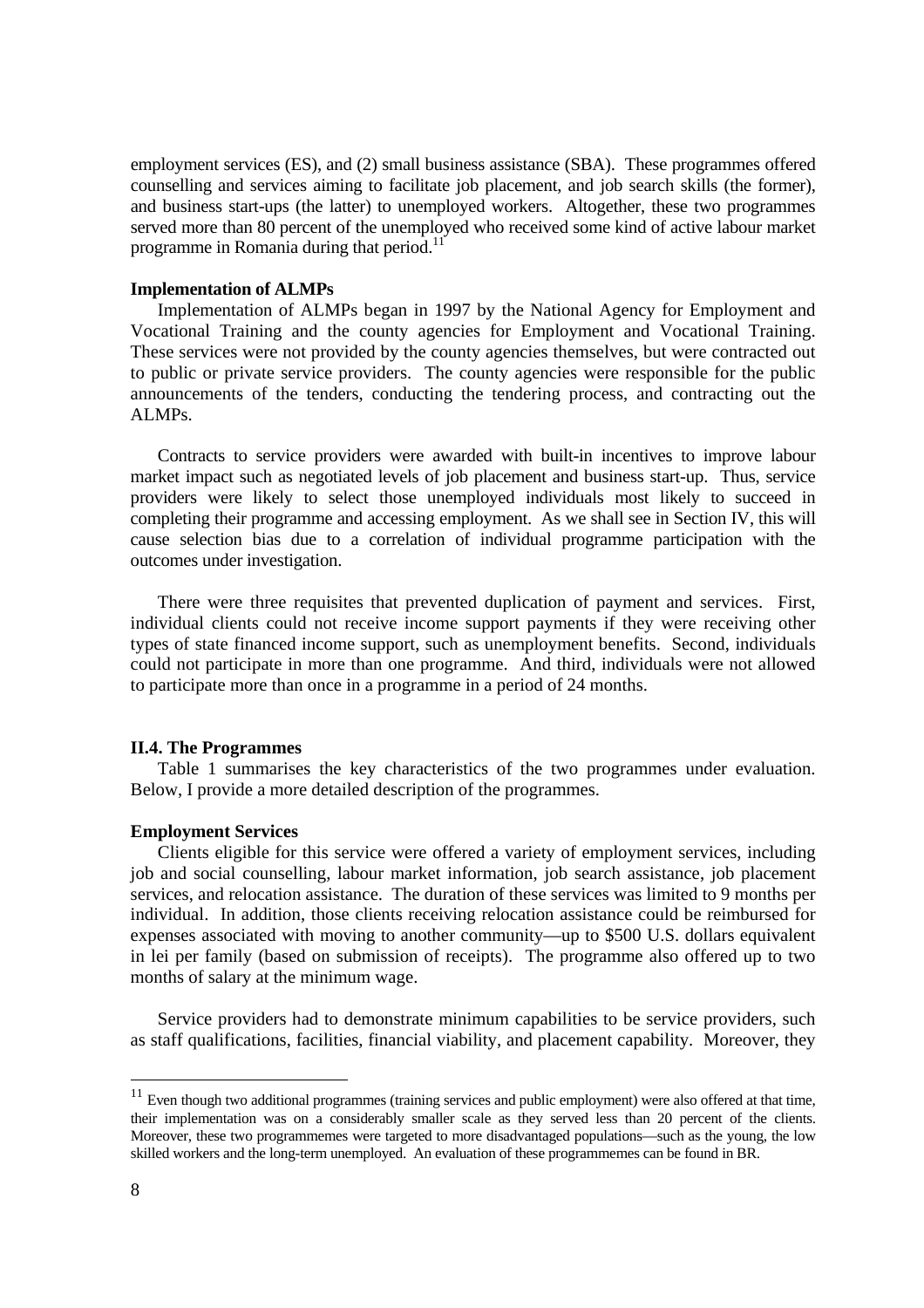had to agree to a negotiated job placement rate of at least 10 percent. Eligible costs included staff and administrative personnel costs, rent and utilities, consumable materials, client transportation for job interviews, non-durable goods, and depreciation of capital equipment up to 20 percent per year.

### **Small Business Assistance Programmes**

 Provision of these services included initial assessment of the aptitude and skills of unemployed persons to start businesses, developing business plans, advising on legal, accounting, financial, marketing and sales services issues, assistance in the dialogue with local authorities, short-term entrepreneurial courses and training and other consulting services to unemployed entrepreneurs who intended to start, or who had started businesses during the past 12 months. There were also provisions for short-term working capital loans of up to \$25,000 U.S. dollars to programme participants.

 Service providers had to agree to a negotiated business start-up rate of at least 5 percent of clients initially contacted. Eligible costs included personnel services, transportation costs, rent and utilities, consumable materials and non-durable goods, and capital depreciation up to 20 percent per year. Maximum length of initial contract was 12 months. Costs per client had to be specified in all contracts, however unit costs could be identified for different categories of services by each service provider based on the understanding that all clients did not need full services and some may drop out after initial contacts. Reimbursement to service providers was based on the contracted average cost per client, for each category services.

## **Utilization of the Programmes**

 As indicated in Table 2, between these two ALMPs, there were 180 contracts completed as of September 1, 2001, and close to fifty-two thousand clients served. The placement rate among these contracts was close to one fifth. ES provided assistance to 31,679 individuals at an average cost of only 123.74 thousand lei per client (about 12 US dollars per client). In contrast, SBA served a smaller number of clients (20,293 clients) and the cost per client for this programme was 179.15 thousand lei per client (about 17 US dollars per client).<sup>12</sup>

## **III.** Previous Empirical Evidence<sup>13</sup>

## **III.1. Employment Services**

 Employment services include different types of measures aimed at improving job search efficiency. They usually include the following types of services: initial interviews at the employment offices, job clubs, job-search courses, counselling, testing, and assessment. Such services may be combined with increased monitoring and enforcement of the job-search requirement for receipt of unemployment benefits. Given that, in many countries, the private sector provides matching services successfully to some segments of the population, public employment services are often justified as being beneficial for the more disadvantaged segments of the population, such as the low-skilled and the long-term unemployed (Fretwell and Goldberg, 1994, Van der Berg and Van der Klaauw, 2006).

 $\overline{a}$ <sup>12</sup> All costs figures have been deflated using 1998 deflator.

<sup>&</sup>lt;sup>13</sup> All of the reviewed studies in this section evaluate the impact of participation in either programme compared to non-participation.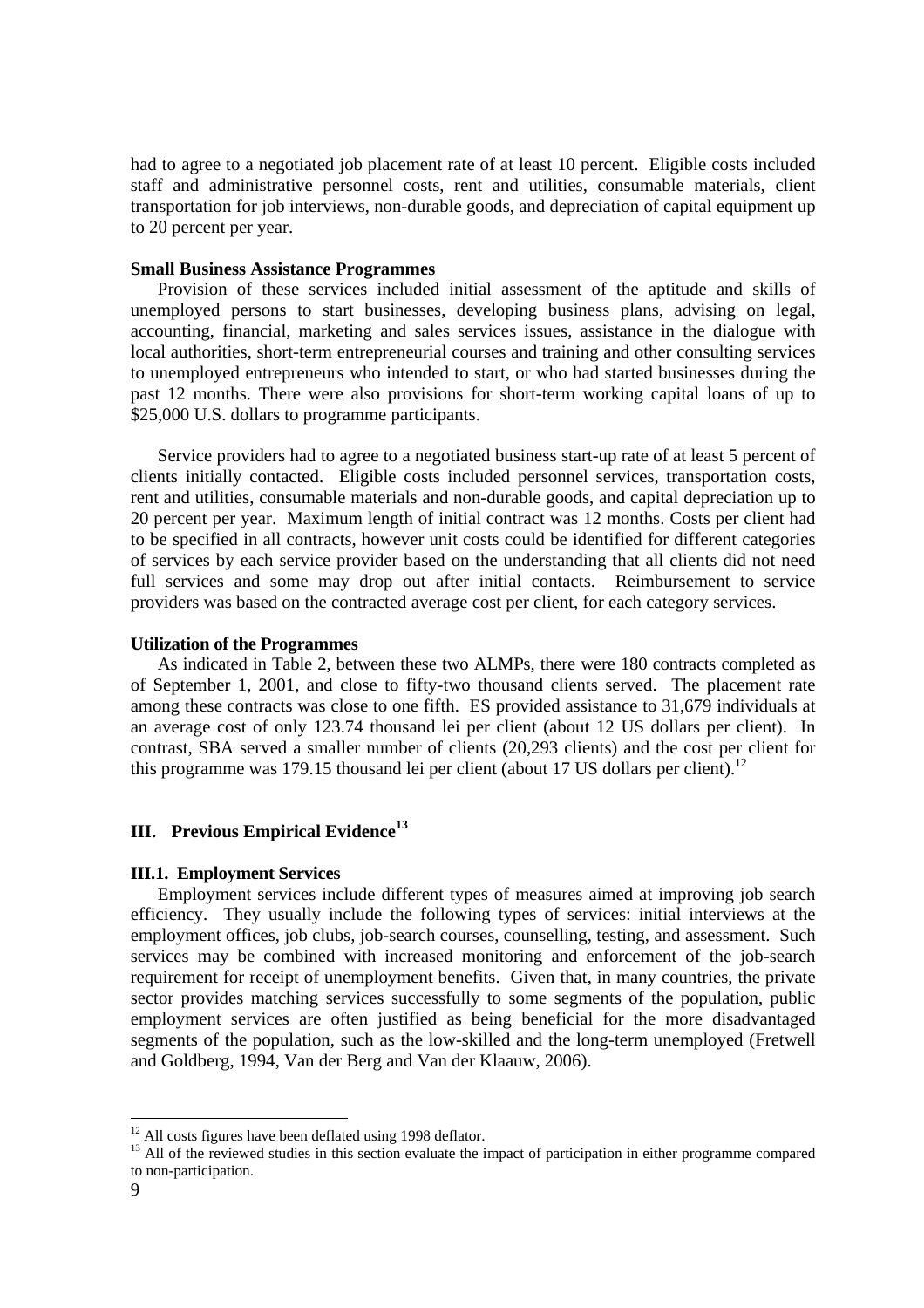In developed countries, most studies find that employment services were successful in helping the unemployed workers find better-paid jobs.<sup>14</sup> This is true for most experimental studies in Canada, Sweden, the United Kingdom, and the United States.<sup>15</sup> Two exceptions are: (1) the evaluation of three different employment service strategies in Washington D.C. and Florida during 1995 and 1996, which found uneven impacts on employment and earnings (Decker et al., 2000); and (2) the evaluation of job-search assistance in Holland, which did not find significant results for unemployment insurance recipients with relatively good labour market prospects (Van der Berg and Van der Klaauw, 2006). Quasi-experimental studies also find successful outcomes for employment services in Australia (Fay, 1996), Austria (Weber and Hofer, 2003 and 2004), France (Crépon, Dejemeppe and Gurgand, 2005, and Fougère, Pradel, and Roger, 2005), Germany (Caliendo, Hujer, and Thomsen, 2005), the Netherlands (OECD, 2003), New Zealand (NZ DOL, 1995), and the United Kingdom (Van Reenen, 2003, Blundell, Costas Dias, Meghir, and Van Reenen, 2004, and Dolton, and O'neil, 2002). However, no positive effect was found in Canada or Holland (Fay, 1996).

 Even though the evidence is scarcer in transition countries, the results seem to indicate that employment services are also useful into helping the unemployed find work. To my knowledge, five non-experimental studies have evaluated self-employment assistance programmes in the following transition countries: Bulgaria (Walsh, Kotzeva, Dolle, and Dorenbos, 2001), Czech Republic (Terrel and Storm, 1999), Hungary and Poland (O'Leary, 1998a), Macedonia (World Bank, 2002), and Romania (BR, 2007). All of these programmes found positive impacts of this type of services on improving employment prospects of participants. However, of the three evaluations that estimated the impact of these services on earnings, only in Poland a positive effect was found.<sup>16</sup>

 According to Betcherman, Olivas, and Dar, 2004, the two studies that evaluate employment services in developing countries (Brazil and Uruguay) show that in countries with large informal sectors, public employment services may have limited reach as workers may prefer other channels of job search (Woltermann, 2002). In addition, when positive results are found, they are linked to better-educated workers (Fawcett, 2001).

 When targeted to specific groups, employment services seem to work best for women on welfare (in the United States) and the long-term unemployed (in New Zealand, the Netherlands, and the United Kingdom). In contrast, they do not seem to work well for young workers (in Canada, and Holland), or mass layoffs (in Canada). However, because these studies were evaluating employment services targeted to a specific population subgroup, they were unable to analyse the relative effectiveness of the programme across different subgroups.

 To identify the population subgroups that are most likely to benefit from a specific active labour market programme, it is worthwhile estimating the relative impact of a programme across subgroups. This approach reduces the sensitivity of the results to differences in labour market conditions, institutions, evaluation designs, availability of outcome variables, and time periods.

<sup>&</sup>lt;sup>14</sup> This is particularly true under favorable economic conditions and when sufficient public funds are available, as pointed out by Dar and Tzannatos, 1999.

<sup>&</sup>lt;sup>15</sup> See Human Resources Development Canada, 1996, for a review of the Canadian results; Björklund and Régner, 1996, for a review of the Swedish evidence, Dolton and O'Neil, 1996, for U.K. evidence; and Meyer, 1995, and Heckman, Lalonde and Smith, 1999, for reviews of the U.S. studies. However, it is worthwhile noting that the Canadian evidence finds that the earnings gains eventually fade away.

<sup>&</sup>lt;sup>16</sup> The evaluations conducted in Romania and Hungary found no impact on earnings.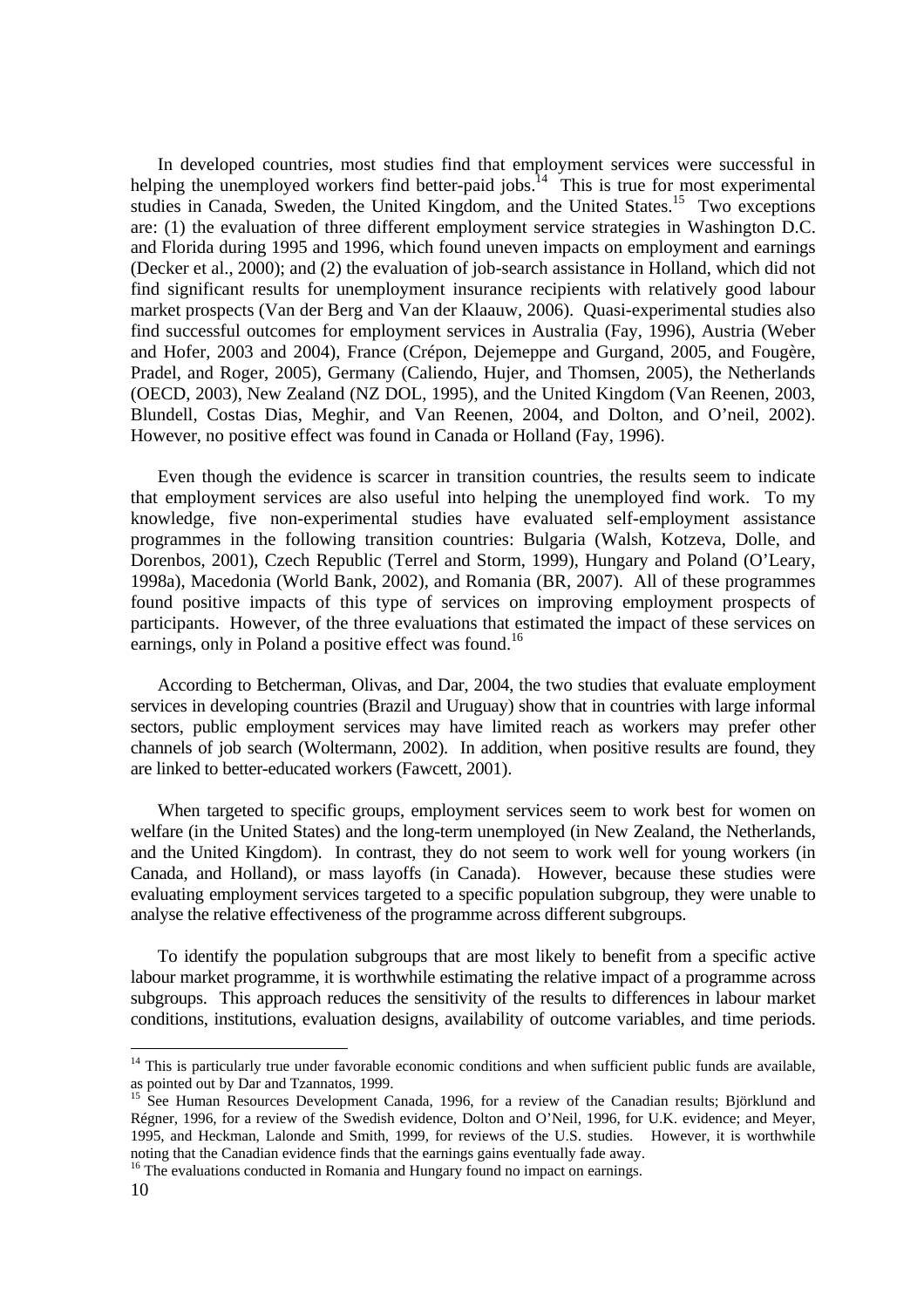When looking at studies that evaluate heterogeneity results, employment services are more beneficial for less educated males (in Australia), low skill and less educated workers (France), women (in Hungary and Poland), younger workers (in Romania), higher educated youth (in Uruguay), workers with histories of short-term unemployment (in Austria and Romania), and those living in rural areas (in Romania).

### **III.2. Small Business Assistance**

 Small-business assistance programmes are usually intended to support the start-up and development of self-employment endeavours or micro-enterprises. They usually provide counselling and assistance in developing and implementing a business plan, and often include some form of financial assistance. Although the use of these programmes has been limited compared to other ALMPs, their popularity (as well as the number of empirical evaluations available) has recently increased (Kluve, 2006).

When focusing on scientific evaluations (that is, evaluations with a control group), there are relatively few studies that evaluate the impact of participating in a small business assistance programme.17 About half of these studies focus on business development of participants rather than future employment and earnings of participants, in which case either the business survivalrate indicator is not a net indicator (since it does not involve a comparison with a control group) or if compared to a control group, it is one constructed with businesses started by individuals who were not previously unemployed.

 The evidence in industrialized countries suggests that small-business assistance programmes work, regardless of whether they focus on the business survival rate indicator or the employment indicator. On the one hand, the evaluations that assess whether these programmes can effectively support business start-up tend to find that the survival rate is high. For instance, studies in Canada (Graves and Gauthier, 1995), and Germany (Pfeiffer and Reize, 2000, and Reize,  $2004$ ) find that participants' business survival rate is high.<sup>18</sup> On the other hand, studies that evaluate the impact of these on employment and earnings find that positive results for employment and mixed results for earnings.<sup>19</sup> For instance, controlled experiments in the United States suggest that small business assistance is successful for a small group of unemployed individuals—such as, highly educated prime-aged men, indicating that this measure may be most appropriate for unemployed workers who have entrepreneurial skills and the motivation to survive in a competitive environment (Fay, 1996, and Wilson and Adams, 1994). Quasiexperimental studies find similar results: an evaluation of a self-employment programme offered to unemployment insurance claimants in Delaware, Maine, Maryland, New Jersey, New York, Oregon, and Pennsylvania in the late 1990s found that participants were four times more likely than non-participants to have obtained employment of any kind—either wage or salary job or self-employment, (Kosanovich, et al., 2001). In addition, studies in Finland (Nätti, Aho, and Halme, 2000), Germany (Baumgartner, and Caliendo, 2007), New Zealand (Perry, 2006), in the United Kingdom (Payne, 2000), and Spain (Cueto and Mato, 2006) also find successful results for small-business assistance combined with start-up grants.

<sup>&</sup>lt;sup>17</sup> In their 2004 paper, Betcherman, Olivas, and Dar have identified 13 scientific evaluations of small business assistance programmes. Since then, I have identified about half a dozen more.

<sup>&</sup>lt;sup>18</sup> There are a few exceptions among older studies in Denmark and France (Wilson and Adams, 1994). In addition, Meager, Bates and Cowling, 2003, evaluated business start-up subsidies to young people in the United Kingdom and did not find that they had a significant impact on subsequent employment or earnings chances.

<sup>&</sup>lt;sup>19</sup> Some caution has been to made when evaluating earnings results for the self-employed as they tend to underreport earnings relative to wage and salary workers.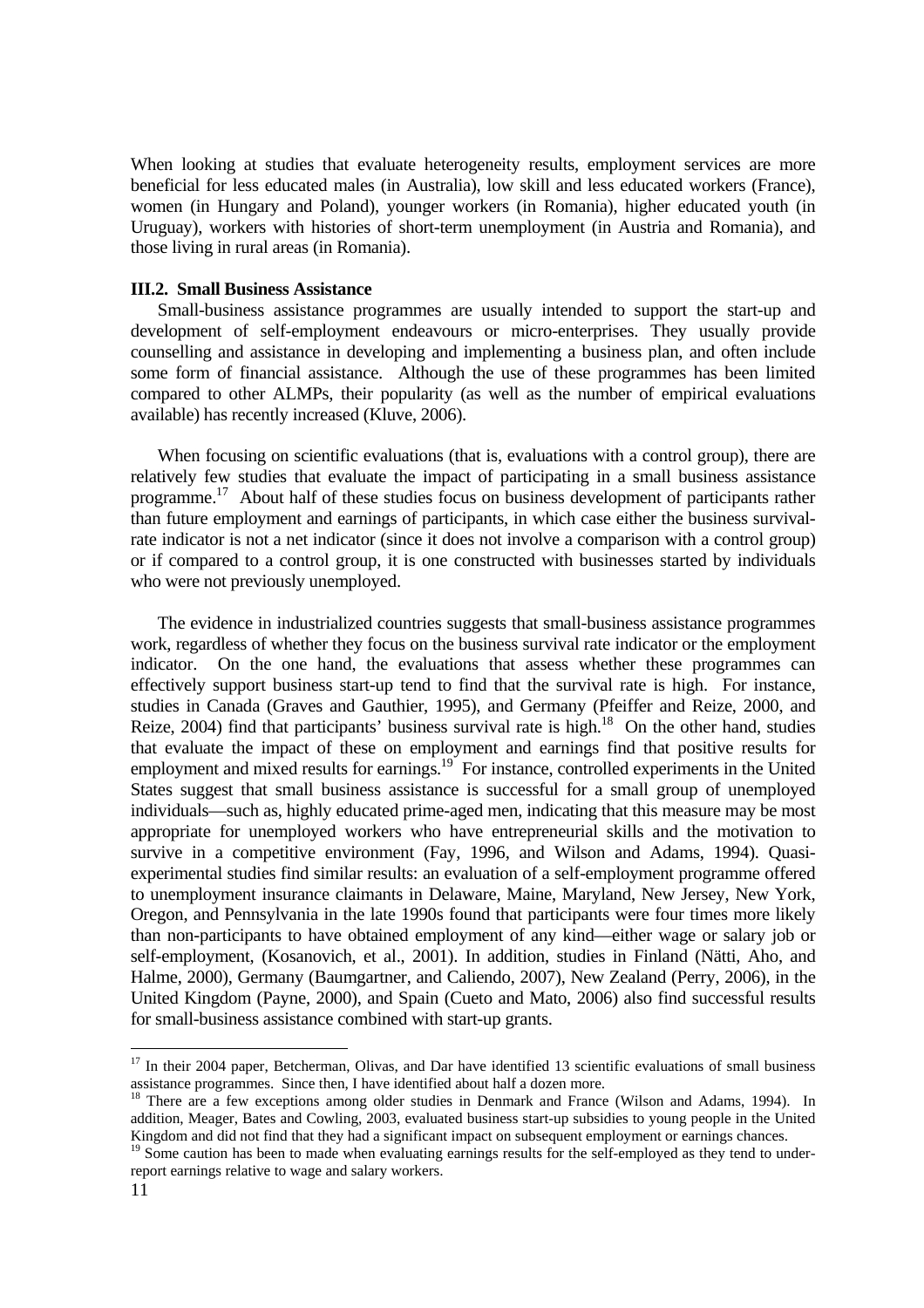The results from scientific evaluations in transition countries are also consistent with small business assistance programmes increasing the probability of reemployment. These studies found that self-employment assistance programmes in Bulgaria (Walsh, Kotzeva, Dolle, and Dorenbos, 2001), Hungary and Poland (O'Leary, 1998a), and Romania (BR, 2007) were successful at getting the unemployed back to work. However, the evidence on earnings is mixed. While the Romanian study found no effect on earnings, the study from Hungary found a negative effect, and the study from Poland found a positive one. The Bulgarian programme did not estimate the impact of the programme on earnings.

 The little empirical evidence found in developing countries seems to indicate that small business assistance improves the outcomes of its participants with entrepreneurial skills and motivation. For instance, Almeida and Galasso, 2007, find that a very small subset of former welfare beneficiaries in Argentina were attracted to a small-business assistance programme (mainly female household heads and highly educated workers), and that this programme was successful for only a subset of participants, namely younger and more educated workers, and those for whom self-employment was related to some ongoing activity. In addition, a businesstraining programme targeted, not to the unemployed, but to female entrepreneurs participating in a Peruvian village banking programme indicates that the treatment improved business knowledge, revenues, repayment, and client retention rates (Karlan and Valdivia, 2006).

 As already mentioned, heterogeneity analysis suggests that these programmes work best for unemployed workers who have entrepreneurial skills and the motivation to survive in a competitive environment, such as, highly educated prime-aged males in developed countries or young and more educated workers in Argentina. The evidence in transition economies is more mixed and finds that these programmes are beneficial for a more diversified group of workers, such as women (in Hungary, Poland, and Romania), older workers (in Hungary, and Poland), workers without a high-school diploma (in Romania), and those living in rural areas (in Romania).

## **IV. The Data and Descriptive Statistics**

#### **IV.1. Data Source**

This study uses data from a follow-up survey of registered unemployed specifically designed for this evaluation.20 I shied away from using existing data from the Ministry of Labor and Social Protection for several reasons. First, I was concerned on the quantity and quality of the existing data. But, more importantly, data from the Ministry lacked several key variables needed for our analysis, such as earnings for both the employed and the selfemployed. $^{21}$ 

Compared with existing data from the Ministry, our follow-up survey data provided much more detailed characteristics of the unemployed individuals, and observed their earnings and employment status at different points in time over a four-year period. Moreover, since official

<sup>&</sup>lt;sup>20</sup> Survey data of registered unemployed specifically collected for a study was also used in Earle and Pauna, 1996 and Earle and Pauna, 1998.

<sup>&</sup>lt;sup>21</sup> The Ministry of Labor and Social Protection provides some aggregate classifications on the unemployed each month. These data, although useful, are limited to a few basic dimensions and allow few inferences concerning the origins, causes, and incidence of unemployment to be drawn.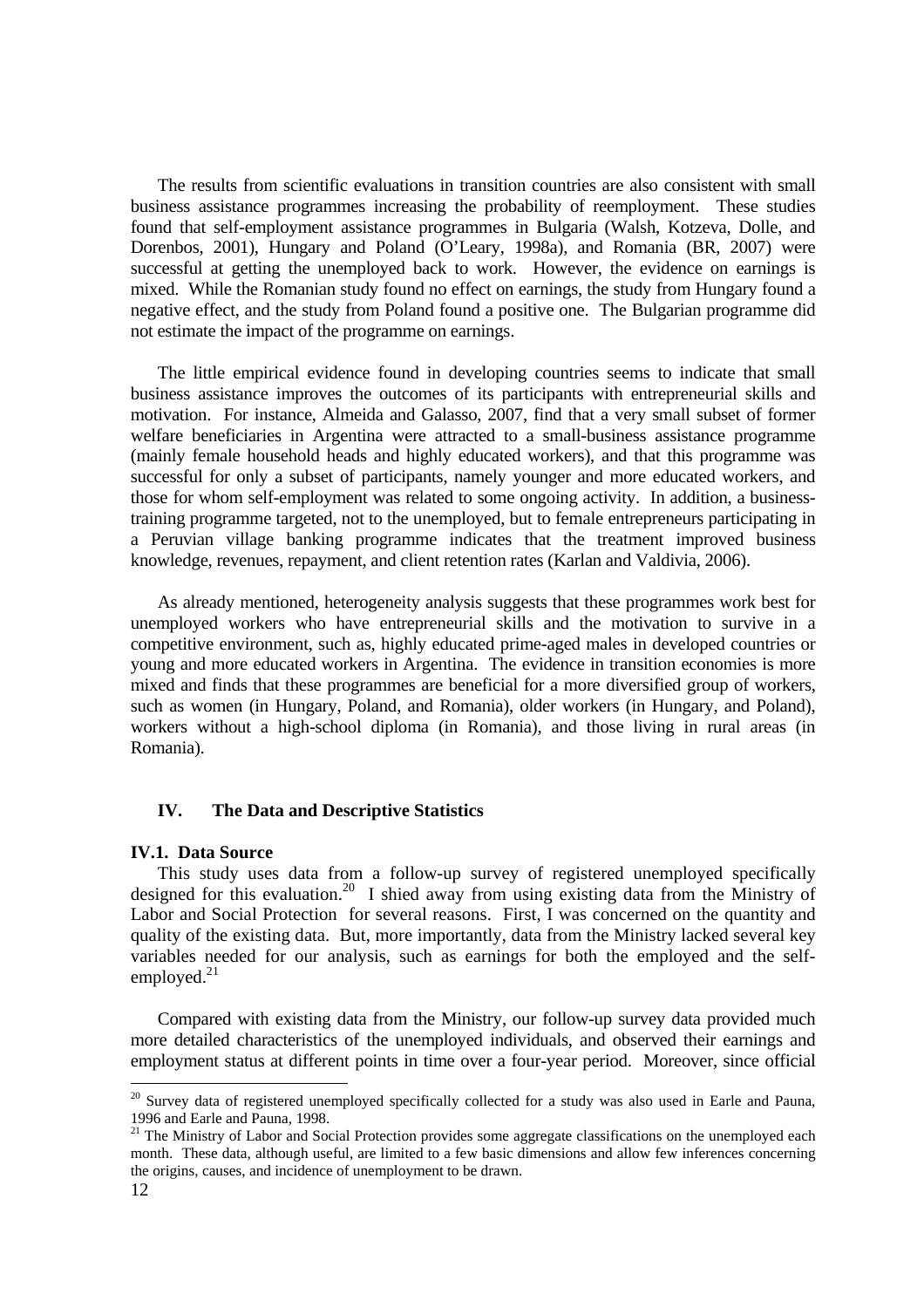data is collected in the local labour offices, I was concerned that respondents would be more reluctant to fully disclose their earnings to public authorities (as part of tax avoidance strategy) than to trained interviewers from an outside independent agency.<sup>22</sup>

For these reasons, a Romanian private survey firm, Institute of Marketing and Polls (IMAS), was contracted to conduct field surveys during January-February 2002. The study goal was to achieve over 4,000 respondents. Of the 4,839 individuals contacted for interviewing, about 70 percent responded, leaving us with a sample of 3,357 persons. As is common in these type of studies, response rate was slightly higher for participants (72 percent) than for non-participants (68 percent).

## **IV.2. Sample Selection**

 The data used in this study, a random sample of almost 3,357 persons who registered at the Employment Bureau during 1999, was collected during January and February 2002. About two fifth of this sample (1,408 individuals) were ALMP participants of either employment services (ES) or small-business assistance (SBA) whose ALMP contract began in  $1999^{23}$ 

 To obtain a representative sample of ALMP participants, we randomly selected, for each of the programmes, 10% of clients served in the fifteen counties with the largest number of clients served in 1999. These fifteen counties represented 86% of all clients served in 1999. Furthermore, an analysis of the economies of these fifteen judets indicates that they represented a broad spectrum of the Romanian economy with many sectors represented, including heavy industry, mining, agriculture and other sectors. Moreover, these fifteen judets included some of the poorest judets in Romania (Botosoni and Vaslui—north-east region) as well as some judets with substantial natural resources and highly developed industries (Cluj and Maramures—north-west region).

 The rest of the sample—the potential comparison group—were 1,949 persons who were registered at the Employment Bureau around the same time and in the same county than participants but who had *not* participated in an ALMP.<sup>24</sup> To select non-participants, we first determined, for each of the two ALMPs, the number of participants that were selected for the participant sample in each of the counties. Next, in each county and for each programme, we randomly selected a similar number of non-participants from the same Employment Bureau register list. Following recommendations from Heckman, Ichimura, and Todd, 1997, in addition to draw the comparison group from the same local labour market with respect to participants, the same questionnaire was used for both participants and non-participants.

 $22$  Previous studies have found evidence of this. For instance, O'Leary et al., 1998, found evidence that participants of self-employment assistance programmes in Hungary could have been under-reporting earnings to interviewers who worked in local labor offices.

<sup>&</sup>lt;sup>23</sup> Based on discussions with programme implementation staff, we determined that contracts that begun in 1999 most accurately reflect the operations of the programmemes. Prior to 1999, the programmemes were new and some of the procedures were not fully implemented. Contracts that begun after 1999 may not be suitable for the evaluation since some may still be in operation or recently finished at the time of the survey and impacts from these contracts may not yet be fully reflected in participants' outcomes. Thus, our sample was drawn from contracts that started during 1999.

 $24$  Non-participants did not receive employment services, nor did they participate in small-business assistance. In addition, non-participants did not participate in the two other ALMPs—training and public services, which were offered at the same time but in a much smaller scale (see footnote 11).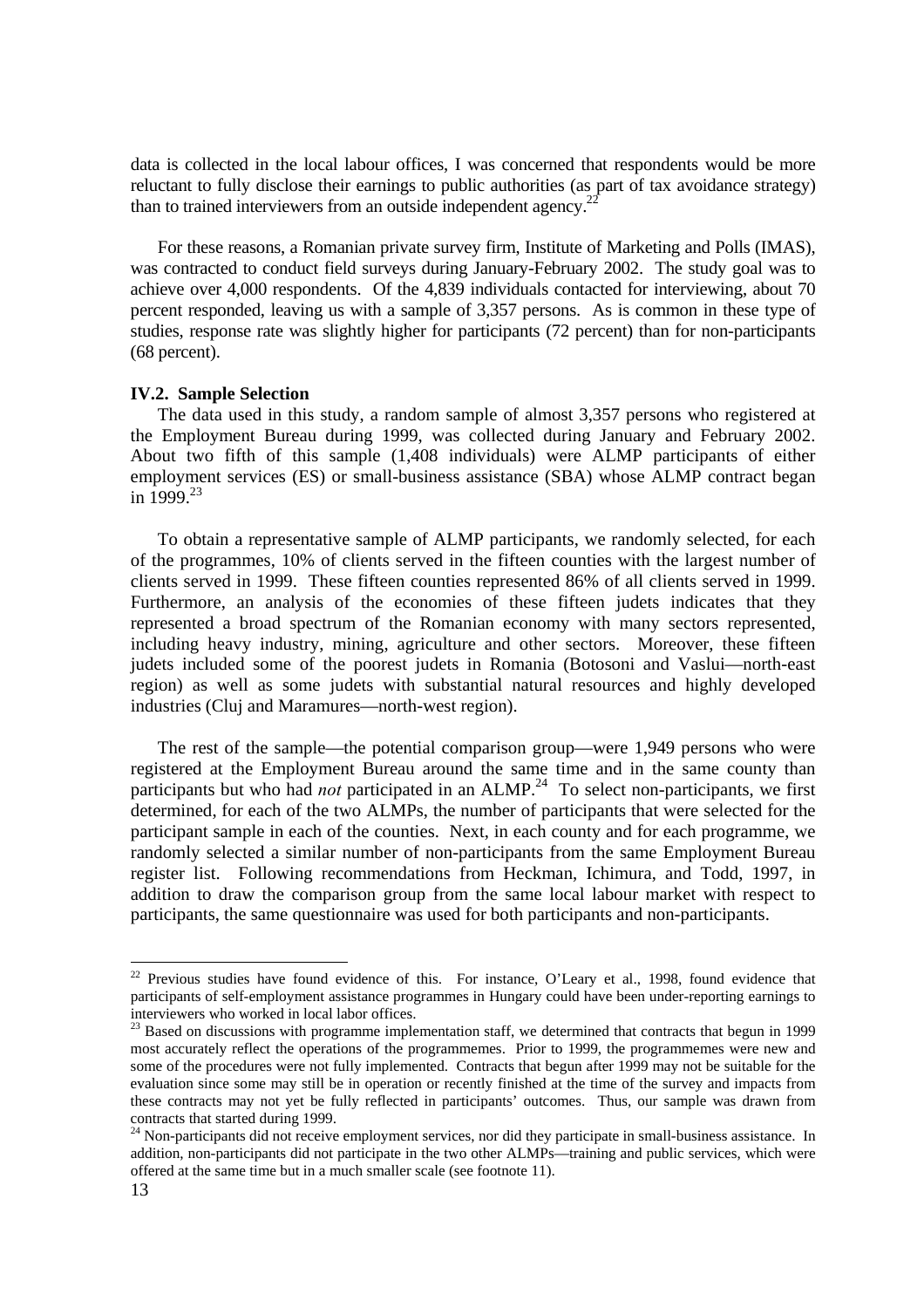The timing of events (illustrated by Figure 2) goes as follows. Some of the workers who registered at the Employment Bureau during 1999 received services from one of the two programmes described in section II.4. The rest of the workers did not receive any of these services. Although it is possible that some of the programme participants may have continued to receive services during the year 2000 (since the maximum duration of the programmes varied between 9 and 12 months), this is quite unlikely since, in practice, the length of these programmes was considerably shorter. During January and February of 2002, we interviewed the selected sample of participants and non-participants. All interviewed persons were asked three types of questions: (1) questions on employment and earnings at the time of the survey, (2) retrospective questions on employment and earnings during the years 2000 and 2001, and (3) retrospective questions on employment and earnings during 1998, prior to participating in the ALMPs. Details regarding the outcome variables are given in Section VI.1.

#### **Figure 2**

#### **TIMING OF EVENTS**

| During 1999                | 2000                                                | 2001 | January/February 2002   |
|----------------------------|-----------------------------------------------------|------|-------------------------|
| Some displaced workers     | Workers work or look for work. During 2000, some of |      | Workers are interviewed |
| registered at Employment   | the ALMP participants may continue to receive       |      | regarding current and   |
| Bureau participate in one  | services.                                           |      | passed employment       |
| of the two ALMPs. The      |                                                     |      | outcomes, including     |
| rest do not participate in |                                                     |      | outcomes during 1998.   |
| any ALMP.                  |                                                     |      |                         |

Restriction that all data be available led to a sample of 2,610 individuals (1,109 participants and 1,501 non-participants). All the results presented below are robust to using all of the observations available for each of the different outcome variables. However, in order to work with the same sample in the whole paper I restricted our sample to have all data available.

## **IV.3. Descriptive Comparison of Baseline Characteristics of Programme Groups and Non-Participants**

Tables 3 and 4 display descriptive statistics for socio-economic variables for participants of employment services and small-business assistance, and for non-participants. Despite the small differences observed between ES and SBA participants, SBA participants seem to be slightly more advantaged workers than those participating in ES. In addition, when comparing participants to non-participants, the main finding is that non-participants tend to have more stable employment histories despite living, on average, in less dynamic areas. The results are summarized below.

Participants in ES and SBA have similar and relatively stable employment histories during 1998. This is reflected by the fact that about three fourths of them reported working during 1998, of which more than four fifths did so for at least 7 months. There are four major differences between these two groups: (1) the level of education attainment, (2) the type of region where they live, (3) the length of their employment spell during 1998, and (4) their average monthly earnings in 1998. While participants in SBA tend to be more educated with two fifths of them holding a high-school degree and one fifth of them holding a university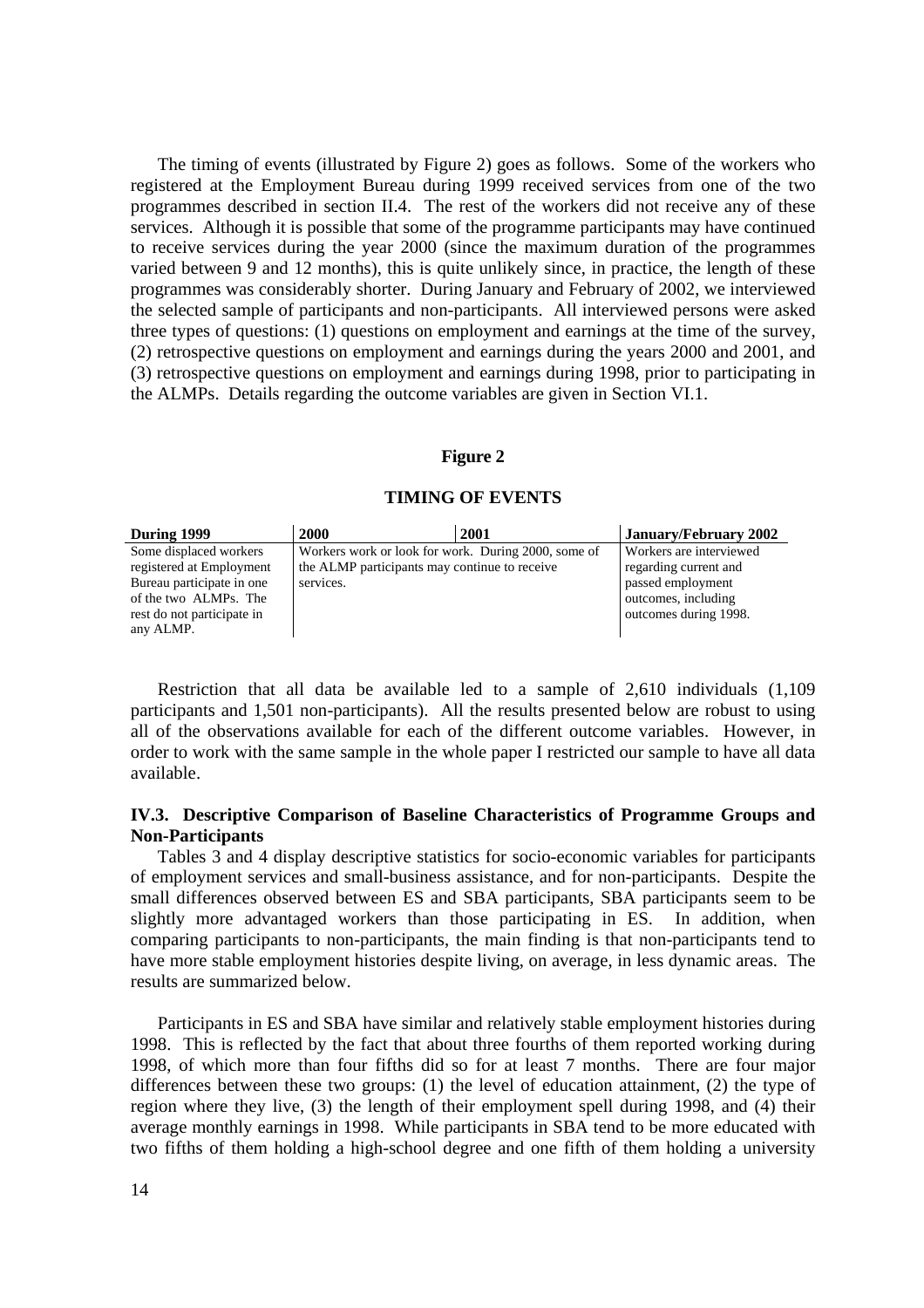degree, participants in ES are more likely to live in large urban areas. Moreover, SBA participants were employed for a longer share of the year 1998 than ES participants, since two thirds of the former worked for at least 9 months during that year, compared to only half of the latter. Finally, SBA participants worked in better-paid jobs during 1998 than ES participants (on average, SBA participants earned 16 percent higher monthly earnings than ES participants).

Even though non-participants are similar to ES and SBA participants, there are some baseline differences worth highlighting. First, non-participants have a higher share of men in their group. Second, non-participants are more likely to live in rural areas than participants of any of the other two programmes. Third, non-participants experienced relatively more stable employment during 1998, despite living in areas where, on average, the unemployment rate was higher. For example, over four fifths of them were employed during 1998, of which 95 percent did so during for at least 7 months. Fourth, non-participants worked in better paid jobs during 1998. And finally, they were much less likely to have received training during 1998.

Comparing the outcomes of participants in the programmes, the major difference is that participants of ES are more likely to have shorter cumulated unemployment spell than SBA participants—shown in Table 5 (see section VI for a detailed description of the outcomes of interest). Comparing the outcomes between participants and non-participants, the employment experiences of the former are more successful than those of the latter. These figures cannot be interpreted as the causal effects of the programmes.

### **V. Identification and Estimation**

#### **V.1. The Evaluation Problem**

I analyse the effects of the  $K = 2$  different ALMPs (ES and SBA) on employment outcomes at the individual level. In a situation where individuals have multiple treatment options, I estimate the average treatment effect on the treated (ATET) of one ALMP against non-participation in any ALMP and of pair wise comparisons of the two programmes. I also analyse the heterogeneity of the estimated ATET by various socio-economic characteristics of the treated individuals as explained in Section VII.

The empirical approach follows the framework suggested by Roy (1951), and Rubin (1974), and extended by Imbens (2000) and Lechner (2001) to multiple, mutually exclusive states. Let the potential outcome  $Y^k$ ,  $k = 1, 2$ , denote the outcome when a person gets the *treatment* (in this case, participates in one of the two ALMPs described above), and  $Y^0$  denote the outcome when a person does not participate in any ALMP. For any individual, only one component of  $\{Y^0, Y^1, Y^2\}$  is observable.

Participation in a particular treatment  $k$  is indicated by the realization of the random variable *S*,  $S \in \{1,2\}$ . This notation allows under the usual assumptions (see Rubin, 1974) to define average treatment effect on the treated for pair-wise comparisons of the effect of different states:

$$
\gamma^{k,l} = E(Y^k - Y^l) = EY^k - EY^l \tag{1}
$$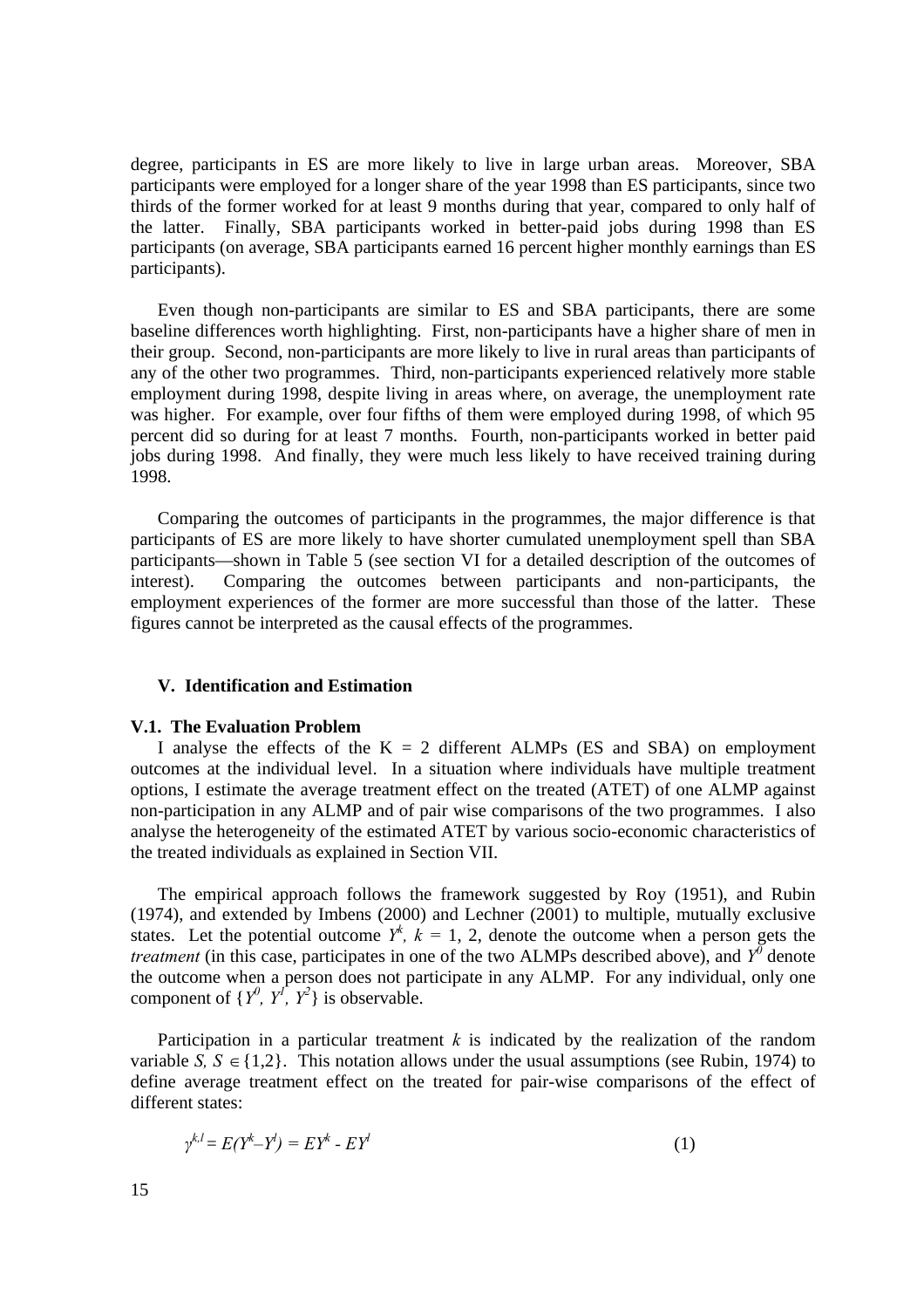$$
\theta^{k,l} = E(Y^k - Y^l | S = k) = E(Y^k | S = k) - E(Y^l | S = k)
$$
  
\n $k \neq l; k, l \in \{0, 1, 2\}$  (2)

The shorthand notation  $E(|S| = k)$  denotes the mean in the population of all individuals who participate in an ALMP, denoted by  $S = k$ .

*γ k,l* denotes the expected (average) effect of the treatment *k* relative to the treatment *l* for a participant drawn randomly from the population (average treatment effect, ATE). ATEs are symmetric.  $\theta^{k,l}$  shows the expected effect of the programme for those persons who actually participated (average treatment on the treated, ATET). However, we cannot observe the counterfactual,  $E(Y^{\bar{I}}|S = k)$ , i.e., the average outcome of those persons who participated in the programme had they not participated. Thus, without further assumptions, ATETs are not identified. Lechner, 2001, shows that if we can observe all factors that jointly influence outcomes and participation decision, then—conditional on those factors (call them X), the participation decision and the outcomes are independent. This property is exploited by the conditional independence assumption (CIA). Note that the ATETs are not symmetric, if participants in treatment *k* and *l* differ in a way that is related to the distribution of X and if the treatment effects vary with X.

#### **V.2. Is it Plausible to Assume Conditional Independence?**

Our approach for meeting the CIA was to include in the matching process: (1) characteristics influencing the decision to participate in ALMP, (2) baseline values of the outcomes of interest, (3) variables influencing the outcomes of interest, and (4) variables reflecting local labour market conditions, and regional differences in programme implementation or local offices' placement policies.

The characteristics, implementation, and utilization of the different ALMPs as well as the characteristics of their participants indicates that the level of education, experience, previous earnings, and pre-programme unemployment history are important factors in determining whether an individual will participate in any programme, as well as in which of the programmes. These factors are also likely to influence the future labour market outcomes, and thus, in order for CIA to be plausible, they should be included in the estimation of the propensities.

Demographic characteristics, such as age and gender are also important determinants of labour market prospects. Moreover, family composition and whether the person is the family's main wage earner are also likely to influence individual's decision to participate in a programme or not.

I also include variables that capture the local labour market conditions. These variables measure the different employment opportunities in the *judets*. In addition, since differences in labour market conditions may favour a different mix of programme and unemployment policies, these variables are also a proxy for different policy approaches across counties.

Finally, I include county dummies to capture unobserved local aspects that are likely to be correlated with programme implementation and utilization, or local offices' placement policies, and thus relevant for programme-joining decisions and individuals' potential labour market performance.

Although at first sight and relative to studies conducted in developed countries, these data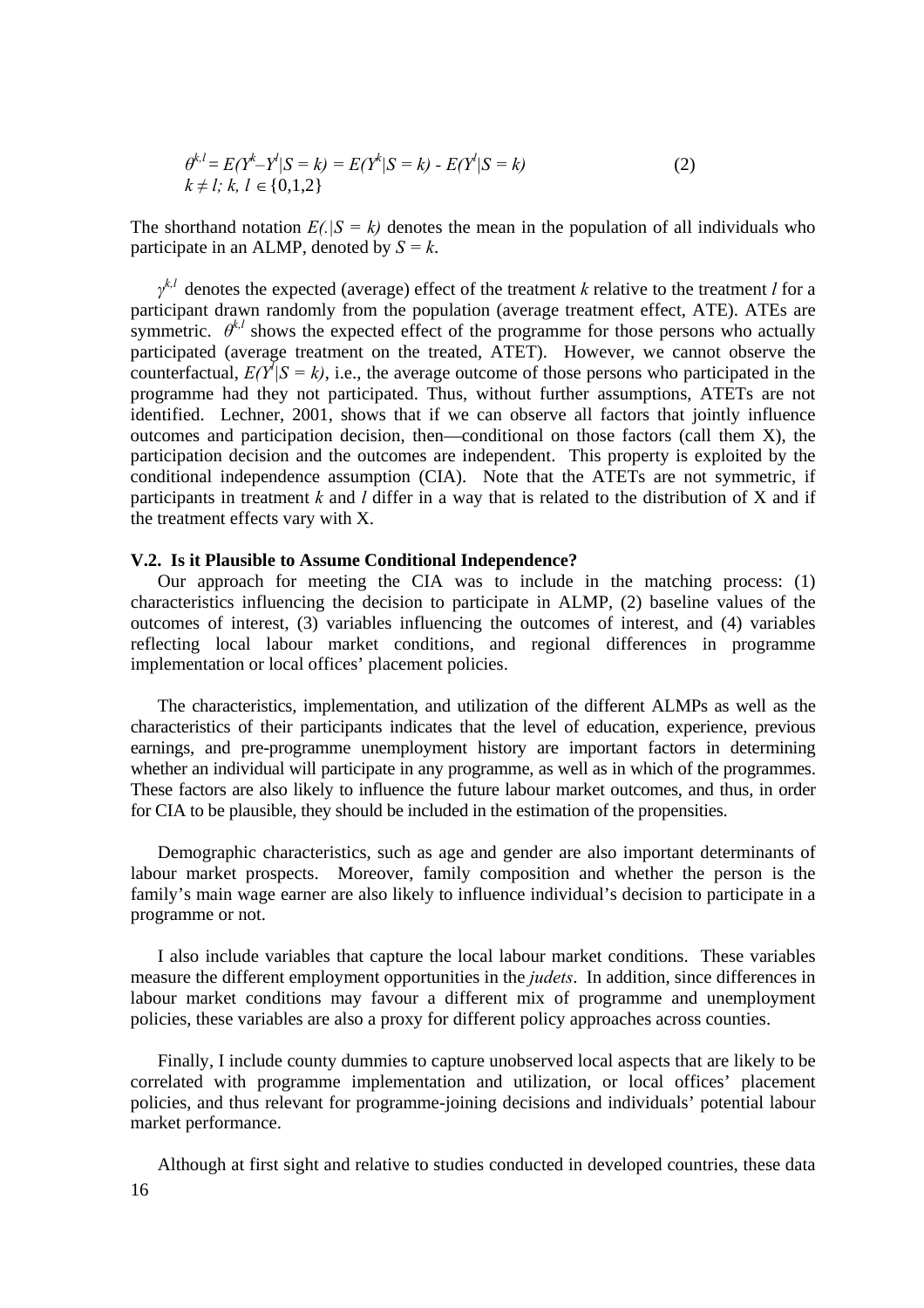may not seem sufficiently rich to observe all relevant factors, I believe that these data are unusually rich for studies conducted in transition economies—see Kluve, Lehmann and Schmidt , 1999, or Earle and Pauna, 1996, among others, for discussion on the poor quality of ALMPs' data in transition economies. For instance, one could argue that, even though I control for employment history during 1998, I lack of information on employment history *prior* to 1998 (Heckman and Smith, 1999, point to the importance of controlling for employment dynamics prior to programme participation.) Rich data on employment dynamics prior to programme participation in studies on transition economies is unusual. Many of these studies do not have *any* employment information prior to participation (Lubyova and Van Ours, 1999, Puhani and Steiner, 1997, and Vodopic, 1999, among others). Others have limited information on employment history prior to participation. For instance, while O'Leary 1998, have information on prior employment status and whether the individual was a long-term unemployed, they do not control for months employed or unemployed prior to programme participation. A study that has information on the unemployment spell that took place right before programme participation is Terrel and Sorm's JCE 1999 paper. However, their information is limited to the year of participants' unemployment registration, which is, at most, the year prior to programme entrance. Finally, to our knowledge, Kluve, Lehman and Schmidt, 1999 and 2002, have the most thorough information on employment dynamics prior to participation in transition economies, and again, this information is limited to 12-month prior to entering the programme.

Moreover, I have information on 1998 earnings, which can be considered a proxy for both workers' pre-displacement job characteristics and workers' motivation, ability and soft skills. Again, while baseline earnings data may be frequently available in developed countries, they are less common in transition economies' studies. The only study that I identified that controlled for baseline earnings data was Terrel and Sorm's, 1999.<sup>25</sup>

Finally, although I lack information on the willingness of the Employment Bureau staff of the different local offices to assign people into different programmes, I control for several county characteristics that most likely capture most of these local differences. Thus, I believe that our unusually informative data allows us to capture the major effects of unobservable variables that are both correlated with potential outcomes and the decision to participation.<sup>26</sup>

Summarizing, the available data include much, but not all, information on factors, which affect the selection and the outcomes. The crucial question—that is left to the reader to decide—is whether there is sufficient information to justify the conditional independence assumption. However, I believe that our data frequently provides variables that contain some of this needed key information, and is at least qualitatively equal (if not superior) to data used in other evaluations of ALMPs in transition economies.

#### **V.3. Empirical Implementation**

I used propensity scores to select a group of participants for *each* treatment group, according to the following three steps. First, I fitted a probit model for the choice between the two programmes and non-participation. Table A.1. in the appendix displays the estimation

<sup>&</sup>lt;sup>25</sup> O'Leary et al, 1998, had information on net monthly household earnings, although it is unclear whether this information was used to control for selection bias.

<sup>&</sup>lt;sup>26</sup> To my knowledge. I did not find any study on ALMPs in transition economies that had information on local labor offices' willingness to assign people into different programmes.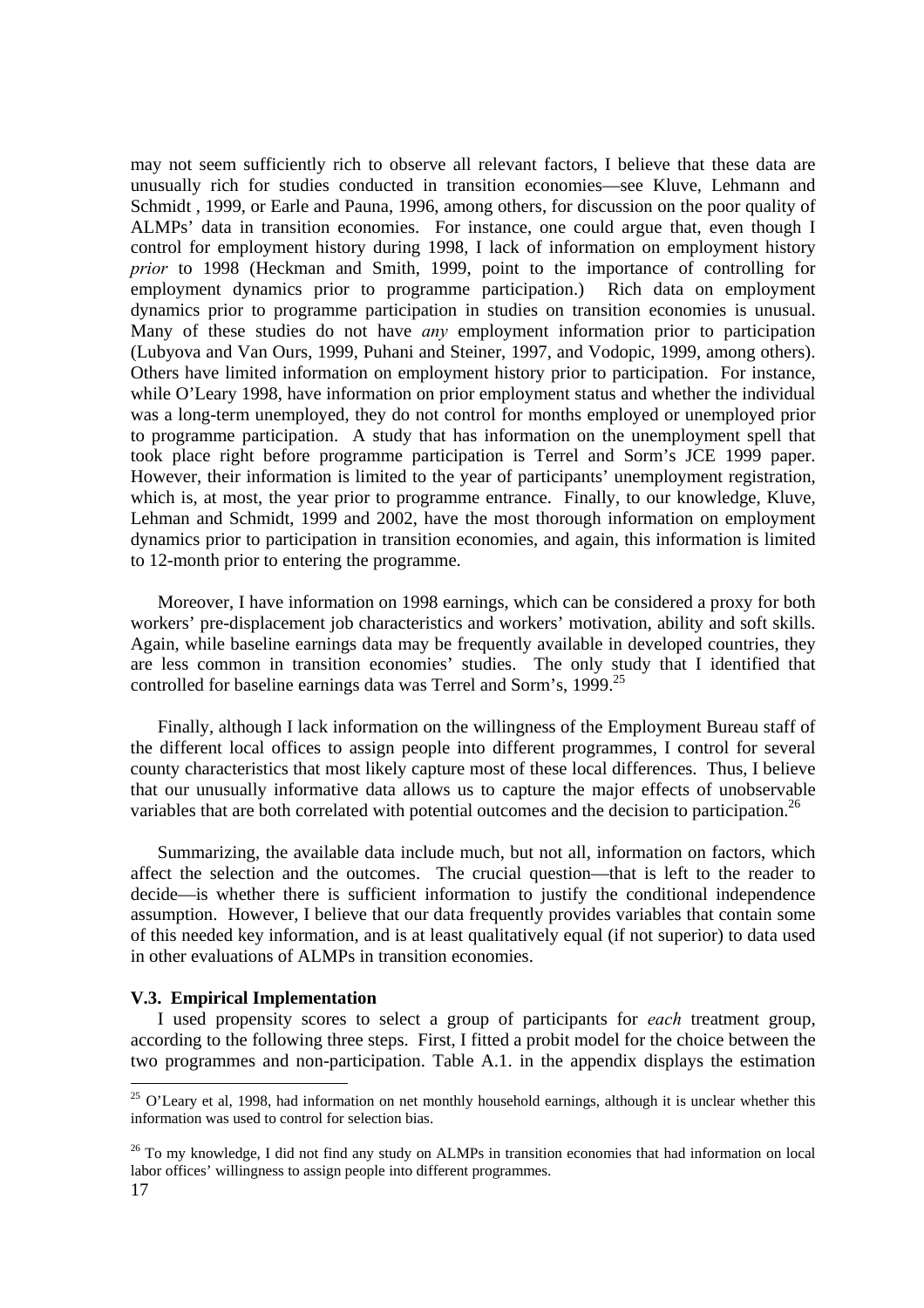results and provides a more exact description of the variables used in the analysis.

Second, I used the output from this selection model to estimate choice probabilities conditional on X (the so-called propensity scores) for each treatment comparison pair. I then imposed the common-support requirement to guarantee that there is an overlap between the propensity scores for each pair (see column 9 of Table 6 for number of treated observations lost due to this requirement).

Third, for each treatment group member, I selected potential comparison group members based on their propensity scores and their *judet*. The selection process was done with replacement, so that a potential comparison group member could have been matched to more than one treatment group member.27 In addition, the selection method used was kernel-based matching, which uses all of the comparison units within a predefined propensity score radius (or "caliper of  $0.01$ ").<sup>28</sup> When there were multiple matches, each non-participant received a weight that reflects the number of successful matches within the caliper range.<sup>29</sup> To adjust for the additional sources of variability introduced by the estimation of the propensity score as well as by the matching process itself, bootstrapped confidence intervals have been calculated based on 1,000 resamples.30

#### **V.4. Matching Quality**

The results in Table 6 show indicators on the quality of the match for each of the two ALMPs and for each programme compared to non-participation. Overall, matching on the estimated propensity score balances the X's in the matched samples extremely well (and better than the other versions of matching I experienced with).

 First, to test if the matching procedure is able to balance all the covariates, I estimated the median absolute standardized bias before and after the matching (Rosembaum and Rubin, 1985). This indicator assesses the distance in marginal distributions of the X-variables, and is commonly used to evaluate the validity of the match (Sianesi, 2004, Caliendo, Hujer and Thomsen, 2005, among others). Columns 7 and 8 of Table 6 show the median standardized difference over all covariates before and after the matching took place. The matching procedure balances the distribution of covariates very well since the median absolute standardized bias drops from a range between 9.36% and 18.56% before the matching to a range between 2.29% to 4.19% after the match.

Second, comparison of the pseudo- $R^2$ 's before and after the matching indicates that after the matching there are no systematic differences in the distribution of the covariates between the two groups (columns 4 and 5 of Table 6). Similarly, the P-value of the likelihood test

 $27$  Matching with replacement minimizes the propensity-score distance between the matched comparison units and the treatment unit: each treatment unit can be matched to the nearest comparison unit, even if a comparison unit is matched more than once. This is beneficial in terms of bias reduction, but may reduce the precision of the estimates. An additional advantage of matching with replacement instead of without replacement is that the results are not sensitive to the order in which the treatment units are matched (Rosembaum, 1995).

 $^{28}$  I tried alternative matching methods and caliper sizes of 0.05, 0.02, and 0.01. To ensure a good quality match, I implemented a caliper of 0.01.

 $29$  By using more comparison units, one increases the precision of the estimates, but at the cost of increased bias.

<sup>&</sup>lt;sup>30</sup> Heckman, Ichimura, and Todd, 1997, derive the asymptotic distribution of kernel-based matching estimators and show that bootstrapping is valid to draw inference. This is an additional advantage of this matching method compared to alternative methods, such as nearest neighbour matching, since it allows to circumvent the issues regarding nearest neighbour matching raised by Abadie and Imbens, 2006.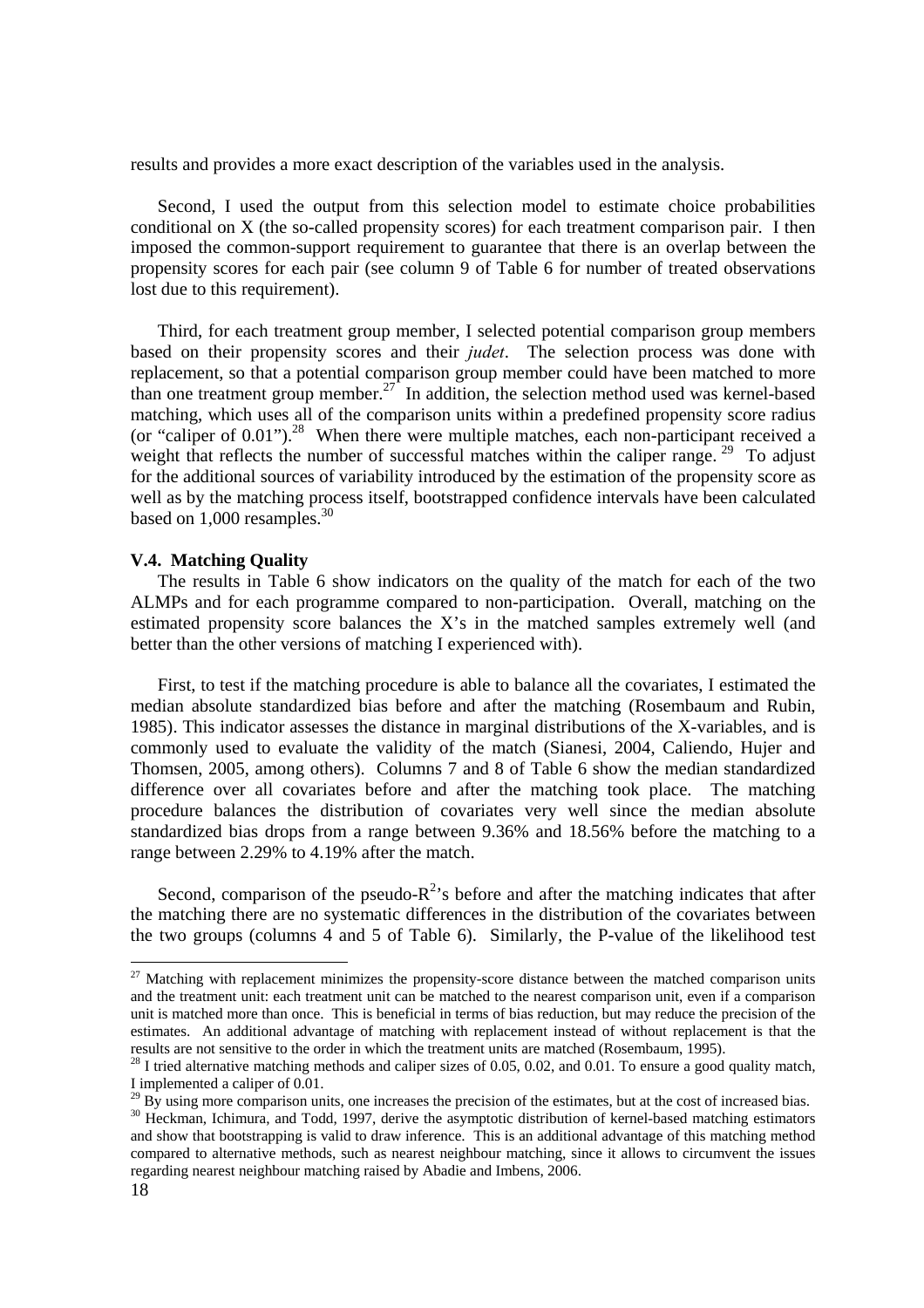after the matching rejects joint significance of the regressors, while the opposite was true before the matching (column 6 of Table 6).

## **VI. Programme Impacts**

#### **VI.1. Measurement of Labour Market Outcomes**

Because the primary objective of these policies is to get displaced workers back to work in jobs, at least implicitly, as good as the previous one, the analysis focuses in two types of outcomes: those that measure workers' reemployment probabilities (in paid or self-employed jobs), and those that measure workers' earnings at the new job.<sup>31</sup> Moreover, since our survey included retrospective questions, I measure these outcomes at two different points in time: at the time of the survey, and during the two-year period prior to the survey, that is, during the years 2000 and 2001.

In addition to measuring employment experience with employment and average usual monthly earnings at the time of the survey, I compute two variables that measure the reemployment probability for a period of at least 6 and 12 months, respectively, during the years 2000 and 2001. These two variables provide additional information on workers' reemployment experiences over the two-year period prior to the survey, and inform us on the workers' employment attachment over that period. I also include average usual monthly earnings during the two-year period prior to the survey as a proxy for worker's productivity.

Finally, I include accumulated months of unemployment within the two-year period 2000- 2001 to get a measure on how many months of unemployment programme participation could save. I also computed accumulated months receiving unemployment benefits (UB) during the two-year period 2000-2001. Table 5 summarizes these outcomes by participation status and before the matching procedure. Table A.2 in the Appendix describes the outcomes of interest.

## **VI.2. Average Results**

#### **VI.2.1. Treatment versus Non-Participation**

 Impacts were estimated as the difference in average outcomes between the treatment and the comparison groups. The estimated ATET and their bootstrapped 95 percent confidence intervals are shown in Table 7. The last two columns of Table 7 show the impacts of participation in ES and SBA, respectively, compared to non-participation. Overall, participation in either programme is successful into getting the unemployed back to work compared to non-participation. Moreover, participation in ES improves the average realized earnings of its participants compared to non-participants. Below, I summarize the results.

 First, I find that ES was successful in improving participants' economic outcomes compared to non-participants in all dimensions. ES had a positive impact both on employment at the time of the survey and on employment during the two-year period 2000-

<sup>&</sup>lt;sup>31</sup> All earnings variables are deflated by gross domestic product (base=1998), and coded as zero if the person is reported not working. This measure of earnings is one of realized earnings and is frequently used in the literature, despite being a crude measure of productivity—since earnings are only observed for employed individuals. Recently, Lechner and Melly, 2007, have proposed consistent nonparametric estimators of individuals' earnings capacity as an alternative measure to realized earnings.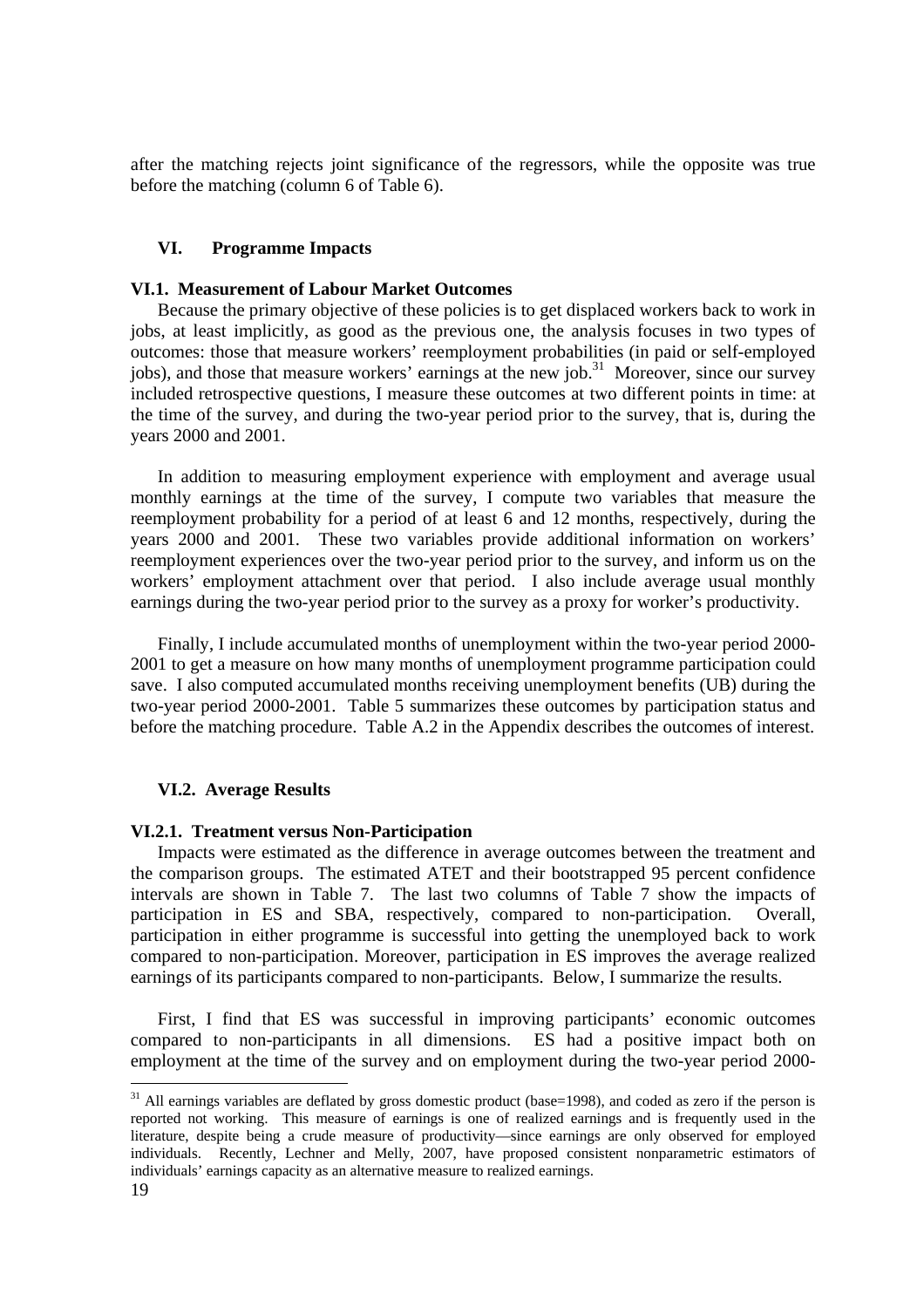2001. For instance, it increased the probability of being employed at the time of the survey by 8.45 percentage points, which represents a 19.73% increase in the likelihood of being employed at the time of the survey—this employment effect is explained by higher likelihood of being employed in a wage and salary job.<sup>32</sup> Similarly, ES improved by 6.22 percentage points (or 8.56%) and 7.65 percentage points (or 13.72%) the likelihood of being employed for at least 6 and 12 months during the two-year period 2000-2001, respectively. The programme also reduced the accumulated number of months participants were, on average, unemployed compared to non-participants by almost two months (or 16.74%), and the number of months receiving UB payments by almost one month (or 48.37%). Finally, ES had a positive impact on earnings: it increased average current monthly earnings by 57 thousand lei (or 22.49%) and average monthly earnings during 2000-2001 by 87 thousand lei (or 28.44%) compared to the earnings of non-participants.

 I also find that SBA improved its participants' employment prospects. More specifically, SBA increased by 8.38 percentage points (or 11.89%) the likelihood of being employed for 6 months during the two-year period 2000-2001. This programme also reduced the accumulated number of months participants were unemployed and receiving UB payments by 14.94% and 34.25%, respectively. However, I did not find that SBA increased the average monthly earnings of its participants relative to non-participants. This lack of result could be explained by the fact that entrepreneurs are more likely to under-report their earnings than wage and salary workers.

 Finding that participation in ES or SBA increases the employment prospects of its participants compared to attending no-programme, does not address the question of which of these two programmes is the most effective for getting unemployed workers back to work. Below, I proceed to answer this question.

## **VI.2.2. Pair wise Evaluation of Employment Services and Small-Business Assistance Services**

 The first two columns of Table 7 show the pair-wise average outcome differences between ES and SBA. The estimated effects show that in terms of the accumulated employment effects, ES was superior to SBA.

 The first column of Table 7 shows that ES was more effective for individuals receiving this type of service than if they had participated in a SBA programme instead. For instance, I find that participating in ES increased by 17.28 percentage points (or 34.18%) the likelihood of being employed for at least 12 months in the two-year period 2000-2001, and reduced by over 3 months (or 27.48%) the spell of unemployment during the same period compared to participating in SBA.

 Moreover, SBA participants would have been better off had they participated in ES instead. For example, when the treatment was the SBA programme (column 2 of Table 7), its participants had 9.86 percentage points (or 11.53%) and 17.02 percentage points (or 24.65%) lower probability of being employed for at least 6 and 12 months, respectively, within the years 2000 and 2001. Moreover, although not statistically significant, the impacts on

 $32$  This result is calculated by dividing the ATET estimate (in this case, 8.45) by the percent of matched nonparticipants employed at the time of the survey, which is 42.83 percent.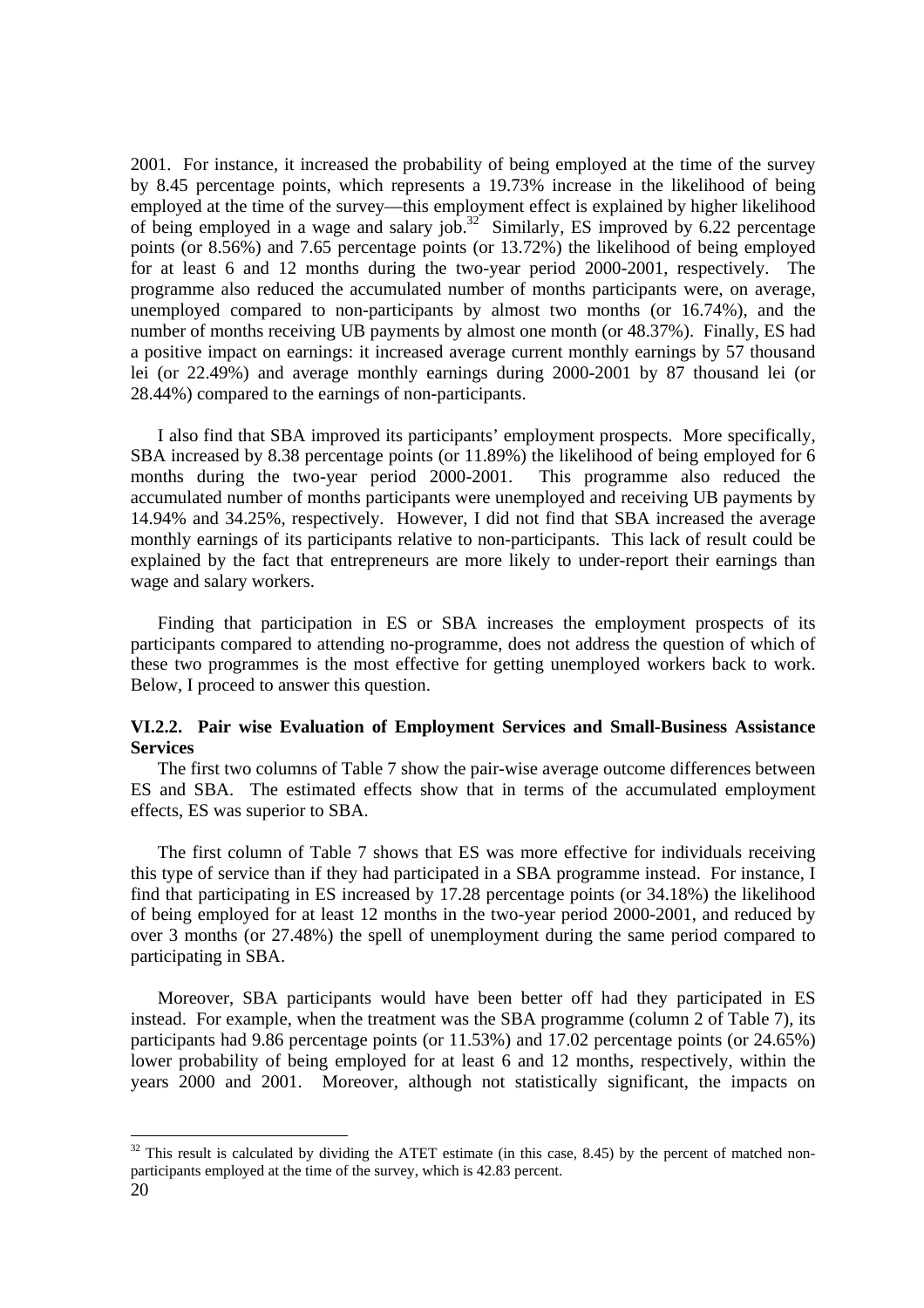outcomes measured at the time of the survey suggest that SBA participants were less likely to be employed at wage and salary jobs than if they had participated in ES instead.

 The main difference that appears when comparing the results between different populations defined by treatment status (that is, comparing the first two columns of Table 7) concerns the impact on average realized earnings over the period 2000-2001. I find the earnings estimate to be 64 thousand lei (or 14.16%) lower for SBA participants than for ES participants, when the treatment was SBA (column 2). The impact was also negative, although not statistically significant, when the treatment status was participation in ES instead of SBA (column 1). This difference could be explained by the fact that I am using a measure of realized earnings as opposed to individuals' true earnings capacity, and thus, the earnings measures are a crude measure of productivity, as explained by Lechner and Melly, 2007.

## **VI. 3. Heterogeneity among Individuals**

 So far, I have considered the average effects for the participants in the different programmes. In summary, I find that ES was superior to SBA, and that both ES and SBA were superior to non-participation (this latter result was already found by BR). However, this average analysis does not provide any guidance on why ES might work better than SBA, nor does it explore whether the impacts vary with the socio-economic characteristics of its participants. In this section, I discuss competing theories explaining why the different programmes may have different effects, and then explore the compatibility of the estimated effect heterogeneity with the discussed theories.<sup>33</sup>

#### **VI.3.1. Theoretical Considerations**

 There are at least three main reasons that could explain why the programmes may have different effects: (1) improved job matching; (2) human capital; and (3) signalling.

## *Improved Job Matching*

 Both programmes may improve job matching for different reasons. On the one hand, the main objective of ES is to improve job search efficiency by increasing the information available to potential employers on the amount and quality of the applicants, and by improving unemployed workers' knowledge about potential new employers and new occupations. On the other hand, SBA offers a network and contacts to unemployed workers that could (and sometimes does) result in wage and salary job offers. For instance, more than 45% of participants of a self-employment assistance programme in New Jersey ended up working in wage and salary jobs. Similar results were found in Maine and New York, where close to 60% of participants of self-employment programmes ended up working in wage and salary jobs. The study also reports that most of these wage and salary jobs were full-time jobs and, often, in the same industries as those in which participants initially became selfemployed (Kosanovich, et al., 2001).

 It is unclear which of these two programmes would work best at improving job matching. A priori, one would think that ES should be more efficient at improving job search then SBA since the job matching mechanism for the latter programme is the result of an indirect, and thus, secondary effect of the programme. However, theoretical findings on search channels find that the efficiency of employment counselling services alone (that is, without monitoring)

 $33$  Our approach is similar to that of Gerfin, Lechner, and Steiger, 2005.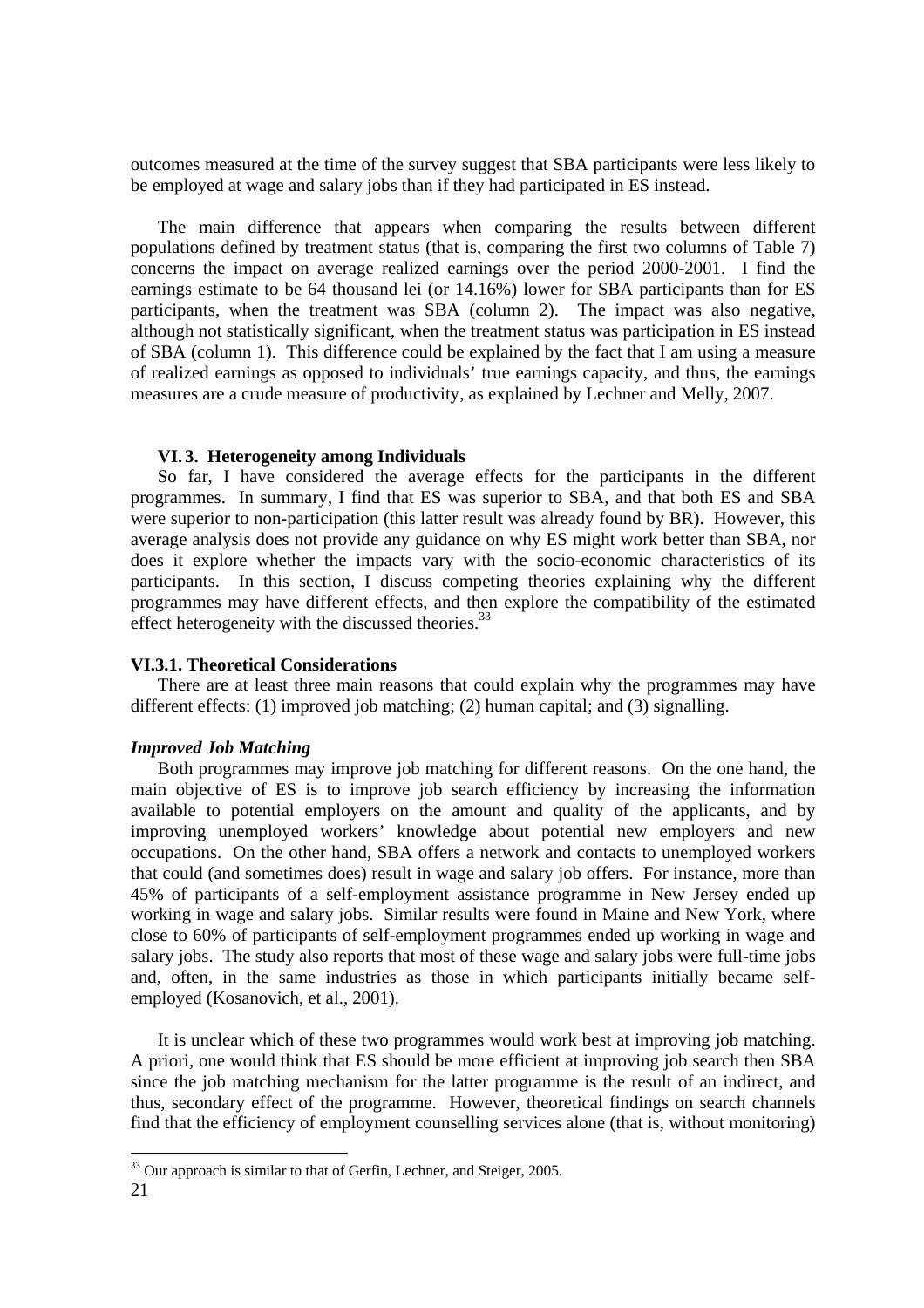is seriously questionable. For instance, Van der Berg and Van der Klaauvw, 2006, developed a job search model with two search channels—the formal and informal one—and endogenous job search, and found that low-intensity job search programmes were useless. Moreover, empirical evidence on employment services in countries with large informal sectors, such as transition economies and developing countries, have shown that public employment services may have limited reach as workers may prefer other channels of job search (Woltermann, 2002).

#### *Human Capital*

 The impact of ES on human capital is likely to be small since the programme does not incorporate explicit training. In contrast, SBA offers some training through the form of advising on legal, accounting, financial, marketing and sales services issues, and some short-term entrepreneurial courses. Moreover, there is some empirical evidence that business-training programmes improved participants' business knowledge and productivity, measured by revenues, repayment, and client retention rates (Karlan and Valdivia, 2006).

#### *Signalling*

 Finally, participating in SBA may have a signalling value to prospective clients and contractors. Given the little entrepreneurial tradition in Romania, it is likely that prospective clients and contractors conclude that individuals who have participated in SBA are better entrepreneurs, and are more reliable since they have institutional support than those who did not participate in SBA. Moreover, in order to be a credible signal, participating in SBA must be more costly for less productive workers than ES. Given that SBA involves entrepreneurial courses, and writing a business plan, it is likely that participating in SBA is more costly for less capable workers than ES.

### *Discussion of the Resulting Effects*

 As Gerfin et al., 2005, discuss in their paper, it is not possible to derive strict tests for the relative importance of these explanations. However, systematic heterogeneity of the effects between different groups of unemployed will provide evidence consistent with one theory but not with another. I follow their strategy and use non-participation in any programme as a benchmark because non-participation will neither have job matching, human capital, or signalling effects. In addition, subgroup estimates comparing the impacts of ES versus SBA participation are also provided and discussed.

Let's first consider the effect of heterogeneity with respect to age. I expect ES to work better for young workers since they are likely to have less access to informal search channels. The empirical literature on the use of different search channels by different types of workers indicates that workers with characteristics such that their chances to find a job are low because of little access to informal search channels rely to a relatively large extent on formal search (Van der Berg and Van der Klaauw, 2006, Abbring, Van der Berg and Van Ours, 2005, Keeley and Robins, 1985). Because ES facilitate job finding through the formal channel, I would expect it to have strong effects for young workers. In contrast, for the older workers, I would expect a weaker job-matching effect of ES compared to non-participation since these workers are likely to have more access to the large informal sector existing in Romania. On the other hand, it is difficult to determine whether the human capital generated by SBA will be more beneficial for younger or older workers given that the skill formation of the former might have strongly differed to that of latter because of the social, political and economic reforms. Finally, according to the signalling theory, SBA should be more efficient for those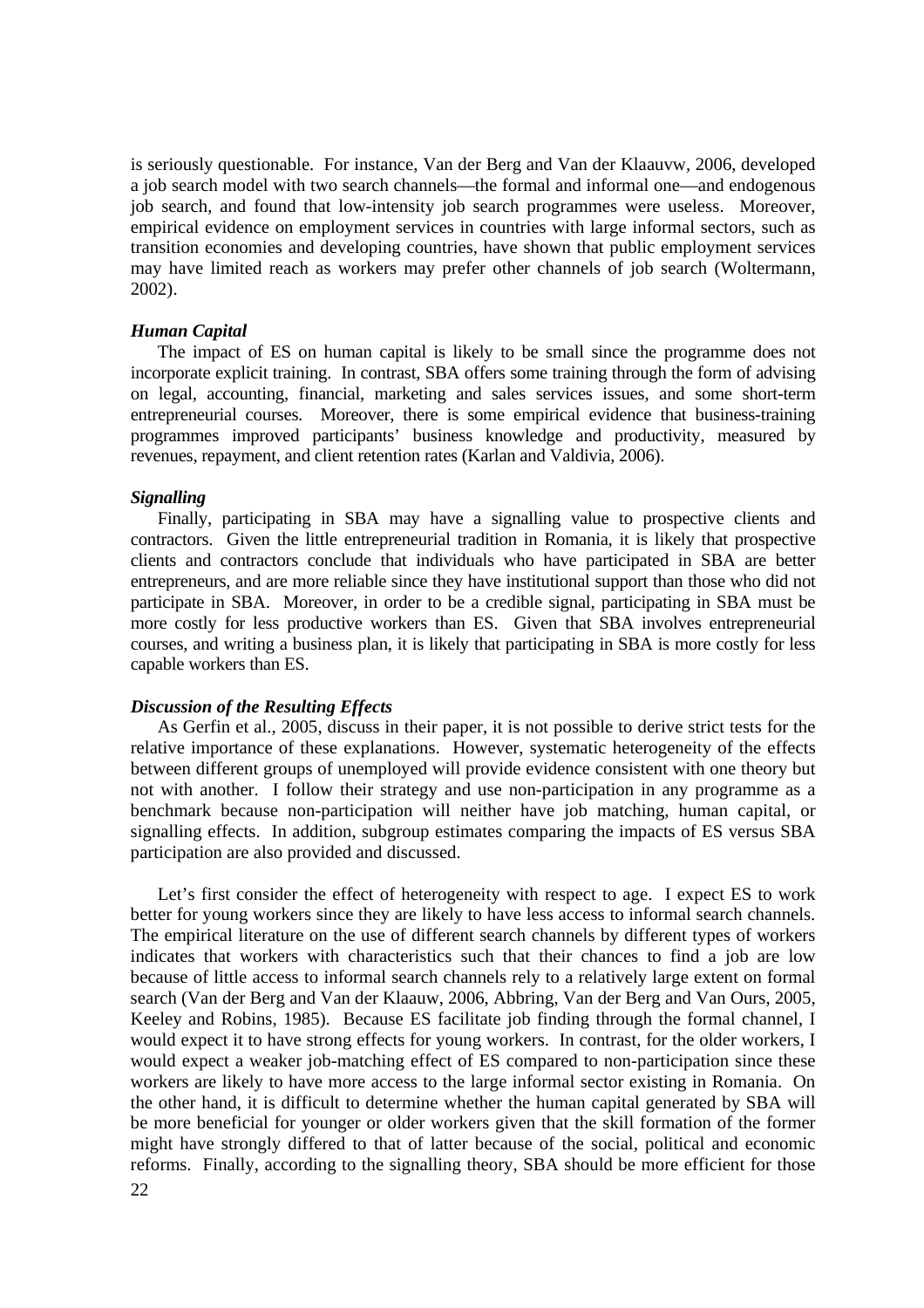workers for whom the costs of participating in SBA would be lower. Because older workers are likely to have more networks and contacts than younger ones, this should lower their costs of starting a business compared to those of younger workers. Thus, if signalling is important, I expect SBA to have more of an impact compared to non-participation for older than younger workers.

 A similar argument to the one done with respect to age and the use of search channels can be done in the case of workers in a labour market with unfavourable circumstances. In this case, the empirical literature also indicates that these workers are more likely to rely on formal search channels because access to their informal search channels has dried up. Given that rural areas in Romania in the late 1990s tended to be more economically depressed than urban areas, I suspect that ES will have a stronger job-matching effect compared to nonparticipation on workers living in rural than urban areas. On the other hand, if I assume that SBA generates human capital by providing knowledge on the possibility and scope of new micro-entrepreneurial activities to unemployed workers who have little outside opportunities, then individuals living in depressed rural areas are likely to benefit the more from SBA than individuals living in urban areas. This occurs because of the little outside options existent in rural versus urban areas and is consistent with the empirical evidence from developed countries that finds that facilitating micro-credits in depressed rural areas is an efficient way to generate self-employment and economic activity (Karlan and Valdivia, 2006). Finally, because rural areas were more depressed than the urban ones, having access to contacts and networks was likely to be more difficult in the former, thus increasing the costs of starting a new business. Therefore if signalling is important, I ought to find more of an impact of SBA compared to non-participation in urban than in rural areas.

 Finally, I will consider the effect of heterogeneity with respect to the skill level of the unemployed. It is unclear whether skilled workers in Romania would have more or less access to informal channels than unskilled workers, thus the job matching mechanism is uninformative on the relative impact of either programme with respect to skill level. On the other hand, the human capital theory does predict a stronger effect of the SBA programme compared to non-participation for the less skilled workers if we are willing to assume that: (1) the human capital generated by SBA has a certain component of general human capital, which will be partly redundant for high skilled workers, and that (2) it is not necessarily increasing with productivity. In contrast, the signalling theory would predict the opposite: SBA signalling effects would be stronger for more qualified workers since they have lower costs of acquiring entrepreneurial skills. For instance, according to Costariol, 1993, in the case of Romania, where two generations of artisan tradition were lost during communism, *the typical private entrepreneur is a first-generation person, middle-aged, mainly with previous experience in a managerial position with large scale state-owned companies or, if he is young, usually with a University education*. This description of the typical Romanian entrepreneur indicates that being more educated facilitates access to entrepreneurial activities.

## **VI.3.2. Empirical evidence**

 The methodology to estimate the impacts follows the steps described in Section V, however, I have previously stratified the sample along the dimensions age, type of region, education, unemployment duration, and gender, and subsequently, match within strata.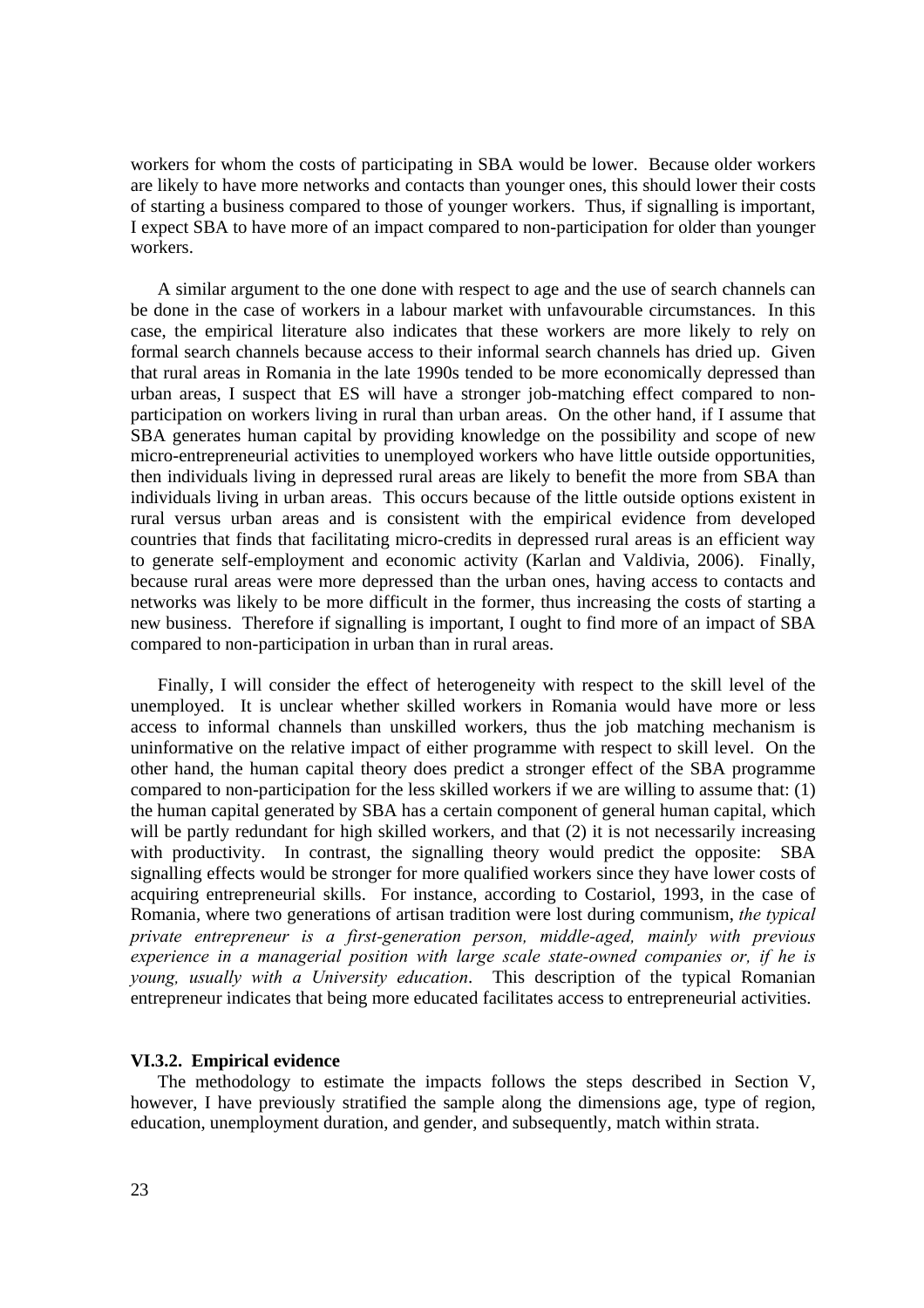#### *Heterogeneity with Respect to Age*

 I find that, with respect to non-participation, ES improved the economic outcomes of younger workers compared to older ones (estimates shown in Table 8). These results are consistent with the improved matching theory since the effects of ES with respect to nonparticipation were significantly larger for the subpopulation that is likely to have less access to informal search channels. For instance, I find that younger workers had 26.20 percentage points (or 61.02%) higher likelihood of being employed for at least 12 months within the twoyear period 2000-2001 than non-participants. In the case of older ES participants, this likelihood was increased by only 4.12 percentage points (or 7.16%) and the estimate was not statistically significant. This finding is explained by considerably higher likelihood of employment for older non-participants (57.58%) compared to younger ones (42.94%), suggesting that the latter may find it more difficult to find work through alternative job search channels.

 When comparing SBA participants to non-participants, I find that the impact estimates on current employment and earnings are larger for older than younger workers (although the differences between the two subgroups are not statistically significant). This result would be compatible with the signalling hypothesis.

 Finally, pair-wise comparison of current employment outcomes between ES and SBA shows that, with respect to SBA, ES are more effective for younger workers than for older ones. I find that participating in ES increases by 26.52 percentage points (or 46.86%) the likelihood of being employed at the time of the survey for younger workers, and that it increases their current earnings by 129 thousand lei (or 43.37%). The estimates for older workers are negative although not statistically significant.

### *Heterogeneity with Respect to Type of Region*

 Above I have argued that ES should also work better for individuals living in rural areas compared to those living in urban ones, because the former live in more depressed areas where informal search channels have most likely dried up. The evidence found in Table 9 is consistent with this theory. For instance, I find that ES increases the average wage of its participants by 144.24 thousand lei, and reduces the unemployment spell by almost 5 months over the period 2000-2001.

In addition, I find that, compared to non-participation, SBA is more successful for workers living in rural areas than those living in urban ones. For instance, participating in SBA increased the likelihood of employment for at least 12 months of the two-year period 2000-2001 by 19.06 percentage points (or 49.16%) and reduced the accumulated spell of UB receipt by 3.61 months (or 86.57%) for workers living in rural areas. No statistically significant effects were found for SBA participants living in urban area. These results are compatible with the human capital hypothesis in the sense that, by offering human capital in entrepreneurship, SBA widens the scope of activities that seem possible in deprived areas. In addition, they are not compatible with the signalling theory.

### *Heterogeneity with Respect to Education*

According to the human capital hypothesis presented above, SBA should have stronger effects compared to non-participation for the less skilled workers relative to more skilled ones. However, the opposite is true for the signalling hypothesis.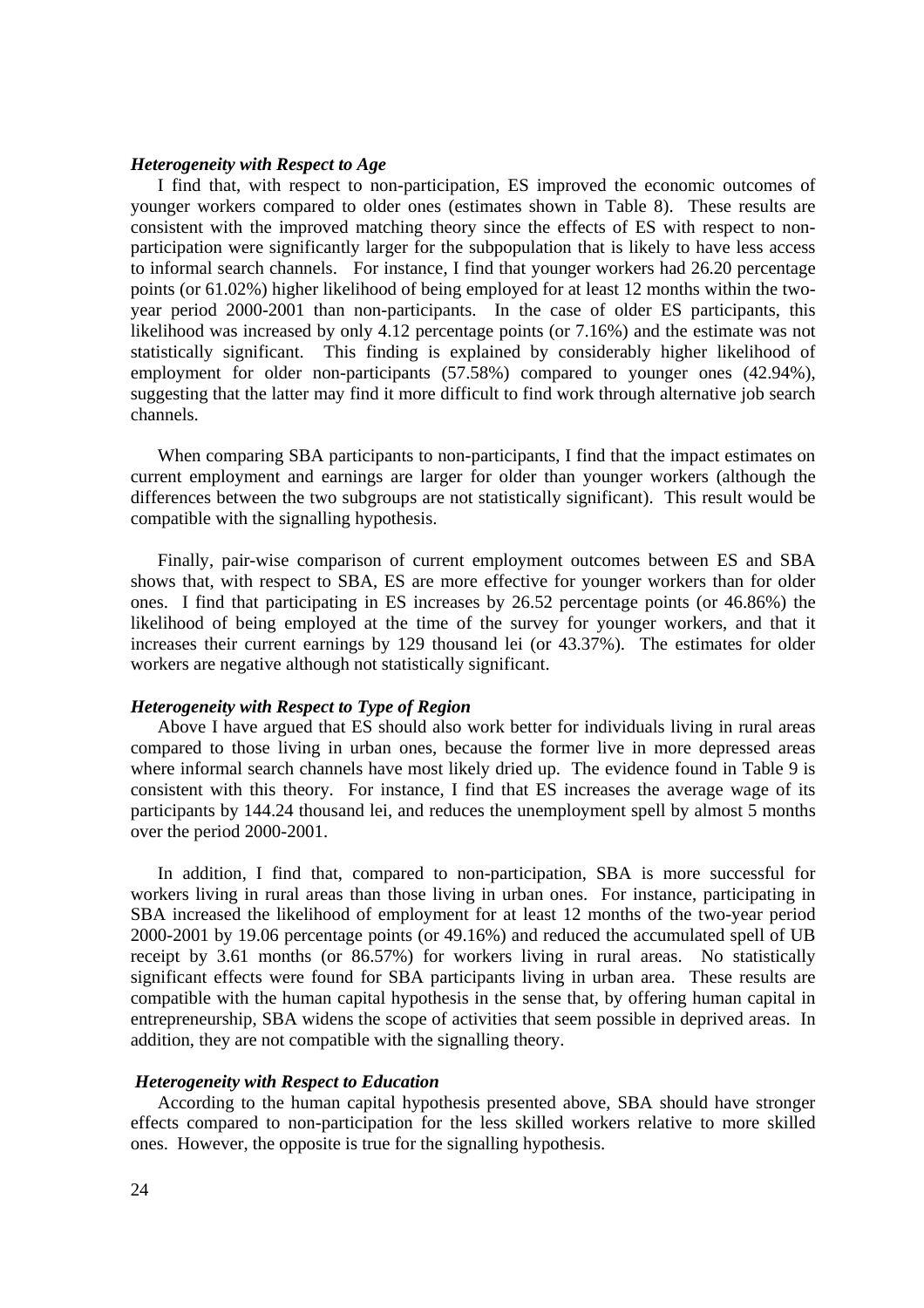As a measure of skill I have used whether the worker has a high-school degree or not. When comparing SBA to non-participation, the results are consistent with the human capital hypothesis. The estimates in Table 10 show that SBA is beneficial with respect to nonparticipation for workers without a high-school diploma. For instance, I find that, with respect to non-participation, SBA increased the probability of being employed for at least 12 months within the two-year period 2000-2001 by 19.35 percentage points (or 48.51%) for the lower educated subgroup—compared to a non-statistically significant increase of 1.45 percentage points (or 2.44%) for the higher educated one. This large difference seems to be explained by the scarce employment chances among the group of less educated workers, as illustrated by a considerably lower average employment likelihood for the lower educated workers' comparison group (of 40%) as compared to the one for the higher educated group of non-participants (60%).

However, when comparing ES and SBA, I find that ES works best for workers with less than a high-school degree. This results suggest that for the less educated workers, participating in any programme is better than not participating, but that ES tend to be more efficient for them than SBA. In contrast, for workers with at least a high school degree, I find that SBA was superior to ES. This result is compatible with the signalling theory and indicates that for more educated workers SBA may be more efficient than ES.

#### *Additional Heterogeneity Analysis*

 In addition to the above results, I have estimated the effects of ES and SBA with respect to non-participation for the following sub-populations: males, females, with prior unemployment spell below 6 months, and with prior unemployment spell longer than 5 months (shown in the Appendix Tables A.3. and A.4.).

 I find that, with respect to non-participation, ES improves economic outcomes of participating workers with histories of short-term unemployment compared to those with histories of long-term unemployment. In the case of short-term unemployed workers, ES reduced the likelihood of being employed 6 months during the 2000-2001 period by 7.55 percentage points (or 10.25%). In contrast, ES were not beneficial for the long-term unemployed since it did not affect the employment likelihood (although the impact was a negative 5.02 percentage points, it was not statistically significant).

 Finally, I also find that the impact estimates on accumulated employment are larger for females than for males (although the differences between the two subgroups are not statistically significant).

#### **VI.4. Sensitivity Analysis**

 25 One way to check the robustness of the results is to apply various estimators to the same problem to see whether the results differ. I compared the results obtained by matching to some alternative estimators. Tables 11, 12, and 13 present average impact estimates on various employment outcomes and earnings in Romania using four alternative estimators. The first set of results (first column of Tables 11 through 13) is gross impact estimates, which were *not* adjusted for observable differences between the participant and non-participants, that is, I use the whole sample of non-participants regardless of whether their baseline characteristics resembled to those of participants. The second set of results (second column of Tables 11 through 13) is net impact estimates, which were adjusted for demographic and regional differences, and earnings, employment, unemployment and training experiences in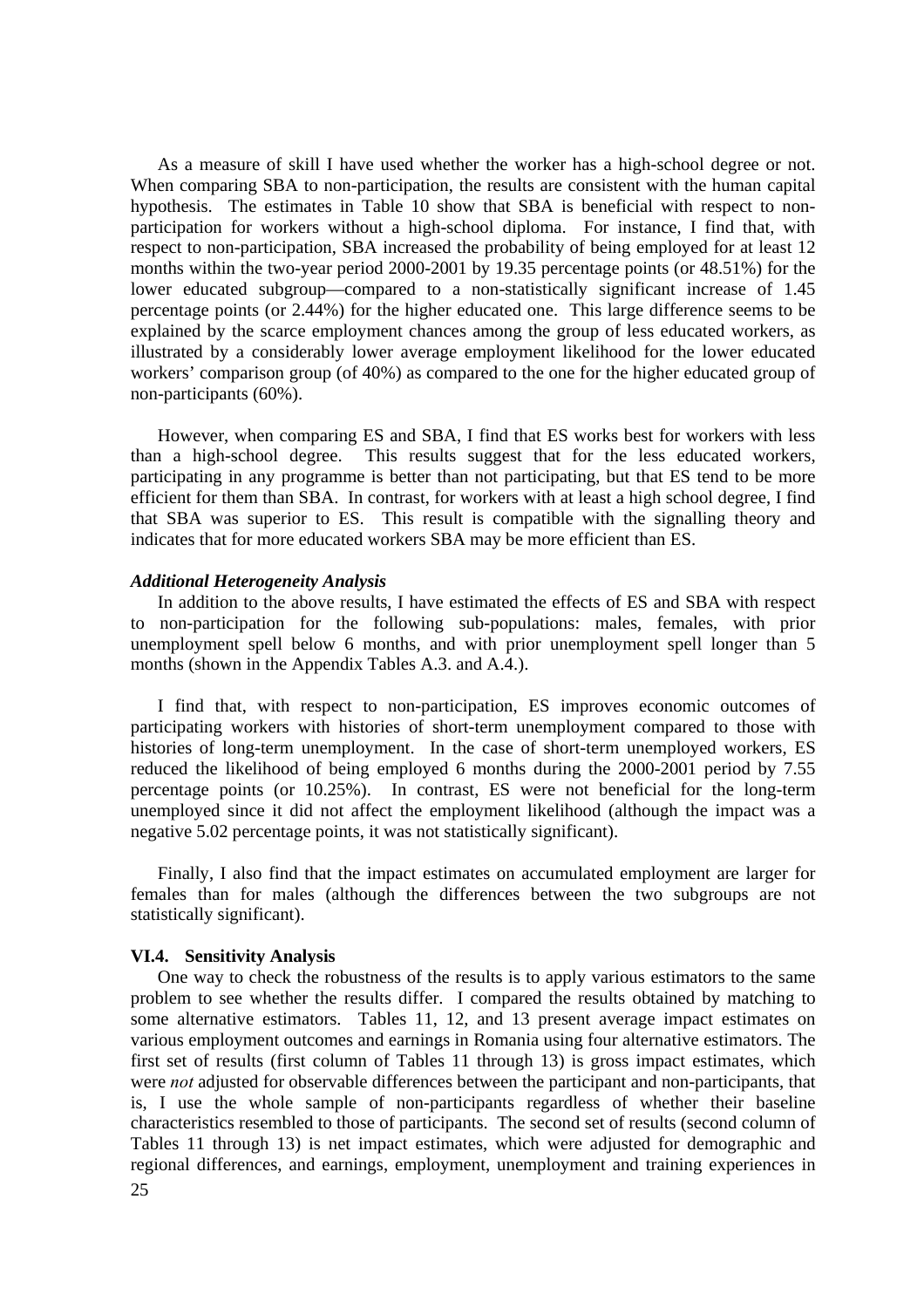1998 using multivariate ordinary least squares regression (when the dependent variable was continuous) or probit regression (when the dependent variable was a binary variable). The covariates included in the OLS and the probit estimations are the same as those used to estimates the propensity scores in Tables 7 through 10, and column 4 of Tables 11 through 13. The third set of results are net impact estimates that were computed as simple differences between the mean outcome of interest for the participant group and the mean outcome for a non-experimentally matched comparison group selected by the same propensity score method described in section IV, however, I did not use any of the pre-earnings, pre-employment, and pre-unemployment history to match participants to non-participants. The fourth set of results is the estimators presented in section VI.2. and Table 7.

 Below, I summarize the main findings from analysing the sensitivity of the results of participating in either ES or SBA compared to non-participation (Tables 12 and 13, respectively). The most obvious overall result in Table 13 is that the unadjusted impact estimates (column 1) are generally different from the other estimates (columns 2 through 4). In general, the unadjusted impact estimates of SBA were better than the other ones, suggesting that operators "cream off" the most qualified candidates among the unemployed for this programme. This finding is consistent with other analyses of ALMP in transition economies (O'Leary, 1998 and Kluve, Lehmann, and Schmidt, 2001, among others). Moreover, I find that comparing the gross impact estimates with the regression-adjusted estimates (column 1 versus column 2 of Table 13) clearly reduces the positive impact of most of SBA estimates, reflecting that there is an over-representation of individuals with "better" observable characteristics in this group. Comparing columns 2 and 4 provides us with a comparison between results obtained by matching with the standard OLS regression for the continuous dependent variables, and a probit model for the discrete dependent variables. I observe that the results obtained by matching reduce the significance of the SBA estimates. These differences are presumably explained by the parametric restrictions underlying the OLS and probit estimations. Matching allows for heterogeneity in the treatment effect in a more flexible way. In the case of ES participants, I find that although some "cream off" also seems to take place for ES participants, the results are not as strong as those observed for the SBA participants (see Table 12). For instance, regression-adjusting the estimates has little effect on ES findings, leaving most estimates unchanged (columns 1 and 2 of Table 12). Finally, comparing estimates from column 3 and 4 enable us to explore the importance of controlling for pre-earnings, pre-employment, and pre-unemployment history. I find that these variables are important when measuring the effect of the different programmes, as reflected by the fact that excluding them changes the size of impact estimates of both programmes.

 I now proceed to summarize the main findings from the sensitivity analysis of the relative impacts of participating in ES compared to SBA (Table 11). Again I find that the unadjusted impact estimates (column 1) are generally different from the other estimates. The unadjusted impact estimates indicate very few differences in the outcomes of ES and SBA participants. The only statistically significant difference is that ES reduced the length of UB receipt by a bit more than half a month. Since the other estimates (columns 2 through 4) reflect a superiority of ES, this result suggests that programme operators are more selective when choosing SBA participants than ES participants. This implies that there is an overrepresentation of individuals with "better" observable characteristics in the group of SBA participants, which is consistent with earlier findings from Tables 12 and 13. In addition, the differences between the OLS and probit estimators on the one hand (column 2), and matching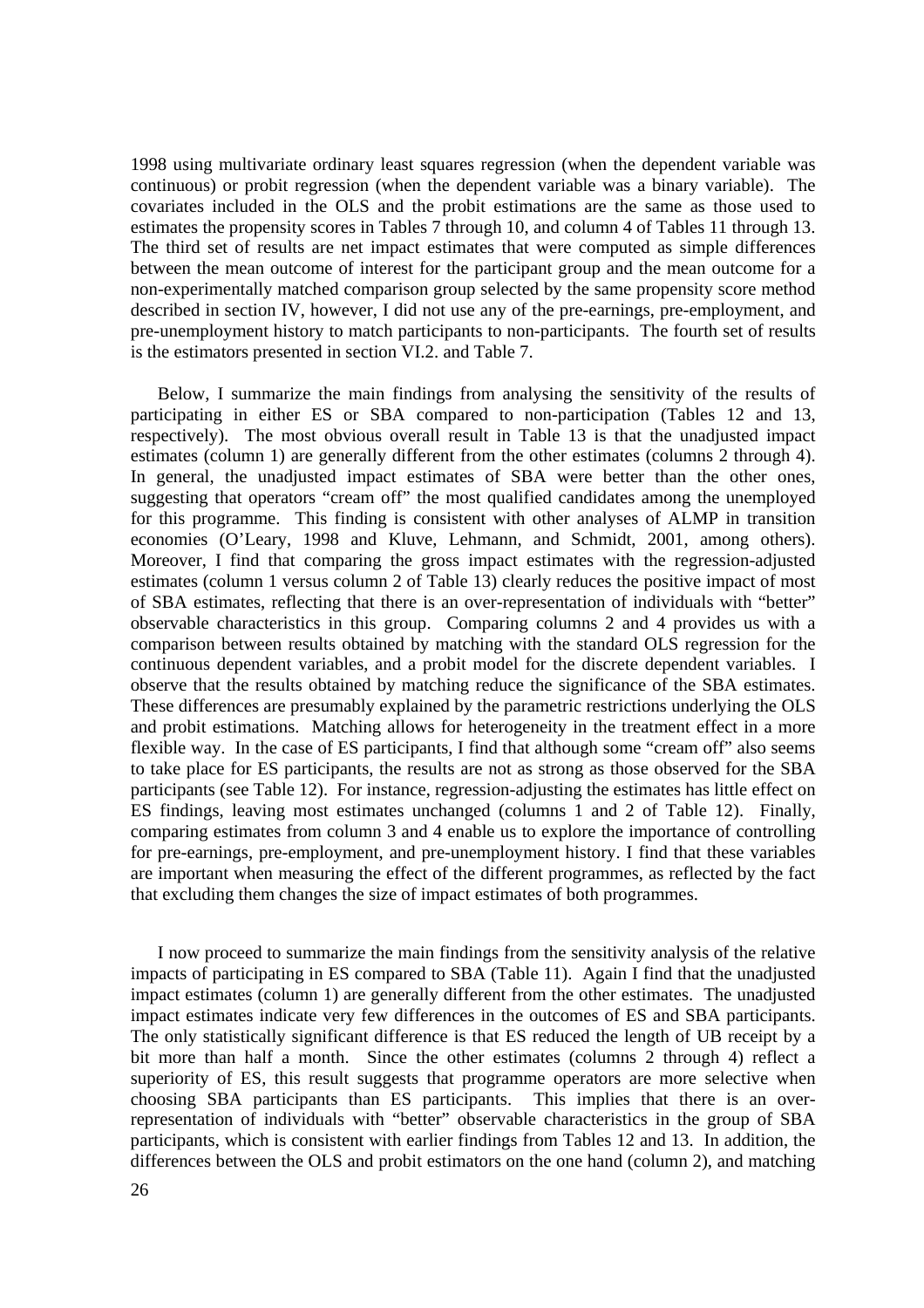on the other (column 4) are not too large, and overall, both types of estimates are consistent with ES being more successful than SBA. Finally, comparing estimates from the last two columns indicates that controlling for employment and earnings baseline characteristics is relevant.

#### **VII. Conclusion**

Recent empirical evidence has found that employment services and small-business assistance programmes are useful active labour market programmes to help get the unemployed back to work. In this paper, I investigate which of these two programmes works best and for whom. To do so, I exploit the fact that these two programmes were the first large scale programmes ever implemented in Romania after the 1989 Revolution, that they were targeted at more or less the same population of unemployed, and that I have rich informative survey data specially designed and collected for the evaluation of these two programmes. By concentrating in one country, I have the advantage that the institutional environment is held constant. Finally, this paper's findings can be helpful to policy makers from transition economies, as well as those from other economies with large informal sectors, such as those in the developing world.

 When estimating the average effects for participants in the programmes, I find ES to be more successful than SBA in getting the unemployed back to work. For instance, I find that participating in ES increased by 17.28 percentage points (or 34.18%) the likelihood of being employed for at least 12 months in the two-year period 2000-2001, and reduced by over 3 months (or 27.48%) the spell of unemployment during the same period compared to participating in SBA. Moreover, I also find that even for participants in SBA, ES would have been a better option since it would have increased their likelihood of being employed for at least 6 and 12 months in the period 2000-2001 by 9.86 percentage points (or 11.53%) and 17.02 percentage points (or 24.65%), respectively.

 I have explored three alternative theoretical explanations for these findings, and have found empirical evidence from the heterogeneity analysis compatible with: (1) improved job matching theory for ES (based on the results for the younger workers and those living in rural areas); (2) positive human capital effects for SBA (based on the results for the low-educated workers and rural workers); and (3) positive signalling effects of SBA (based on the results for the high-educated workers.)

 These results suggest the following policy implications. First, I find that offering ES to unemployed workers with good access to the informal job search channel is not a good idea. This finding is consistent with earlier findings (Van der Berg and Van der Klaauv, 2006, among others). However, the novelty of this paper is to provide some guidance on which populations would benefit from ES in economies with large informal sectors. In such countries, ES ought to be targeted to displaced workers with little access to the informal job search channel (such as young workers) or those for whom the informal channel has dried up (such as those living in depressed areas.) Another policy implication is that, in transition economies, SBA seems to be an efficient programme for workers living in rural areas. The reason for this is that by improving worker's capabilities, SBA widens the scope of opportunities for unemployed workers in these often depressed areas. Finally, while, compared with non-participation, both ES and SBA are beneficial for workers with and without a high-school degree, the findings in this paper suggest that SBA is more appropriate for the more educated workers, and ES more helpful for the less educated ones.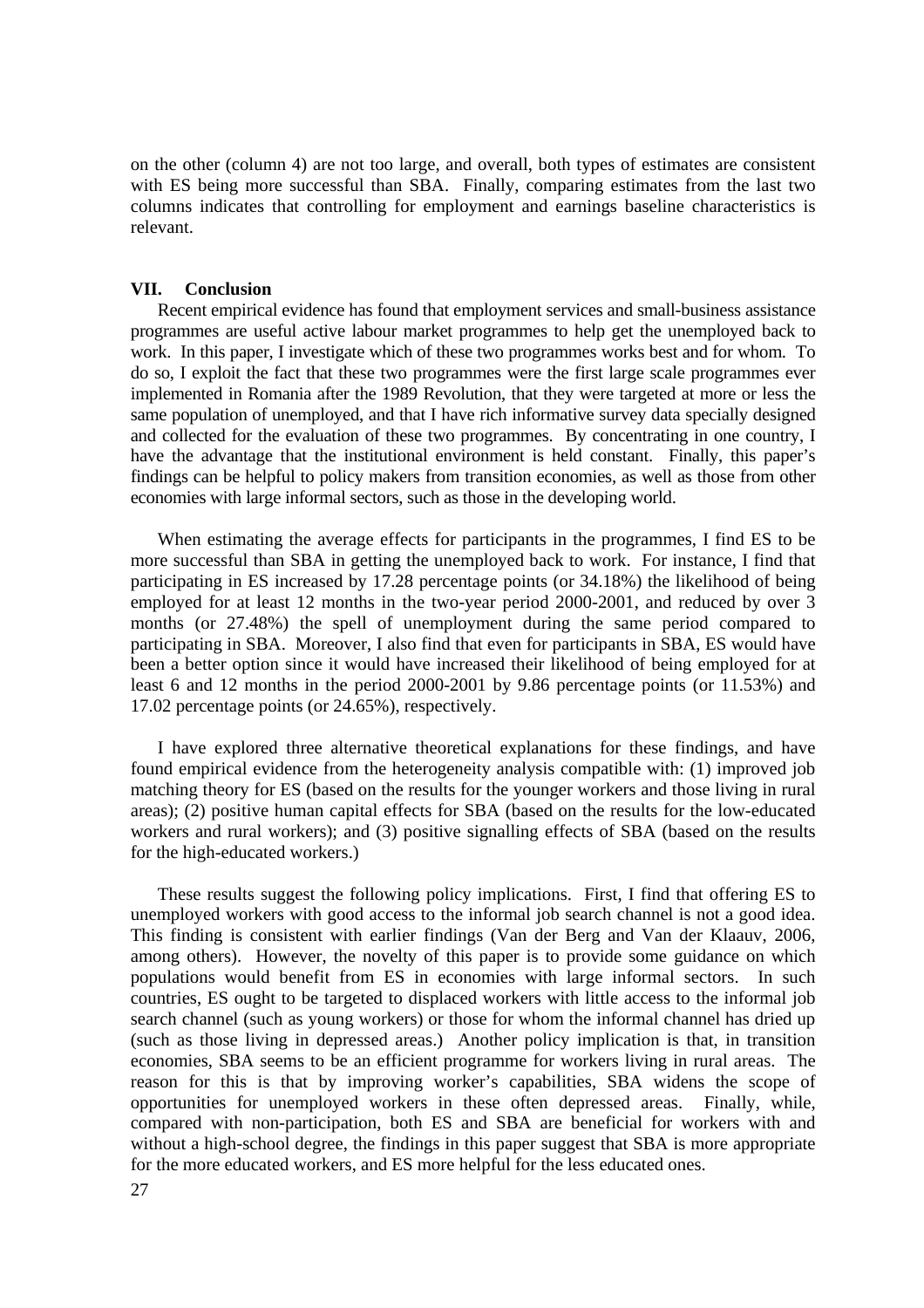To address the question of whether these two programmes were cost-effective from society's perspective, I can compare the costs per client of each programme with the economic benefits, as reflected in predicted earnings.<sup>34</sup> I estimated the average cost per client served by dividing the total amount spent in each ALMP by the number of clients served (shown in Table 2). The cost per client served was 123.74 thousand lei for ES and 179.15 thousand lei for SBA. To estimate the benefits of the policy, I used the estimated impact of these ALMPs on the usual average monthly earnings of their participants. I preferred using the earnings estimates over the 2000-2001 period because they are more likely to represent individuals' earnings than those observed at one point in time. This amounts to an annual sum of 1,047.84 thousand lei for ES, and 4,783.20 thousand lei for SBA (although this estimate was not statistically significant).<sup>35</sup> In both cases, benefits cover by far the cost per client served, indicating that both programmes were cost-effective.<sup>36</sup> Given that the cost differences between the two programmes were small, and that the heterogeneity analysis suggested that SBA was superior for some subgroups and ES for others, the policy recommendation is to target each programme to those sub-populations most likely to benefit the most from participation.

A caveat in my cost-benefit analysis is that I did not include among potential benefits: (1) possible effects on labour market behaviour of the unemployed prior to participation, such as, intensifying job search before entering the programmes in order to avoid participation, or leaving the labour force and stop collecting UB; (2) reduced criminal activity due to improved employment prospects; (3) improvements in the quality of life for participants and their families, (4) savings in the deadweight losses due to reduced taxes required to pay participants' future unemployment benefits. Another caveat is that I did not considered in this analysis the following potentially important costs: (1) the deadweight loss of taxation to finance benefits, subsidies, and operation of programmes; (2) the cost of the leisure forgone while participants are in the programme or employed; and (3) possible displacement effects of non-subsidized workers. Given that I ignore the above mentioned benefits and costs, the costeffectiveness results have to be taken with some caution. This is especially true for the SBA programme, since this type of programmes can presumably have significant deadweight and displacement costs (although, according to Betcherman, Olivas and Dar, 2004, very few evaluations tend to provide any empirical evidence of them). Unfortunately, I cannot address this question with the data at hand. Future research ought to be directed towards this end.

 $\overline{a}$ 

<sup>&</sup>lt;sup>34</sup> When measuring cost-effectiveness from society's perspective, I measure whether aggregate benefits from implementing the policy are greater than the aggregate resources spent by the policy, abstracting from who enjoys its benefits and who bears its costs. Thus, under this perspective, increases in taxes paid due to the increased employment of participants or reductions in public assistance of participants are not counted as they are transfers from participants to the rest of society.

<sup>&</sup>lt;sup>35</sup> Estimates were calculated with respect to non-participation.

<sup>&</sup>lt;sup>36</sup> Given that benefits that accrue within the observation period are above the costs, I did not use a long-term perspective to estimate cost-effectiveness.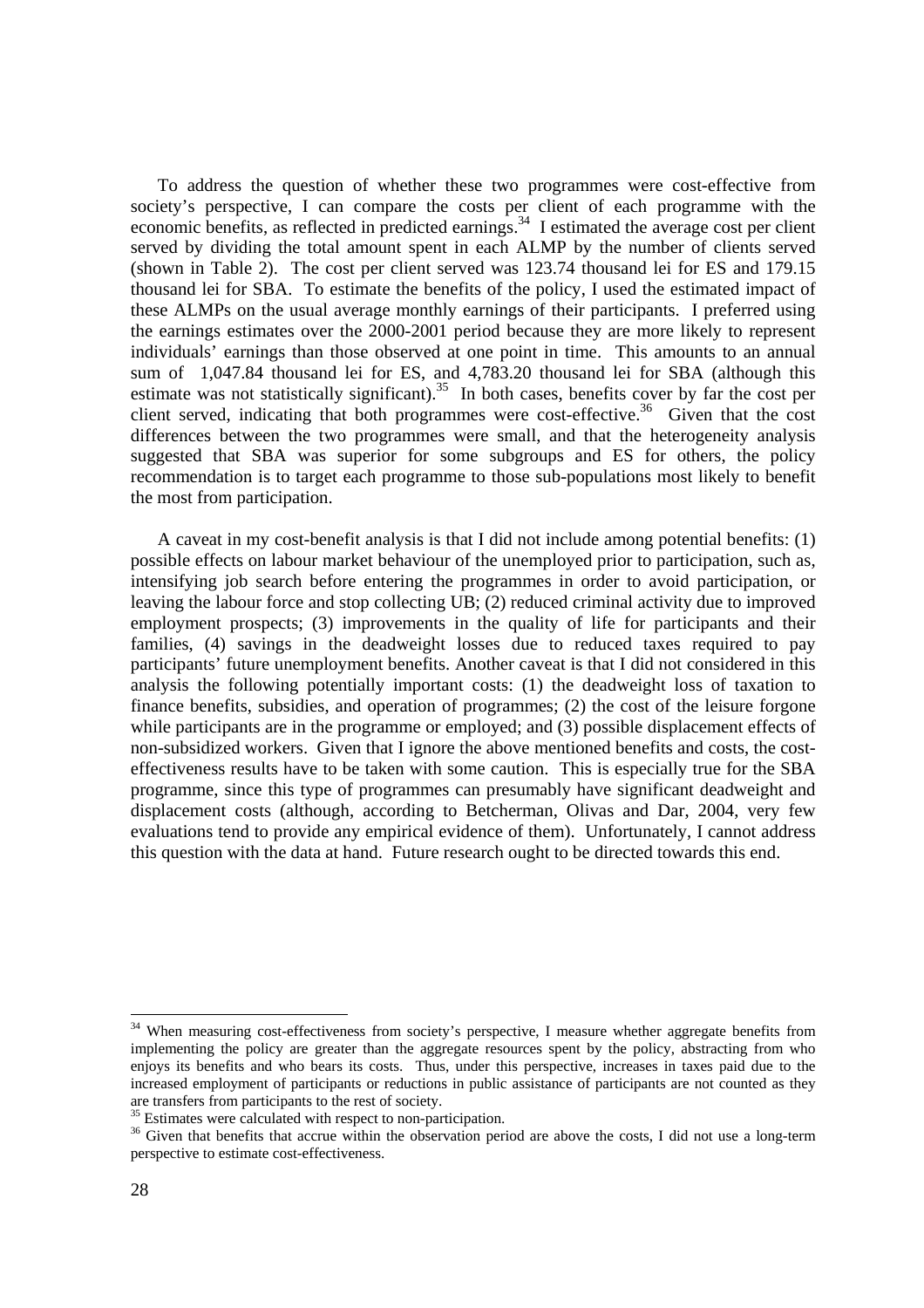## **REFERENCES**

Abadie A., and G. Imbens. 2006. "On the Failure of the Bootstrap for Matching Estimators." Working Paper, Harvard University.

Abbring, J., J. van den Berg and J. van Ours. 2005. "The Effect of Unemployment Insurance Sanctions on the Transition Rate from Unemployment to Employment." *Economic Journal*  115, 602-630.

Almeida, R., and E. Galasso. 2007. "Jump-Starting Self-Employment? Evidence Among Welfare Participants in Argentina." IZA Discussion Paper No. 2902.

Ahrend, R., and J.O. Martins. 2003. "Creative Destruction or Destructive Perpetuation: The Role of Large State-Owned Enterprises and SMEs in Romania During Transition." *Post-Communist Economies*, 15:3, 331-356.

Baumgartner, H., and M. Caliendo. 2007. "Turning Unemployment into Self-Employment: Effectiveness and Efficiency of Two Start-Up Programmes," Discussion Papers of DIW Berlin 671, DIW Berlin, German Institute for Economic Research. Also IZA Discussion Papers 2660.

Betcherman, G., K. Olivar, and A. Dar. "Impact of Active Labor Market Programmes: New Evidence from Evaluations with Particular Attention to Developing and Transition Countries". 2004. *Social Protection Discussion Paper Series*, No. 0402.

Benus J., and N. Rodriguez-Planas. "Evaluating Active Labor Markets in Romania." 2007. UFAE and IAE Working Papers 699-07. Also IZA Discussion Papers 2464.

Björklund, A., H. Regner. 1996. "Experimental Evaluation of European Labour Market Policy." In G. Schmid et al. (Eds.), International *Hanbook of Labour Market Policy and Evaluation*, Edward Elgar, Aldershot.

Blundell, R., M. Costas Dias, C. Meghir, and J. Van Reenen. 2004. "Evaluating the Employment Impact of Mandatory Job Search Programme." *Journal of European Economic Association* 2, 569-606.

Bonnal, L., D. Fougère, and A. Sérandon. 1997. "Evaluating the Impact of French Employment Policies on Individual Labour Market Histories." *Review of Economic Studies* 64 (4), 683-713.

Brodaty, T., B. Crépon, and D. Fougère. 2001. "Using Machning Estimators to Evaluate Alternative Youth Employment Programmes: Evidence from France, 1986-1988." In M. Lechner, and F. Pfeiffer (Eds.), *Econometric Evaluation of Labour Market Policies* (pp. 85- 123). Heidelberg and New York: Physica-Verlag and Centre for European Economic Research.

 29 Brown, D., J. Earle, V. Gimpelson, R. Kapeliushnikov, H. Lehmann, A. Telegdy, I. Vantu, R. Visan, and A. Voicu. 2006. "Nonstandard Forms and Measures of Employment and Unemployment in Transition: A Comparative Study of Estonia, Romania, and Russia."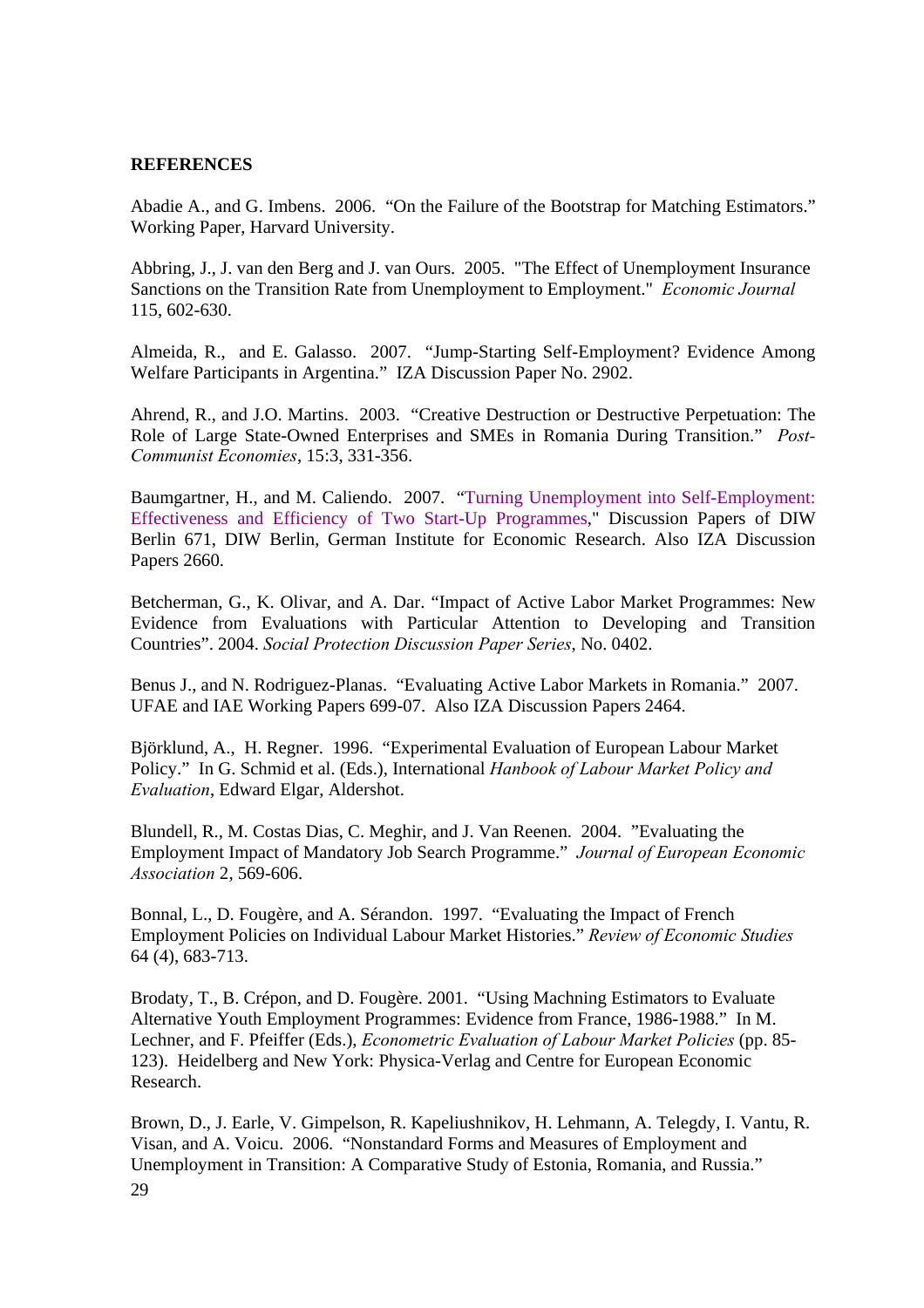Budapest Working Papers on the Labour Market from Institute of Economics No. 602, Hungarian Academy of Sciences.

Caliendo M., R. Hujer, and S. Thomsen. 2005. "The Employment Effects of Job Creation Schemes in Germany- A Microeconomic Evaluation." IZA Discussion Paper No. 1512, Bonn.

Caliendo, M, and S. Kopeinig. 2007. "Some Practical Guidance for the Implementation of Propensity Score Matching." *Journal of Economic Surveys*, forthcoming.

Carling, K., and L. Gustafson. 1999. "Self-Employment Grants vs. Subsidized Employment: Is There a Difference in the re-Unemployment Risk?" Swedish Office of Labor Market Policy Evaluation.

Carling, K., and K. Richardson, "The Relative Efficiency of Labor Market Programmes: Swedish Experience from the 1900s," 2004*. Labour Economics*, 11: 335-354.

Costariol, M. 1993. "The Small and Medium-Sized Enterprises in the Transition Process: the Case of Romania." CNA Veneto and EURO-IN Library, Venice.

Crépon, B., M. Dejemeppe, and M. Gurgand. 2005. "Counseling the Unemployed: Does It Lower Unemployment Duration and Recurrence?" IZA Discussion Paper 1796.

Cueto, B., and J. Mato. 2006. "An Analysis of Self-Employment Subsidies with Duration Models." *Applied Economics*, 38, 23-32.

Dar A., and Z. Tzannatos. "Active Labor Market Programmes: A Review of the Evidence from Evaluations," 1999. Social Protection Discussion Paper no. 9901. The World Bank, Washington, D.C.

Decker, P., R. Olsen, and L. Freeman. 2000. "Assisting Unemployment Insurance Claimants: The Long-Term Impacts of the Job Search Assistance Demonstration." Mathematica Policy Research, Washington, D.C.

Dochia, A. 2000. "New Private Firms Contributions to Structural Change in the Romanian Economy." RCEP Working Paper No. 12.

Dolton, P., and D. O'Neil. 1996. "Unemployment Duration and the Restart Effect: Some Experimental Evidence." *Economic Journal* 106: 387-400.

Dolton, P., and D. O'Neil. 2002. "The Long-Run Effects of Unemployment Monitoring and Work-Search Programmes: Experimental Evidence from the United Kingdom." *Journal of Labor Economics* 20, 381-403.

Earle, J. and C. Pauna. "Incidence and Duration of Unemployment in Romania," 1996. *European Economic Review* 49: 829-837.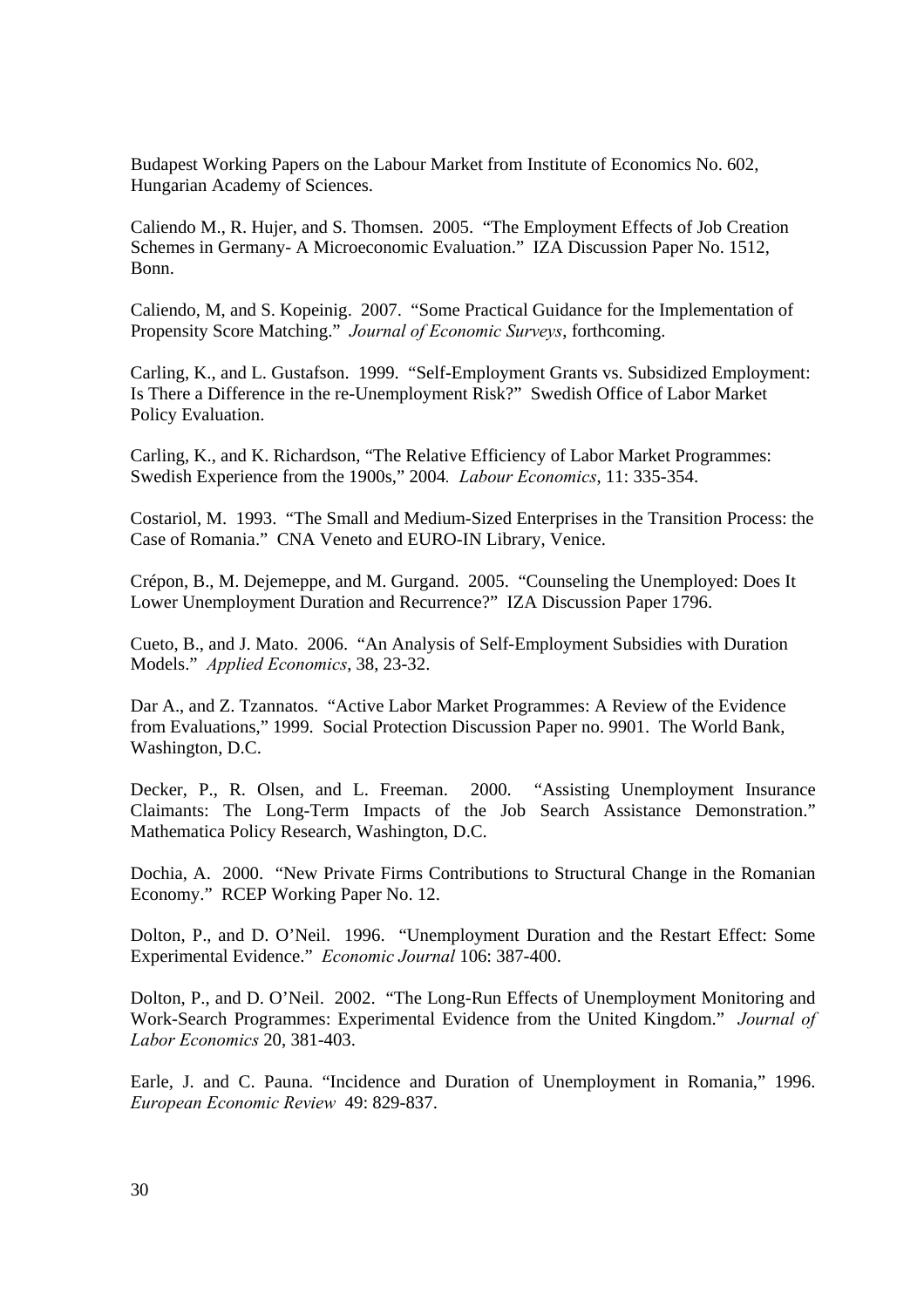Earle, J. and C. Pauna. "Long-term Unemployment, Social Assistance and Labour Market Policies in Romania," 1998. *Empirical Economics*, 23:203-235.

Fay, R.G. "Enhancing the Effectiveness of Active Labor Market Policies: Evidence from Programme Evaluations in OECD countries," 1996. *Labor Market and Social Policy Occasional Papers*, No. 18, Paris.

Fawcett, C. 2001. "Latin American Youth in Transition: A Policy Paper on Youth Unemployment in Latin America". Paper prepared for the "First Technical Meeting on Labor Market Issues." Panama City, Panama.

Ferrari, M. 1999. "Small Enterprise Clusters for Local Development in a Transition Context: The Case of Romania." Working Paper, Bocconi University.

Fitzenberger, B., and H.Prey. "Evaluating Public Sector Sponsored Training in East Germany," 2000. *Oxford Economic Papers* 52, no.3: 497-520.

Fougère, D., J. Pradel, and M. Roger. 2005. "Does Job Search Assistance Affect Search Effort and Outcomes?" IZA Discussion Paper 1825.

Fretwell, D., and S. Goldberg. 1994. "Developing Effective Employment Services in "Equitey, Efficiency, and Adjustment in Labor Markets." World Bank, Discussion Paper No. 208.

Frölich, M., A. Heshmati, and M. Lechner. 2000. "A Microeconomic Evaluation of Rehabilitation of Long-Term Sickness in Sweden." SSE/EFI Working Paper Series in Economics and Finance 373.

Gerfin M., and M. Lechner. "Microeconometric Evaluation of the Active Labour Market Policy in Switzerland." 2002*. Economic Journal* 112: 854-893.

Gerfin M., and M. Lechner, and H. Steiger. 2005. "Does Subsidised Temporary Employment Get the Unemployed Back to Work? An Econometric Analysis of Two Different Schemes." *Labour Economics* 12: 807-835.

Graves, F., and B. Gauthier. 1995 "Evaluation of the Self-Employment Assistance Programme". HRDC Working Paper. Ottawa, Canada.

Heckman, J., H. Ichimura, and P. Todd. 1997. "Matching as an Econometric Evaluation Estimator: Evidence from Evaluating a Job Training Programme." *Review of Economic Studies*, 64(4), 605-654.

Heckman, J., J. Lalonde, and J. Smith. 1999. "The Economics and Ecometrics of Active Labor Market Programmes." In Ashenfelter, O. Cards. D. (Eds.), Handbook of Labor Economics, Elsevier, Amsterdam.

Heckman, J., and J. Smith. "The Preprogramme Earnings Dip and the Determinants of Participation in a Social Programme: Implications for Simple Programme Evaluation Strategies," 1999. *Economic Journal*, 108: 313-348.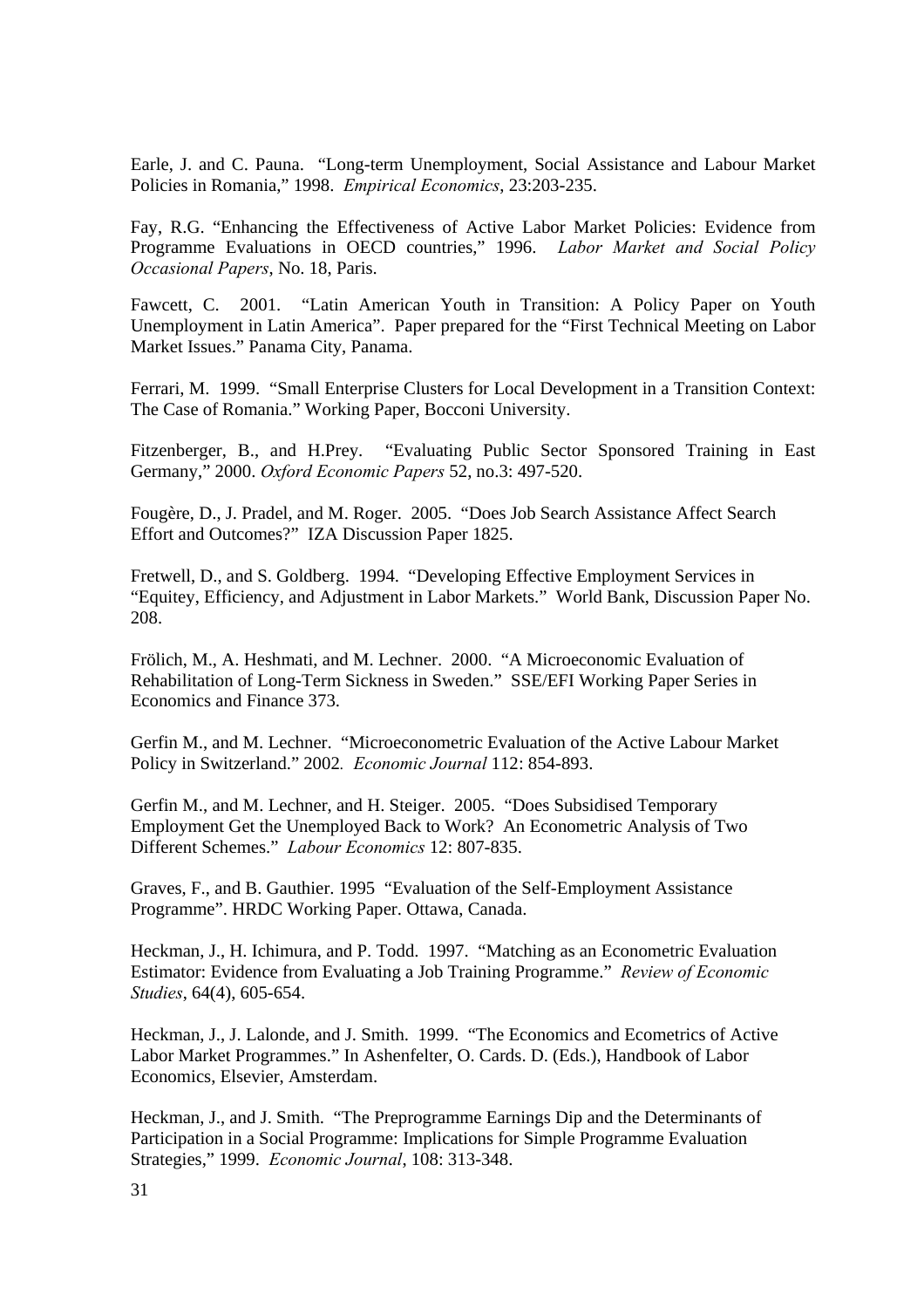Hujer, R. and M. Wellner. "The Effects of Public Sponsored Training on Individual Employment Performance in East Germany," 2000. Working Paper, Frankfurt: J.W. Goethe University.

Human Resources Development Canada. 1996. "A Review of Programmes for Integrating Social Assistance Recipients into the Workforce." Mimeo. Evaluation and Data Development.

Imbens G.W. "The Role of the Propensity Score in Estimaing Dose—Response Functions." 2000. *Biometrika* 87: 706-710.

Johansson, P., and S., Martinsson. 2000. "Det Nationella IT-Programmemet- en Slutrapport om Swit. Forskningsrapport 2000:8. Office of Labor Market Policy Evaluation, Uppsala.

Karlan D., and M. Valdivia. 2006. "Teaching Entrepreneurship: Impact of Business Training on Microfinance Clients and Institutions," Working Papers 941, Economic Growth Center, Yale University.

Katz L. "Active Labor Market Policies to Expand Employment and Opportunity," 1994. Proceedings, Federal Reserve Bank of Kansas City, issue January, p. 239-322.

Keeley, M.C., and P.K. Robins. 1985. "Government Programmes, Job Search Requirements, and the Duration of Unemployment." *Journal of Labor Economics* 3: 337-362.

Kluve, J. 2006. "The Effectivenes of European Active Labor Market Policy." IZA Discussion Paper No. 2018.

Kluve, J., H. Lehmann, and C. Schmidt, "Active Labor Market Policies in Poland: Human Capital Enhancement, Stigmatisation, or Benefit Churning?," 1999. *Journal of Comparative Economics*, Vol 27.

Kluve, J., and C. Schmidt. 2002. "Can Training and Employment Subsidies Combat European Unemployment?" *Economic Policy* 35, 409-448.

Kluve, J., H. Lehmann, and C. Schmidt, "Disentangling Treatment Effects of Polish Active Labour Market Policies: Evidence from Matched Samples," 2002. Discussion Paper no. 3298, April London, UK: Center for Economic Policy Research.

Kosanovich, W., and H. Fleck. 2001. "Comprehensive Assessment of Self-Employment Assistance Programmes." DTI Associates, Inc. Prepared for :US Department of Labor. Office of Workforce Security.

Larsson, L., "Evaluation of Swedish youth labour market programmes," 2003. *Journal of Human Resources*, 38, 891-927.

Lechner, M. "Identification and Estimation of Causal Effects of Multiple Treatments Under the Conditional Independence Assumption." 2001. In: Lechner, M. Pfeiffer, F. (Eds.), Econometric Evaluation of Active Labour Market Policies." Physica, Heidelberg, pp. 43-58.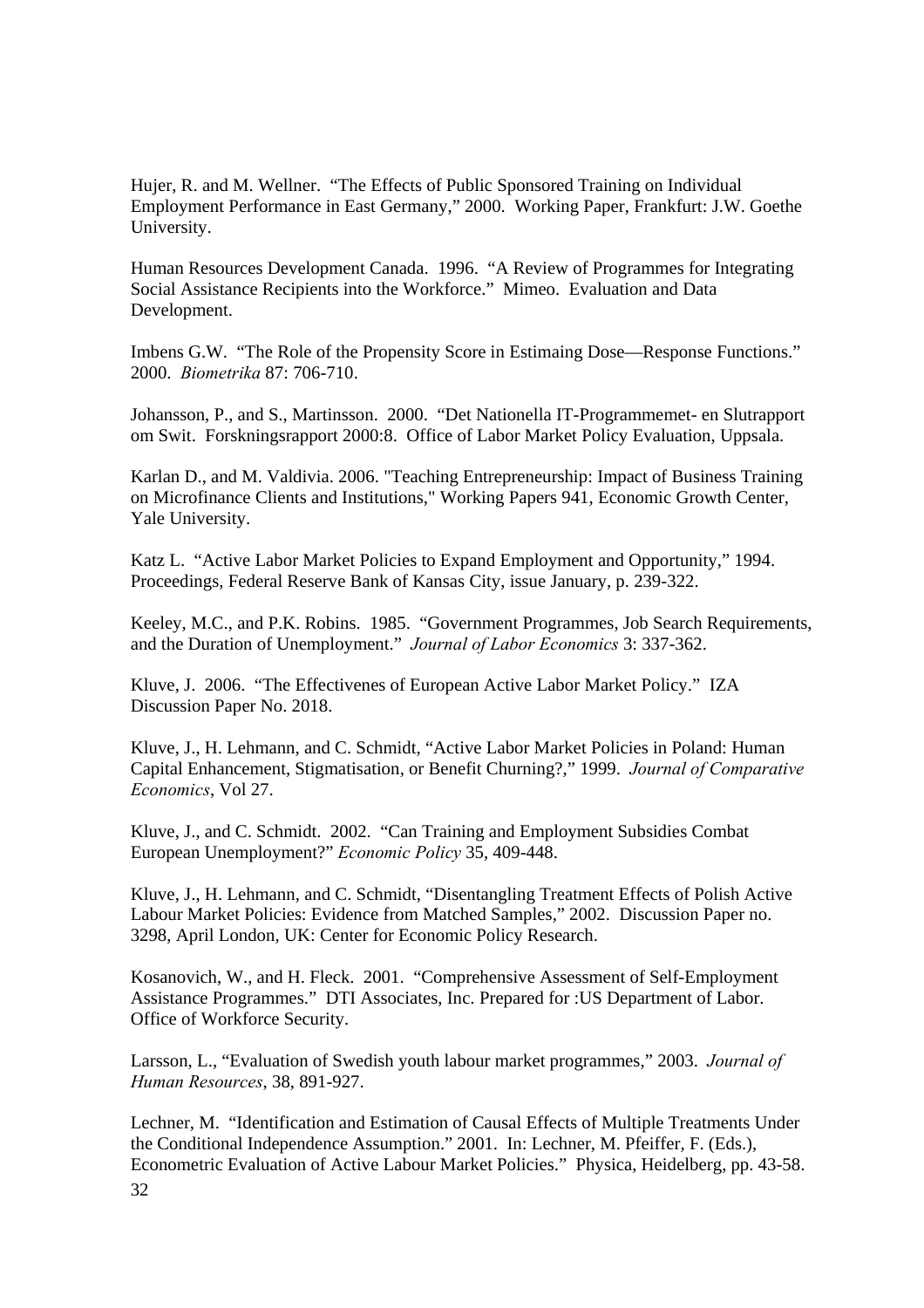Lechner, M., and B. Melly. 2007. "Earnings Effects of Training Programmes." IZA Discussion Paper No. 2926.

Leuven, E., and B. Sianesi. 2003. *psmatch2: Stata module to perform Mahalanobis and propensity score matching, common support graphing, and covariate imbalance testing*, available at: http://ideas.repec.org/c/boc/bocode/s432001.html

Lubyova, M., van Ours, J.C. "Effects of Active Labor Market Programmes on the Transition Rate from Unemployment into Regular Jobs in the Slovak Republic", 1999. *Journal of Comparative Economics* 27, no. 466:805-37.

Martin, J.P., "What Works among Active Labor Market Policies: Evidence form OECD Countries' Experiences", 1998. *Labor Market and Social Policy Occasional Papers No. 35.* Paris.

Martin, J.,and D. Grubb. 2001. "What Works and For Whom: A Review of OECD Countries' Experiences with Active Labour Market Policies." Office of Labour Market Policy Evaluation. Working Paper 2001:14.

Meager N., P. Bates, M. Cowling. 2003. "Business Start-Up Support for Young People, Delivered by The Prince's Trust: A Comparative Study of Labour Market Outcomes." DWP Research Report DWPRR 184.

Melkersson, M. 1999a. "Policy Programmes Only for a Few? Participation in Labour Market Programmemes among Swedish Disabled Workers." IFAU Working Paper 1999:1, Office of Labour Market Policy Evaluation, Uppsala.

Melkersson, M. 1999b. "Unemployment Duration and Heterogeneous Search Behaviour among Swedish Disabled Workers." IFAU Working Paper 1999:5, Office of Labour Market Policy Evaluation, Uppsala.

Meyer, B. 1995. "Lessos from U.S. Unemployment Insurance Experiments." *Journal of Economic Literature*, Vol. 33.

Mitrut, C., and D-L Constantin. 2006. "Current Issues Concerning Regional Policy and SMEs in Romania." Southern Eastern European Journal of Economics 2: 209-221.

Nätti, J., S. Aho, and J. Halme. 2000. "Does Labour Market Training and Subsidised Employment Reduce Unemployment? An Evaluation of the Employment Effects of Labour Market Training and Subsidised Employment in Finland 1990-95." Prepared for the Nordic workshop on labour market research with register data, University of Tampere.

Nagarajan, G., and R. Meyer. 1997. "The Private Sector and SMEs in Romania." In Meyer R. (Ed.) Financing Small Businesses in Romania. Report prepared for USAID. Columbus OH: Department of Agricultural Economics, The Ohio State University.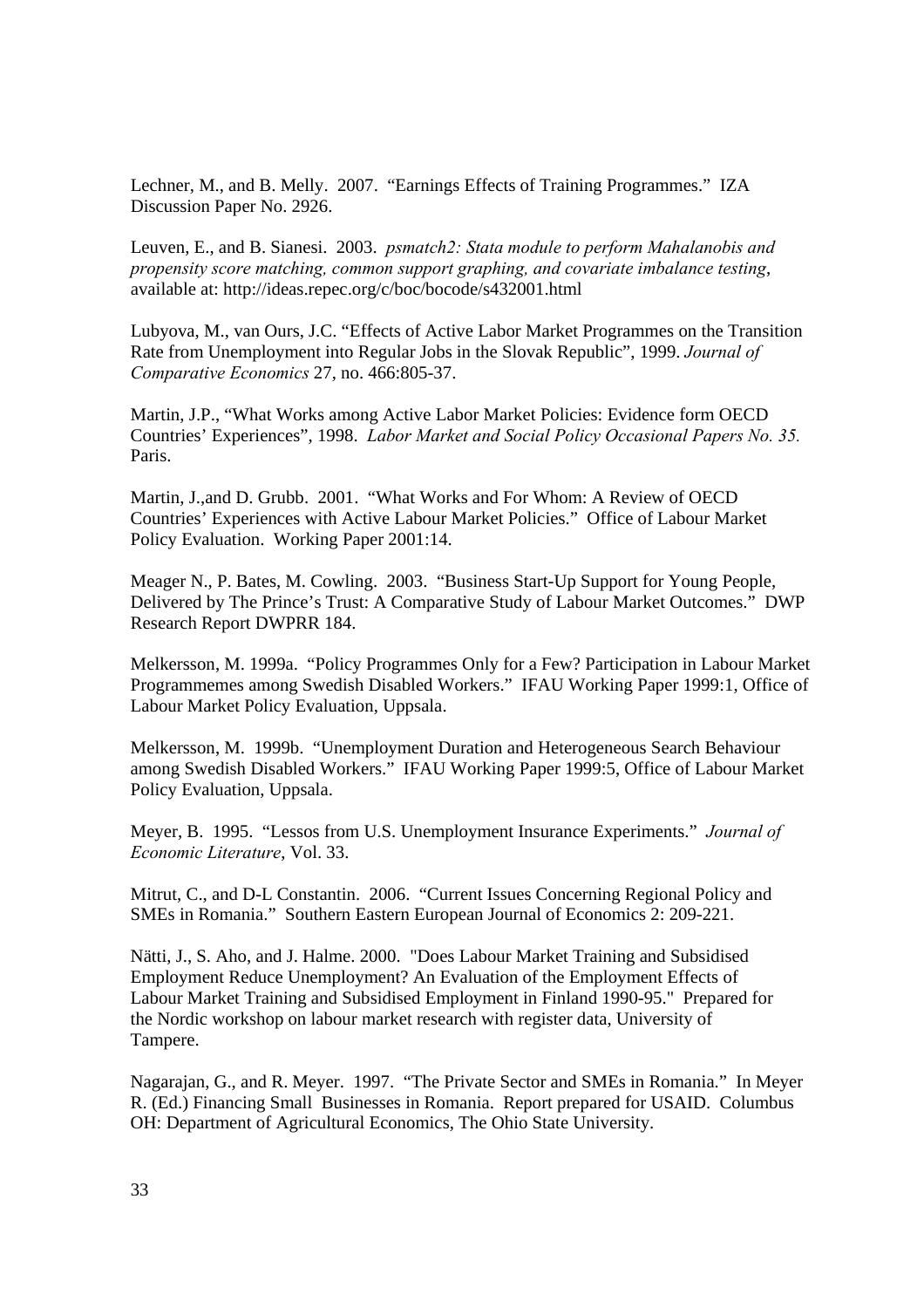New Zealand Department of Labor. 1995. "Evaluation of Job Action." New Zealand Employment Services Report.

OECD. 2003. Employment Outlook. Paris.

O'Leary, C. "An Impact Analysis of Employment Programmes in Hungary," 1995. Upjohn Institute Technical Report No 95-30.

O'Leary, C. J. "Evaluating the Effectiveness of Active Labor Programmes in Hungary," 1998a. Upjohn Institute Technical Report No 98-013.

O'Leary, C. J. "Evaluating the Effectiveness of Active Labor Programmes in Poland," 1998b. Upjohn Institute Technical Report No 98-012.

O'Leary, C. J., P. Kolodziejczyk, and G. Lazar. "The Net Impact of Active Labour Programmes in Hungary and Poland," 1998. *International Labour Review*, 137(3), 321-346.

Payne J. 2000. "Evaluating Training Programmes for the Long-Term Unemployed." Policy Studies Institute. Research Discussion Paper 1. London.

Perry, G. 2006. "Are Business Start-Up Subsidies Effective for the Unemployed: Evaluation of Enterprise Allowance." Working Paper, Aucklan University of Technology.

Pfeiffer F., and F. Reize. 2000. "Business Start-Ups by the Unemployed- An Econometric Analysis Based on Firm Data." *Labour Economics*, 7, 629-663.

Puhani P. and V. Steiner. "The Effectiveness and Efficiency of ALMP in Poland," 1997. *Empirica* 24, p. 209-231.

Reize, F. 2004. "Leaving Unemployment for Self-Employment. An Empirical Study." ZEW Economic Studies, Vol. 25, Mannheim.

Rosembaum, P. 1995. "Observational Studies." New York: Springer Series in Statistics

Rosenbaum P., and Rubin, D. "The Central Role of the Propensity Score in Observational Studies for Causal Effects," 1983. *Biometrika* 27, no.1:33-60.

Roy, A. 1951. "Some Thoughts on the Distribution of Earnings." *Oxford Economic Papers*, 3(2), 135-145.

Rubin, D. "Estimating Causal Effects of Treatments in Randomized and Nonrandomized Studies." 1974. *Journal of Educational Psychology* 66: 688-701.

Sianesi, B. 2004. "An Evaluation of the Swedish System of Active Labour Market Programmemes in the 1990s." *The Review of Economics and Statistics*, 86(1), 133-155.

Sianesi, B., "Differential Effects of Swedish Active Labour Market Programmes for Unemployed Adults During the 1990s." 2005. The Institute of Fiscal Studies Working Paper 01/25.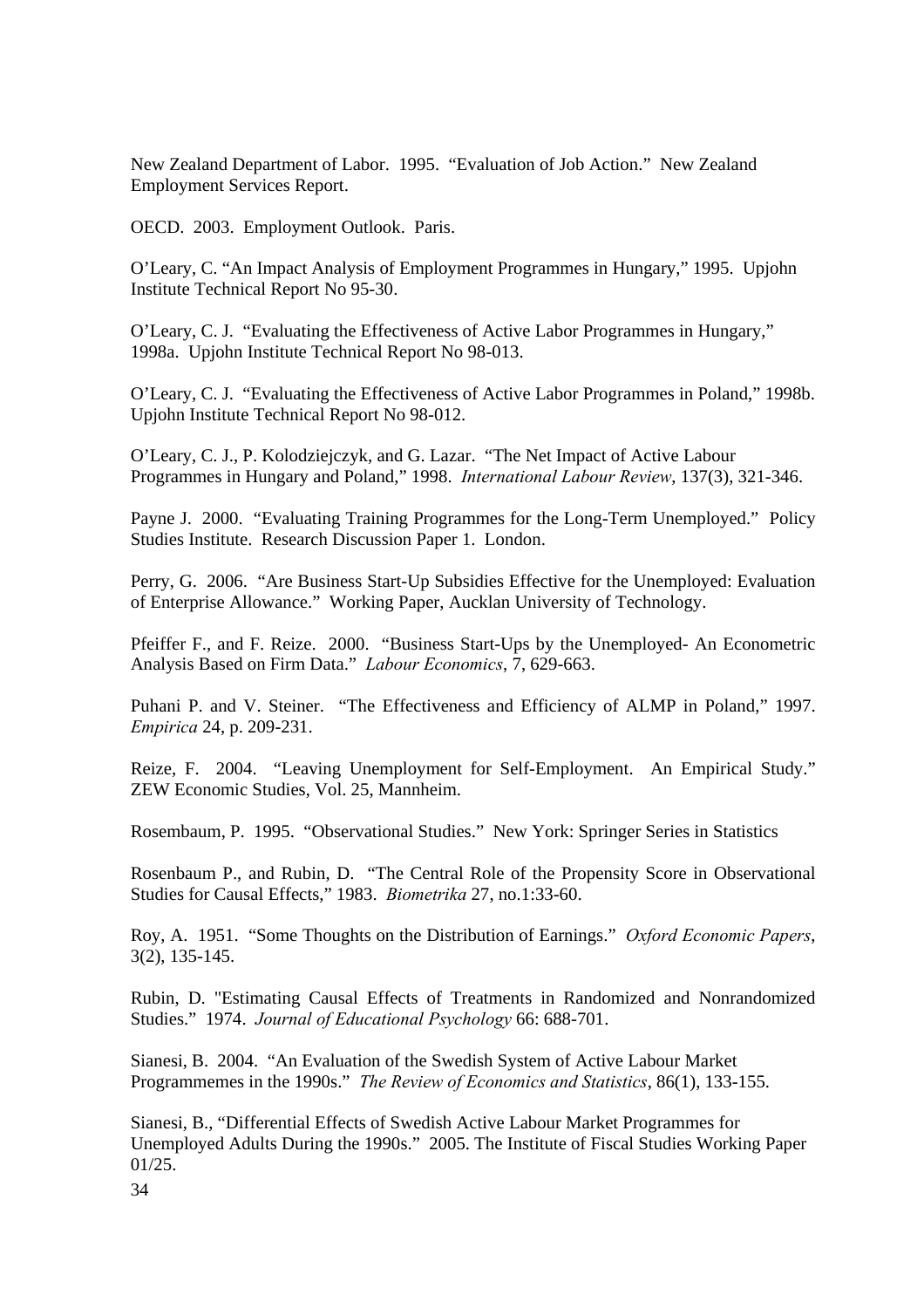Terrell, K., and V. Sorm. "Labor Market Policies and Unemployment in the Czech Republic," 1999. *Journal of Comparative Economics* 27, no. 1:33-60.

Van der Berg and Van der Klaauw, 2006. "Counselling and Monitoring of Unemployed Workers: Theory and Evidence from a Controlled Social Experiment*." International Economic Review,* 47, 895-936

Van Reenen, J. 2003. "Active Labour Market Policies and the British New Deal for the Young Unemployed in Context." NBER Working Paper Series. Working Paper 9576. Cambridge, Massachusetts.

Vodopivec, M. "Does the Slovenian Public Work Programme Increase Participants' Chances to Find a Job?,"1999. *Journal of Comparative Economics* 27, no. 1:113-30.

Walsh, K; M. Kotzeva, E. Dolle, and R. Dorenbos. "Evaluation of the Net Impact of Active Labour Market Programmes in Bulgaria", 2001. Ministry of Labour and Social Policy, Bulgaria.

Weber, A. and H. Hofer. 2003. "Active job-search programmes a promising tool? A microeconometric evaluation for Austria", *IHS working paper*, Economic Series 131, Vienna.

Weber, A., and H. Hofer. 2004. "Employment Effects of Early Interventions on Job Search Programmes." IZA Discussion Paper No. 1076.

Wilson, S., and A. Adams. 1994. "Self-Employment for the Unemployed: Experience in OECD and Transitional Economies." World Bank Discussion Paper No. 263.

Woltermann, S. 2002. "Job.Search Methods and Labor Market Transitions." University of Gottingen. Denmark.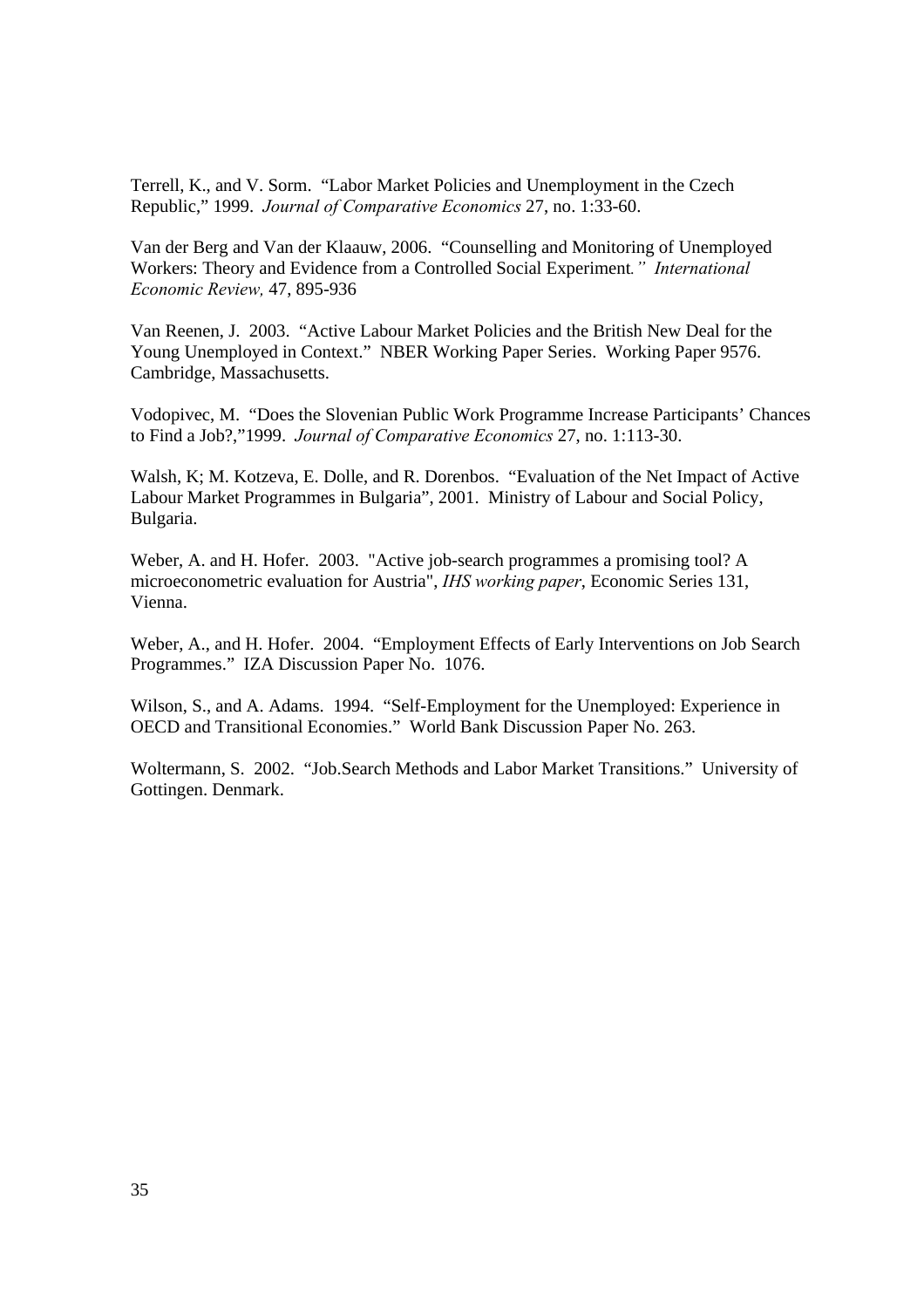| Table 1                                      |
|----------------------------------------------|
| <b>Characteristics of the Two Programmes</b> |

|                       | <b>Employment and Relocation Services</b>                           | <b>Small Business Assistance</b>                                         |
|-----------------------|---------------------------------------------------------------------|--------------------------------------------------------------------------|
| <b>Content</b>        | Job and social counseling, labor market information, job search     | Initial assessment of the aptitude and skills of unemployed persons to   |
|                       | assistance, job placement services, and relocation assistance       | start businesses, developing business plans, advising on accounting,     |
|                       |                                                                     | financial, legal, marketing and sales services issues, assistance in the |
|                       |                                                                     | dialogue with local authorities, short-term entrepreneurial courses and  |
|                       |                                                                     | training and other consulting services                                   |
| Duration <sup>1</sup> | Up to nine months                                                   | Up to 12 months                                                          |
| Participants'         | Up to two months of salary at the minimum wage.                     | There were provisions for short-term working capital loans of up to      |
| stipend               | In addition, those clients receiving relocation assistance could be | \$25,000 U.S. dollars to programme participants                          |
|                       | reimbursed for expenses associated with moving to another           |                                                                          |
|                       | community—up to \$500 U.S. dollars equivalent in lei per family—    |                                                                          |
|                       | based on submission of receipts.                                    |                                                                          |
| <b>Targeted group</b> | Unemployed workers                                                  | Unemployed workers who intended to start, or who had started             |
|                       |                                                                     | businesses during the past 12 months                                     |
| <b>Negotiated</b>     | Of at least 10 percent                                              | Of at least 5 percent of clients initially contacted                     |
| placement rate        |                                                                     |                                                                          |

<sup>1</sup>In practice, the length of these programmes was considerably shorter than the established maximum duration.

|                                                  | Table 2 |  |
|--------------------------------------------------|---------|--|
| Completed ALMP contracts as of September 1, 2001 |         |  |

|                                       | Number of<br>contracts | Clients served | Clients placed | Placement rate | Total cost<br>(Lei) | Cost per client<br>(Lei) | Cost per<br>placement<br>(Lei) |
|---------------------------------------|------------------------|----------------|----------------|----------------|---------------------|--------------------------|--------------------------------|
| Employment and<br>relocation services | 88                     | 31.679         | 6.610          | 20.87%         | 3,920,060,312.43    | 123.743.18               | 593,049.97                     |
| <b>Small business</b><br>assistance   | 92                     | 20,293         | 3,568          | 17.58%         | 3,635,562,636.30    | 179.153.53               | 1,018,935.72                   |

Note: Costs figures have been deflated using 1998 deflator. Source: USDOL Technical Assistance Support Team.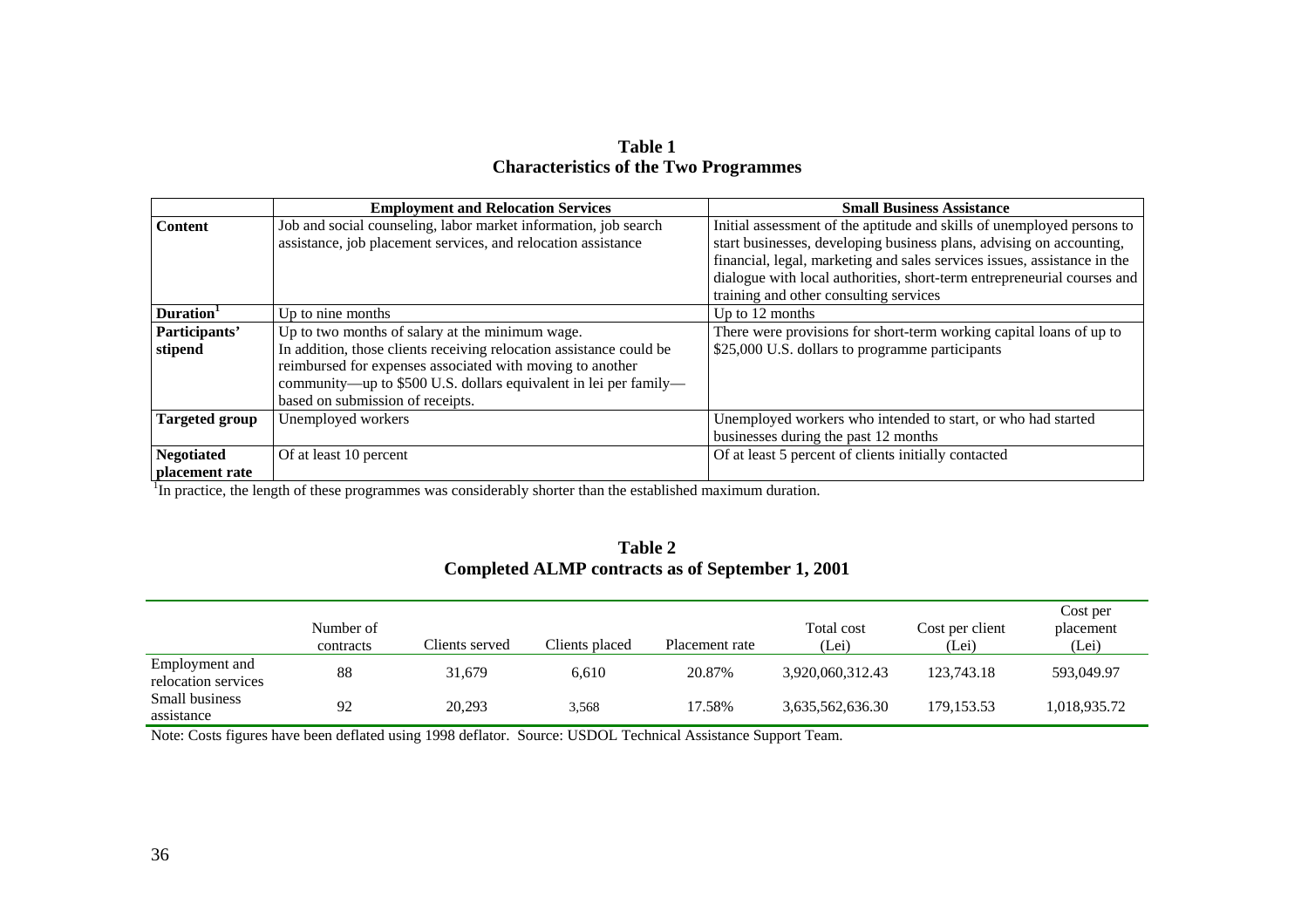## **Table 3 Baseline Demographic and Regional Characteristics of ALMP Participants and Non-Participants, 1998 (Percentages except where noted)**

|                              |                                 | <b>Small-Business</b> |                         |  |  |  |  |  |
|------------------------------|---------------------------------|-----------------------|-------------------------|--|--|--|--|--|
|                              | <b>Employment Services</b>      | <b>Assistance</b>     | <b>Non-Participants</b> |  |  |  |  |  |
|                              | (1)                             | (2)                   | (3)                     |  |  |  |  |  |
|                              |                                 |                       |                         |  |  |  |  |  |
| Characteristics              |                                 |                       |                         |  |  |  |  |  |
|                              | <b>Personal characteristics</b> |                       |                         |  |  |  |  |  |
| <b>Male</b>                  | 45.92                           | 50.69                 | 63.82                   |  |  |  |  |  |
| Age                          |                                 |                       |                         |  |  |  |  |  |
| Less than 31 years old       | 7.50                            | 4.99                  | 8.93                    |  |  |  |  |  |
| Between 31 and 35 years old  | 14.59                           | 22.71                 | 16.46                   |  |  |  |  |  |
| Between 36 and 45 years old  | 40.16                           | 40.44                 | 36.58                   |  |  |  |  |  |
| Between 45 and 50 years old  | 20.62                           | 17.73                 | 19.79                   |  |  |  |  |  |
| More than 50 years old       | 17.14                           | 14.13                 | 18.25                   |  |  |  |  |  |
| <b>Education completed</b>   |                                 |                       |                         |  |  |  |  |  |
| <b>Primary school</b>        | 13.25                           | 9.97                  | 14.86                   |  |  |  |  |  |
| <b>Secondary school</b>      | 45.92                           | 32.41                 | 44.30                   |  |  |  |  |  |
| <b>High school</b>           | 28.65                           | 37.67                 | 29.31                   |  |  |  |  |  |
| <b>University</b>            | 12.82                           | 19.45                 | 11.26                   |  |  |  |  |  |
|                              | <b>Family characteristics</b>   |                       |                         |  |  |  |  |  |
|                              | 3.64                            | 3.59                  | 3.65                    |  |  |  |  |  |
| <b>Family size</b>           | (0.05)                          | (0.62)                | (0.03)                  |  |  |  |  |  |
| <b>Main family earner</b>    | 44.31                           | 42.38                 | 46.04                   |  |  |  |  |  |
|                              | <b>Regional information</b>     |                       |                         |  |  |  |  |  |
| <b>Region</b>                |                                 |                       |                         |  |  |  |  |  |
| <b>Rural</b>                 | 11.24                           | 5.82                  | 17.92                   |  |  |  |  |  |
| Urban with less than 20      |                                 |                       |                         |  |  |  |  |  |
| thousand inhabitants         | 18.34                           | 35.46                 | 18.45                   |  |  |  |  |  |
| Urban with 20 - 79 thousand  |                                 |                       |                         |  |  |  |  |  |
| inhabitants                  | 20.08                           | 14.13                 | 28.11                   |  |  |  |  |  |
| Urban with 80 - 199 thousand |                                 |                       |                         |  |  |  |  |  |
|                              | 39.89                           | 27.15                 | 25.98                   |  |  |  |  |  |
| inhabitants                  |                                 |                       |                         |  |  |  |  |  |
| Urban with 200 thousand      | 10.44                           | 17.45                 | 9.53                    |  |  |  |  |  |
| inhabitants                  |                                 |                       |                         |  |  |  |  |  |
| Judet's unemployment rate    | 11.86                           | 11.37                 | 13.12                   |  |  |  |  |  |
|                              |                                 |                       |                         |  |  |  |  |  |
| Sample size                  | 747                             | 362                   | 1,501                   |  |  |  |  |  |

Standard deviation in parenthesis for continuous variables.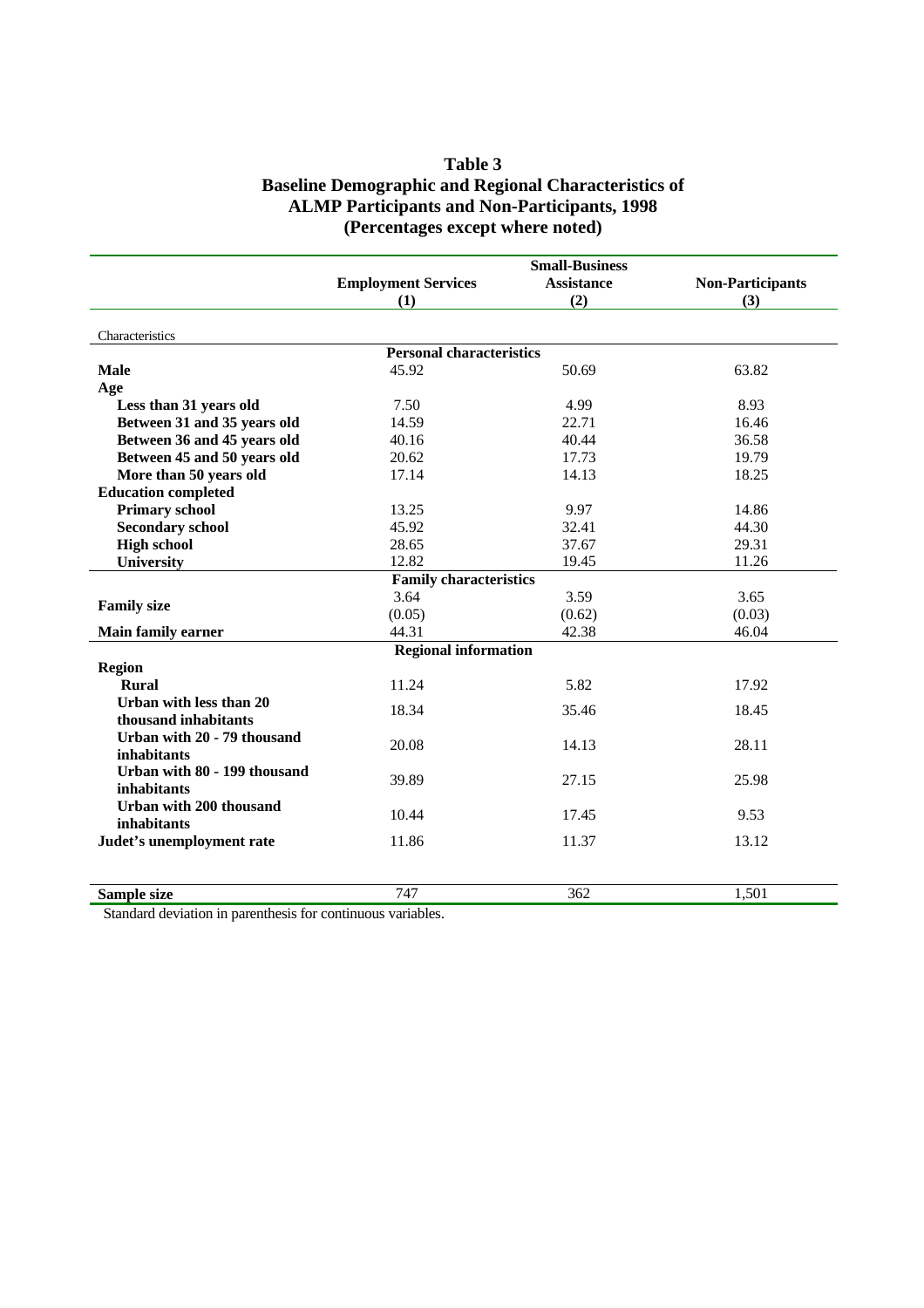## **Table 4 Baseline Employment Characteristics of ALMP Participants and Non-Participants, 1998 (Percentages except where noted)**

|                                       | <b>Employment</b>      |                                            |                         |
|---------------------------------------|------------------------|--------------------------------------------|-------------------------|
|                                       | <b>Services</b><br>(1) | <b>Self-Employment Assistance</b>          | <b>Non-Participants</b> |
|                                       |                        | (2)                                        | (3)                     |
| Characteristics                       |                        |                                            |                         |
|                                       |                        | <b>Work Experience</b>                     |                         |
| Work experience (years)               | 23.99                  | 22.99                                      | 23.63                   |
|                                       | (0.30)                 | (0.42)                                     | (0.23)                  |
|                                       |                        | <b>1998 Employment status</b>              |                         |
| Not employed in 1998                  | 22.36                  | 23.82                                      | 19.19                   |
| <b>Employed in 1998</b>               | 77.64                  | 76.18                                      | 80.81                   |
| <b>Employed between 1 and 3</b>       | 4.42                   | 1.39                                       | 2.53                    |
| months in 1998                        |                        |                                            |                         |
| <b>Employed between 4 and 6</b>       | 8.70                   | 6.37                                       | 7.40                    |
| months in 1998                        |                        |                                            |                         |
| <b>Employed between 7 and 9</b>       | 10.71                  | 3.05                                       | 5.53                    |
| months in 1998                        |                        |                                            |                         |
| <b>Employed between 9 and 12</b>      | 53.82                  | 65.37                                      | 65.36                   |
| months in 1998                        |                        |                                            |                         |
| Not employed in 1998                  | 22.36                  | 23.82                                      | 19.19                   |
|                                       |                        | 1998 usual monthly earnings                |                         |
| <b>Earnings per month</b>             |                        |                                            |                         |
| Under 500 thousand lei                | 5.22                   | 4.43                                       | 3.00                    |
| 500 - 600 thousand lei                | 5.22                   | 3.05                                       | 4.46                    |
| 601 - 700 thousand lei                | 9.64                   | 5.82                                       | 7.13                    |
| 701 - 850 thousand lei                | 14.19                  | 13.02                                      | 12.26                   |
| 851 - 1,000 thousand lei              | 15.66                  | 10.80                                      | 14.72                   |
| 1,001 - 1,200 thousand lei            | 13.79                  | 13.30                                      | 14.06                   |
| 1,201 - 1,500 thousand lei            | 7.36                   | 13.30                                      | 10.79                   |
| 1,501 - 1,900 thousand lei            | 3.88                   | 5.54                                       | 6.79                    |
| 1,901 - 2,500 thousand lei            | 1.20                   | 4.16                                       | 5.40                    |
| More than 2,500 thousand lei          | 1.47                   | 2.77                                       | 2.20                    |
| <b>Average monthly earnings</b>       | 758.07                 | 881.72                                     | 926.60                  |
| (in thousand lei)                     | (22.51)                | (39.38)                                    | (17.88)                 |
|                                       |                        | <b>Unemployment experience in 1998</b>     |                         |
| Average unemployment length           | 3.90                   | 3.38                                       | 2.99                    |
| during 1998 (months)                  | (0.17)                 | (0.25)                                     | (0.11)                  |
| <b>Unemployed at least 9 months</b>   |                        |                                            |                         |
| during 1998                           | 23.56                  | 23.27                                      | 18.85                   |
|                                       |                        |                                            |                         |
|                                       | 6.69                   | <b>Training experience in 1998</b><br>8.86 | 3.13                    |
| <b>Received training during 1998</b>  | 0.26                   | 0.29                                       | 0.10                    |
| <b>Average training length during</b> |                        |                                            |                         |
| 1998 (months)                         | (0.05)                 | (0.06)                                     | (0.02)                  |
| Sample size                           | 747                    | 362                                        | 1,501                   |

Standard deviation in parenthesis for continuous variables. Monthly earnings have been deflated using 1998 deflator.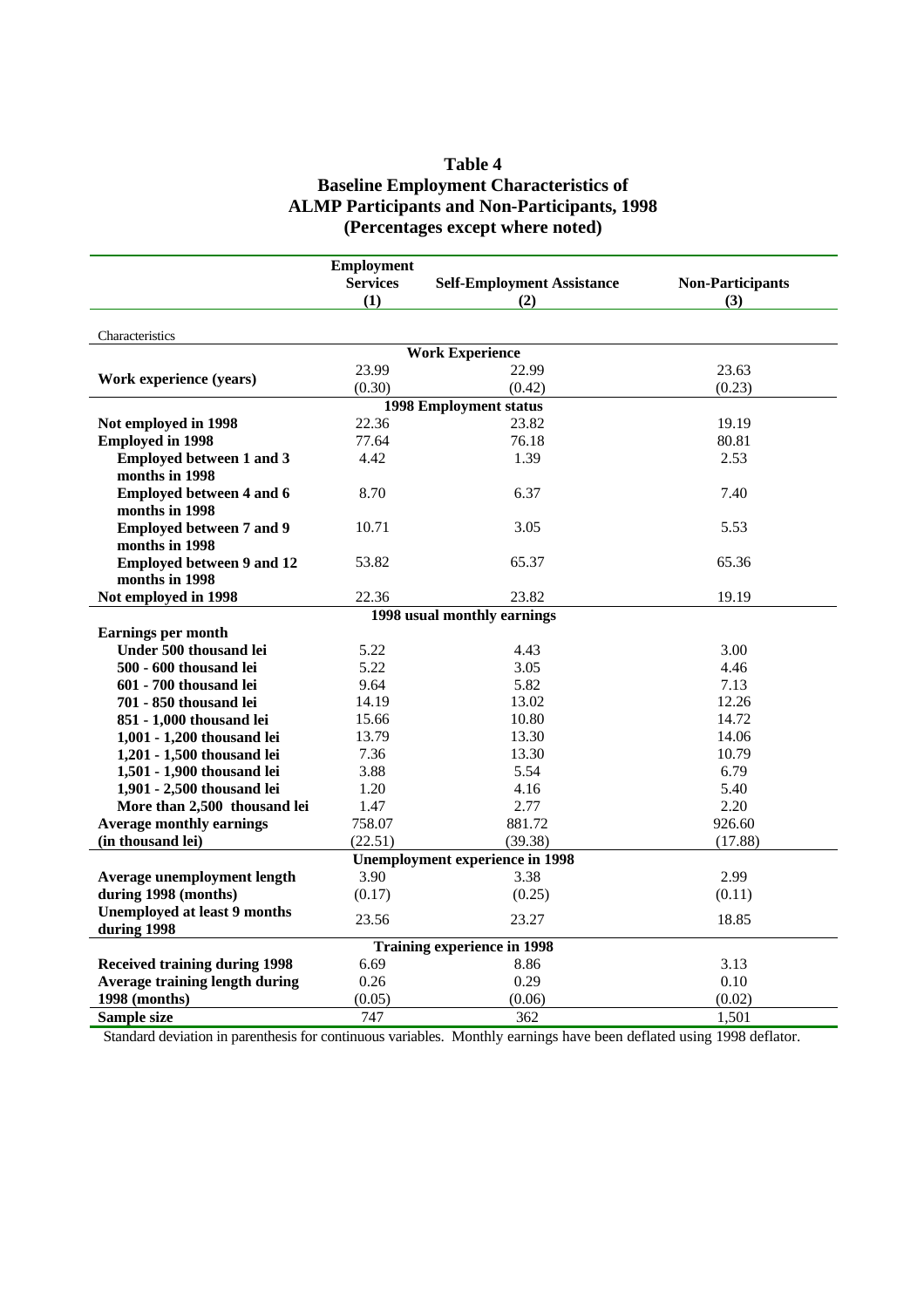## **Table 5 Outcomes for ALMP Participants and Non-Participants**  (Percentages except where noted)

|                                            | <b>Employment Services</b> | <b>Self-Employment Assistance</b> | <b>Non-Matched</b><br><b>Non-Participants</b> |
|--------------------------------------------|----------------------------|-----------------------------------|-----------------------------------------------|
|                                            |                            |                                   |                                               |
| <b>OUTCOMES</b>                            |                            |                                   |                                               |
| <b>Current experience</b>                  |                            |                                   |                                               |
| Employed or self-employed                  | 51.28                      | 50.86                             | 39.24                                         |
| Employed                                   | 48.99                      | 44.73                             | 35.38                                         |
| Self-employed                              | 2.28                       | 6.35                              | 3.40                                          |
| Average monthly earnings (in thousand lei) | 309.64                     | 303.28                            | 232.62                                        |
| During the two year period 2000-2001       |                            |                                   |                                               |
| Employed for at least 6 months             | 78.87                      | 78.86                             | 68.22                                         |
| Employed for at least 12 months            | 63.39                      | 59.71                             | 51.97                                         |
| Average monthly earnings (in thousand lei) | 394.34                     | 398.60                            | 322.42                                        |
| Months unemployed                          | 9.45                       | 10.36                             | 12.14                                         |
| Months receiving UB payments               | 0.79                       | 1.44                              | 1.79                                          |
| Sample size                                | 747                        | 362                               | 1,501                                         |

Monthly earnings have been deflated using 1998 deflator.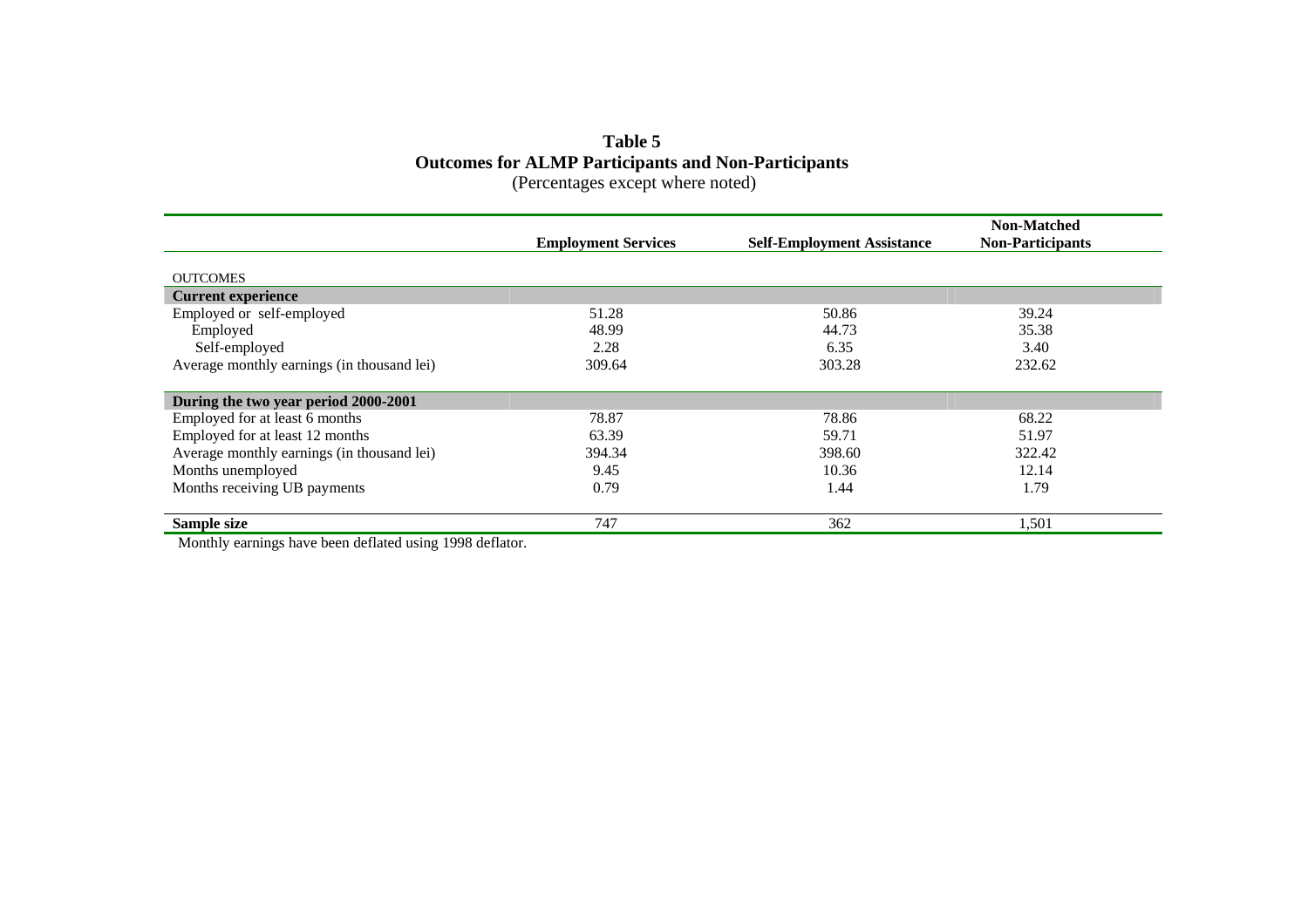|                                       | Number of<br>treated<br>before<br>(1) | Number of<br>nontreated<br>before<br>(2) | Treated as a<br>percentage<br>of<br>nontreated<br>before<br>(3) | Probit<br>pseudo- $R^2$<br>before<br>(4) | Probit<br>pseudo- $R^2$<br>after<br>(5) | $Pr > X^2$<br>After<br>(6) | Median bias<br>before | Median bias<br>after<br>(8) | Number of<br>treated lost<br>to common<br>support<br>after<br>(9) |
|---------------------------------------|---------------------------------------|------------------------------------------|-----------------------------------------------------------------|------------------------------------------|-----------------------------------------|----------------------------|-----------------------|-----------------------------|-------------------------------------------------------------------|
| ES versus SBA                         | 438                                   | 247                                      | 177.33%                                                         | 0.200                                    | 0.019                                   | 0.998                      | 18.56                 | 2.99                        | 37                                                                |
| <b>SBA</b> versus ES                  | 247                                   | 438                                      | 56.39%                                                          | 0.200                                    | 0.035                                   | 0.743                      | 18.56                 | 4.19                        |                                                                   |
| ES vs. No participation <sup>a</sup>  | 747                                   | 1.028                                    | 72.67%                                                          | 0.174                                    | 0.017                                   | 0.533                      | 9.36                  | 2.88                        |                                                                   |
| SBA vs. No participation <sup>a</sup> | 362                                   | 964                                      | 37.55%                                                          | 0.162                                    | 0.013                                   | 0.985                      | 11.31                 | 2.29                        |                                                                   |

**Table 6 Indicators on the quality of the match, by ALMP** 

<sup>a</sup>The difference in the number of non-participants in the last two rows is explained by the fact that I restricted the sample to have treated and non-treated units come from the same local area (judet) and the two ALMPs under study were not implemented in all of the same judets.

(1) Number of treated, that is, joining an ALMP programme in 1999.

(2) Number of potential comparisons, that is, persons who had registered at the Employment Bureau in 1999 but did not participate in an ALMP.

(3) Treated as a percentage of potential comparisons.

(4) Pseudo- $R^2$  from probit estimation of the joining probability on *X*, giving an indication of how well the regressors *X* explain the participants probability.

(5), (6), (7), and (10) are postmatching indicators on kernel-based matching (1 % caliper).

(5) Pseudo- $R^2$  from probit estimation of the joining probability on *X* on the matched samples.

 $(6)$  P-value of the likelihood ratio test after matching. After matching, the joint significance of the regressors is always rejected. Before matching, , the joint significance of the regressors was never rejected at any significance level, with  $Pr > X^2 = 0.0000$ .

(7), and (8) Median absolute standardized bias before and after matching, median taken over all regressors *X*. Following Rosembaum and Rubin (1985), for a given covariate *X*, the standardized difference *before* matching is the difference of the sample means in the full treated and nontreated subsamples as a percentage of the square root of the average of the sample variances in the full treated and nontreated groups. The standardized difference *after* matching is the difference of the sample means in the matched treated, that is, the common support, and matched nontreated subsamples as a percentage of the square root of the average of the sample variances in the full nontreated groups:

$$
B_{before}(X) = 100. \frac{\overline{X}_1 - \overline{X}_0}{\sqrt{[V_1(X) + V_0(X)]/2}} \text{ and } B_{after}(X) = 100. \frac{\overline{X}_{1M} - \overline{X}_{0M}}{\sqrt{[V_1(X) + V_0(X)]/2}}
$$

Note that the standardization allows comparisons between variables *X* and, for a given *X*, comparisons before and after matching.

(9) Number of treated individuals falling outside of the common support (based on a caliper of 1 %).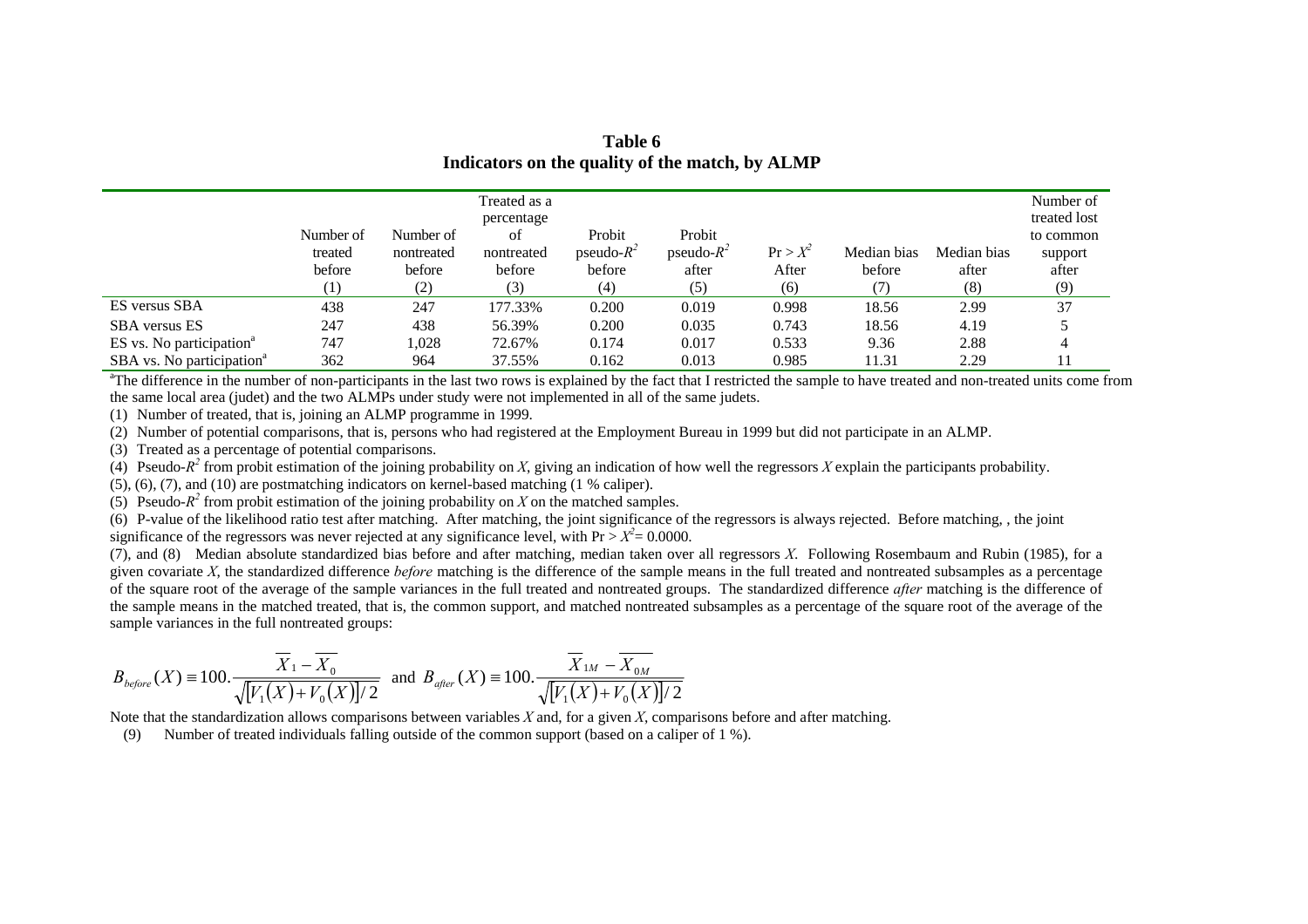## **Table 7 Average Treatment Effects of Programmes on the Employment Experience of their Participants**  (Percentage points except where noted)

|                                            | Employment services vs.<br>Small-business assistance<br>(1) | Small-business assistance<br>vs. Employment services<br>(2) | Employment services vs.<br>No participation<br>(3) | Small-business assistance<br>VS.<br>No participation<br>(4) |
|--------------------------------------------|-------------------------------------------------------------|-------------------------------------------------------------|----------------------------------------------------|-------------------------------------------------------------|
| <b>OUTCOMES</b>                            |                                                             |                                                             |                                                    |                                                             |
| Current experience                         |                                                             |                                                             |                                                    |                                                             |
| Employed or self-employed                  | $-1.02$                                                     | $-5.05$                                                     | 8.45                                               | 6.14                                                        |
|                                            | $(-10.77; 11.52)$                                           | $(-9.92; 2.95)$                                             | (3.19; 13.90)                                      | $(-0.44 \quad 12.29)$                                       |
| Employed                                   | 2.30                                                        | $-8.34$                                                     | 9.72                                               | 2.8                                                         |
|                                            | $(-8.11; 13.46)$                                            | $(-18.07; 0.38)$                                            | (4.17; 15.12)                                      | $(-3.93; 9.55)$                                             |
| Self-employed                              | $-2.74$                                                     | 2.93                                                        | $-1.17$                                            | 2.37                                                        |
|                                            | $(-5.38; 0.08)$                                             | $(-0.88; 0.67)$                                             | $(-3.75 \; ; \; 0.65)$                             | $(-1.01; 5.30)$                                             |
| Average monthly earnings (in thousand lei) | $-37.56$                                                    | $-25.32$                                                    | 56.86                                              | 37.58                                                       |
|                                            | $(-133.27; 40.26)$                                          | $(-98.78; 36.73)$                                           | (10.49; 109.51)                                    | $(-13.25; 80.12)$                                           |
| During the two year period 2000-2001       |                                                             |                                                             |                                                    |                                                             |
| Employed for at least 6 months             | 10.70                                                       | $-9.86$                                                     | 6.22                                               | 8.38                                                        |
|                                            | $(-0.86; 20.86)$                                            | $(-19.79; -3.07)$                                           | (2.35; 13.52)                                      | (2.29; 14.13)                                               |
| Employed for at least 12 months            | 17.28                                                       | $-17.02$                                                    | 7.65                                               | 7.97                                                        |
|                                            | (0.38; 26.70)                                               | $(-26.02; -10.18)$                                          | (2.11; 13.73)                                      | $(-0.20; 14.40)$                                            |
| Average monthly earnings (in thousand lei) | $-69.99$                                                    | $-63.94$                                                    | 87.32                                              | 43.08                                                       |
|                                            | $(-148.74; 15.99)$                                          | $(-140.56; -9.45)$                                          | (56.99; 130.21)                                    | $(-9.48; 87.58)$                                            |
| Months unemployed                          | $-3.10$                                                     | 3.41                                                        | $-1.90$                                            | $-1.82$                                                     |
| Months receiving UB payments               | $(-4.70; -0.32)$                                            | (1.66; 6.10)                                                | $(-3.15; -0.92)$                                   | $(.3.00 -0.54)$                                             |
|                                            | $-0.45$                                                     | 0.74                                                        | $-0.74$                                            | $-0.75$                                                     |
|                                            | $(-1.17; 0.87)$                                             | $(-0.22; 1.47)$                                             | $(-1.18; -0.29)$                                   | $(-1.50; -0.05)$                                            |
| Sample size                                | 643                                                         | 643                                                         | 1,748                                              | 1,311                                                       |
| Size of treatment group                    | 401                                                         | 242                                                         | 743                                                | 350                                                         |
| Size of comparison group                   | 242                                                         | 401                                                         | 1,005                                              | 961                                                         |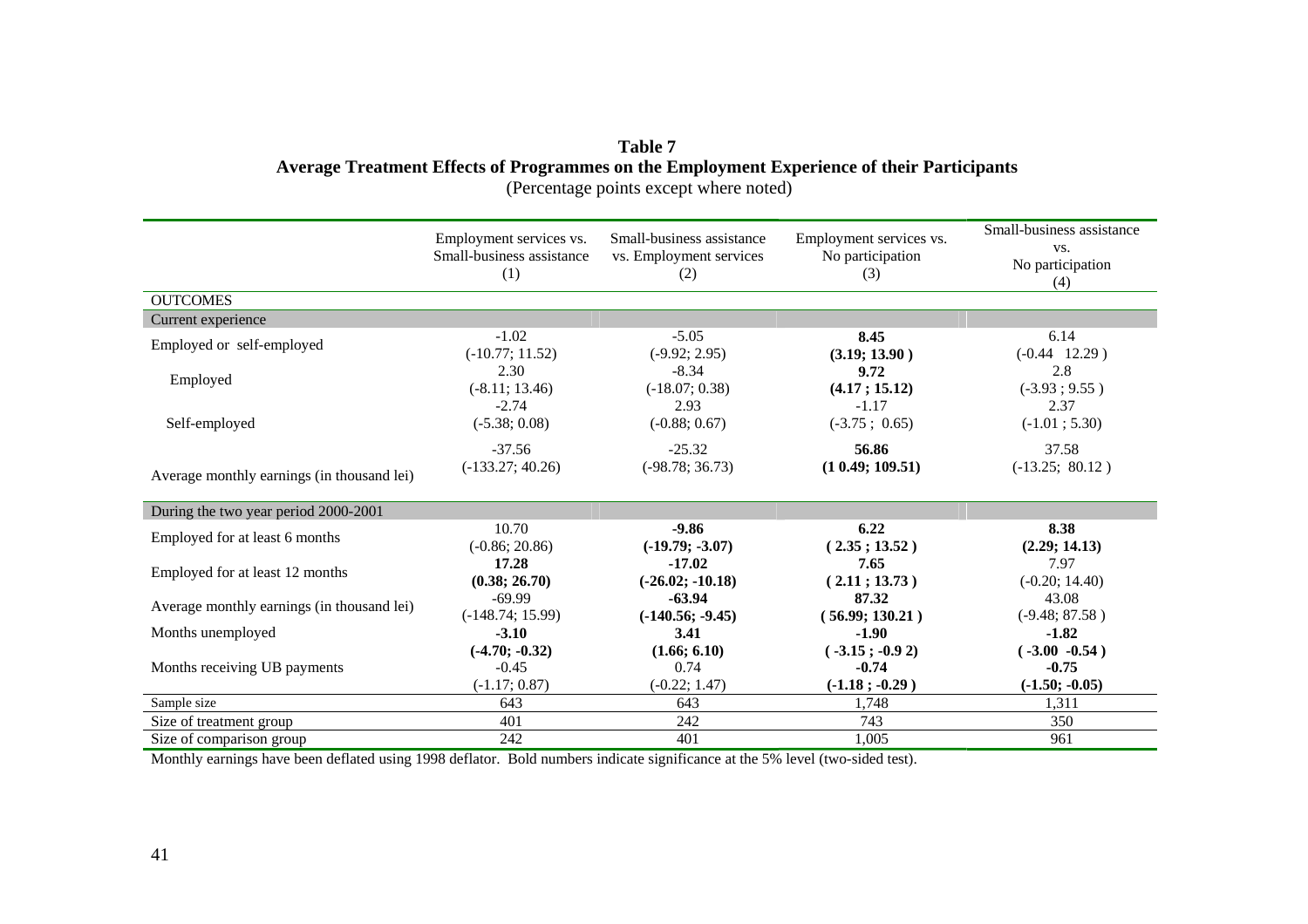## **Table 8 Average Treatment Effects according to Age**  (Percentage points except where noted)

|                                         | Employment services vs.<br>Small-business assistance<br>(1) |                  |                   | Employment services vs.<br>No participation<br>(2) |             | Small-business assistance vs.<br>No participation<br>(3) |  |
|-----------------------------------------|-------------------------------------------------------------|------------------|-------------------|----------------------------------------------------|-------------|----------------------------------------------------------|--|
| <b>OUTCOMES</b>                         | $<$ 36 years                                                | $>35$ years      | $<$ 36 years      | $>35$ years                                        | $<36$ years | $>35$ years                                              |  |
| Current experience                      |                                                             |                  |                   |                                                    |             |                                                          |  |
| Employed or self-employed               | $26.25\check{ }$                                            | $-1.98′$         | 16.89             | 6.73                                               | $-2.83$     | 9.01                                                     |  |
| Employed                                | $27.30\check{ }$                                            | $1.48\checkmark$ | 19.28             | 6.96                                               | $-1.14$     | 5.04                                                     |  |
| Self-employed                           | $-1.05$                                                     | $-3.18$          | $-2.39$           | $-0.19$                                            | 0.24        | 2.87                                                     |  |
| Average wage<br>(in tousand lei)        | $129.18\checkmark$                                          | $-71.31$         | 65.73             | 60.67                                              | $-51.40$    | 58.01                                                    |  |
| During the two year period<br>2000-2001 |                                                             |                  |                   |                                                    |             |                                                          |  |
| Employed for at least 6<br>months       | 9.52                                                        | 10.11            | $17.78\checkmark$ | $3.96\check{v}$                                    | 9.35        | 8.31                                                     |  |
| Employed for at least 12<br>months      | 15.63                                                       | 11.54            | $26.20\check{ }$  | $4.12\check{ }$                                    | 12.89       | 10.76                                                    |  |
| Average wage<br>(in thousand lei)       | $-43.76$                                                    | $-82.91$         | 116.62            | 82.81                                              | 5.11        | 43.27                                                    |  |
| Months unemployment                     | $-2.25$                                                     | $-2.27$          | $-4.62\checkmark$ | $-1.21$                                            | $-2.50$     | $-2.22$                                                  |  |
| UB<br>Months<br>receiving<br>payments   | $-0.64$                                                     | $-0.46$          | $-0.66$           | $-0.76$                                            | $-0.71$     | $-0.75$                                                  |  |
| Sample size                             | 124                                                         | 473              | 362               | 1,365                                              | 273         | 955                                                      |  |
| Size of treatment group                 | 71                                                          | 304              | 159               | 577                                                | 97          | 254                                                      |  |
| Size of comparison group                | 53                                                          | 169              | 203               | 788                                                | 176         | 701                                                      |  |

Monthly earnings have been deflated using 1998 deflator. Bold numbers indicate significance at the 5% level (two-sided test).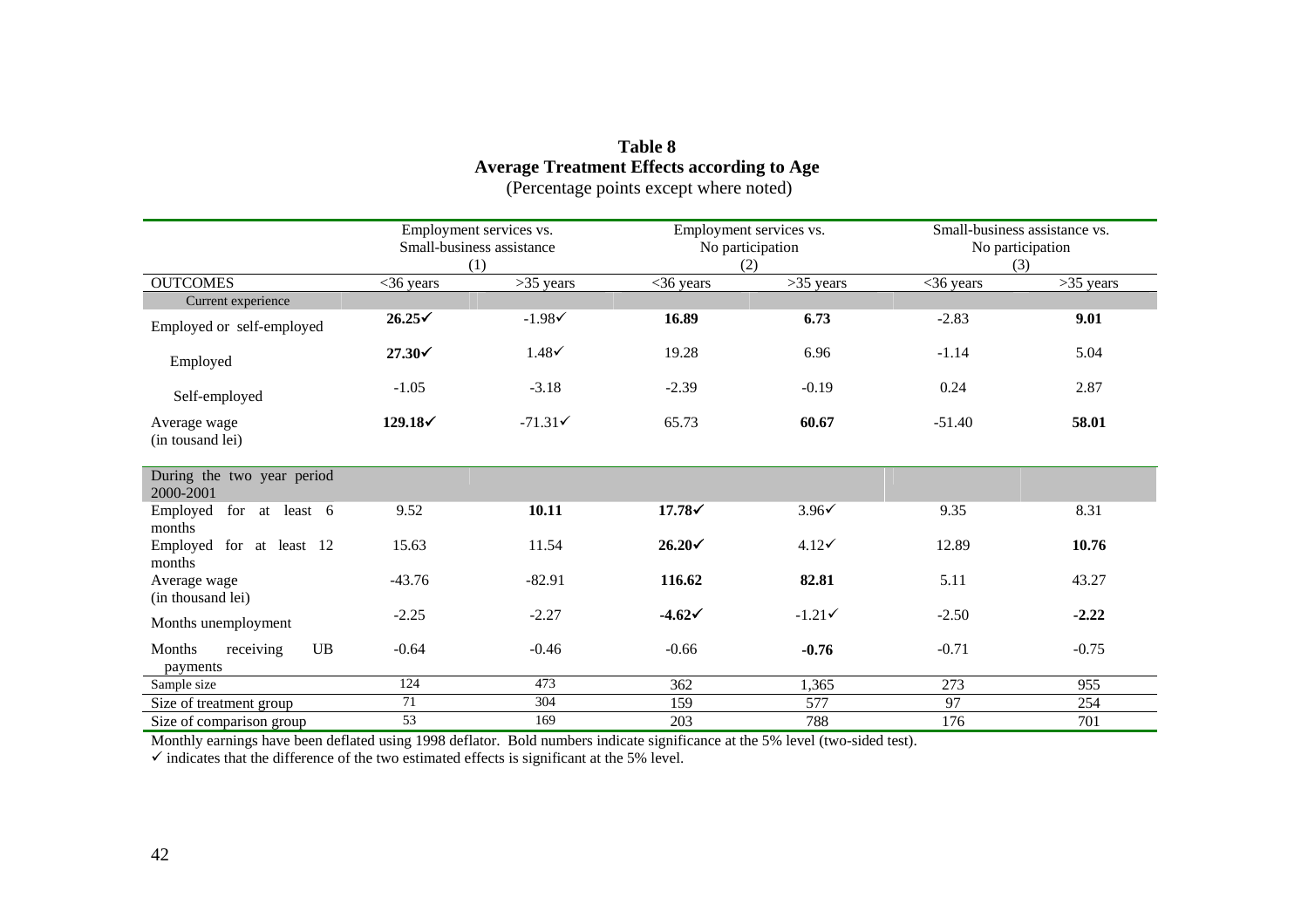## **Table 9 Average Treatment Effects according to Type of Region**  (Percentage points except where noted)

|                                         |             | Small-business assistance vs.<br>Employment services vs.<br>Small-business assistance<br>No participation<br>No participation<br>(1)<br>(2)<br>(3) |             | Employment services vs. |                  |                   |
|-----------------------------------------|-------------|----------------------------------------------------------------------------------------------------------------------------------------------------|-------------|-------------------------|------------------|-------------------|
| <b>OUTCOMES</b>                         | Rural areas | Urban areas                                                                                                                                        | Rural areas | Urban areas             | Rural areas      | Urban areas       |
| Current experience                      |             |                                                                                                                                                    |             |                         |                  |                   |
| Employed or self-employed               | 7.82        | $-1.49$                                                                                                                                            | 17.93       | 6.13                    | 9.90             | 4.00              |
| Employed                                | 9.77        | 0.37                                                                                                                                               | 17.60       | 8.19                    | 6.82             | 0.27              |
| Self-employed                           | $-1.96$     | $-1.55$                                                                                                                                            | 0.33        | $-1.65$                 | 3.30             | 2.31              |
| Average wage<br>(in tousand lei)        | 33.64       | $-64.86$                                                                                                                                           | 91.54       | 47.19                   | 36.90            | 42.54             |
| During the two year period<br>2000-2001 |             |                                                                                                                                                    |             |                         |                  |                   |
| Employed<br>for at least 6<br>months    | 6.16        | 16.65                                                                                                                                              | 7.73        | 3.68                    | $19.89\check{$   | $0.06\checkmark$  |
| Employed for at least 12<br>months      | 13.85       | 18.55                                                                                                                                              | 17.25       | 5.09                    | $19.06\check{ }$ | $5.38\checkmark$  |
| Average wage<br>(in thousand lei)       | 81.89       | $-110.59$                                                                                                                                          | 144.24      | $50.42\check{ }$        | 10.28            | 34.48             |
| Months unemployment                     | $-2.52$     | $-3.28$                                                                                                                                            | $-4.871$    | $-0.96\checkmark$       | $-3.641$         | $-1.20\checkmark$ |
| UB<br>Months<br>receiving<br>payments   | 0.60        | $-0.96$                                                                                                                                            | $-1.57$     | $-0.50$                 | $-3.61\check{ }$ | $0.36\checkmark$  |
| Sample size                             | 229         | 384                                                                                                                                                | 454         | 1,177                   | 427              | 774               |
| Size of treatment group                 | 135         | 268                                                                                                                                                | 189         | 531                     | 142              | 210               |
| Size of comparison group                | 94          | 116                                                                                                                                                | 265         | 646                     | 285              | 564               |

Monthly earnings have been deflated using 1998 deflator. Bold numbers indicate significance at the 5% level (two-sided test).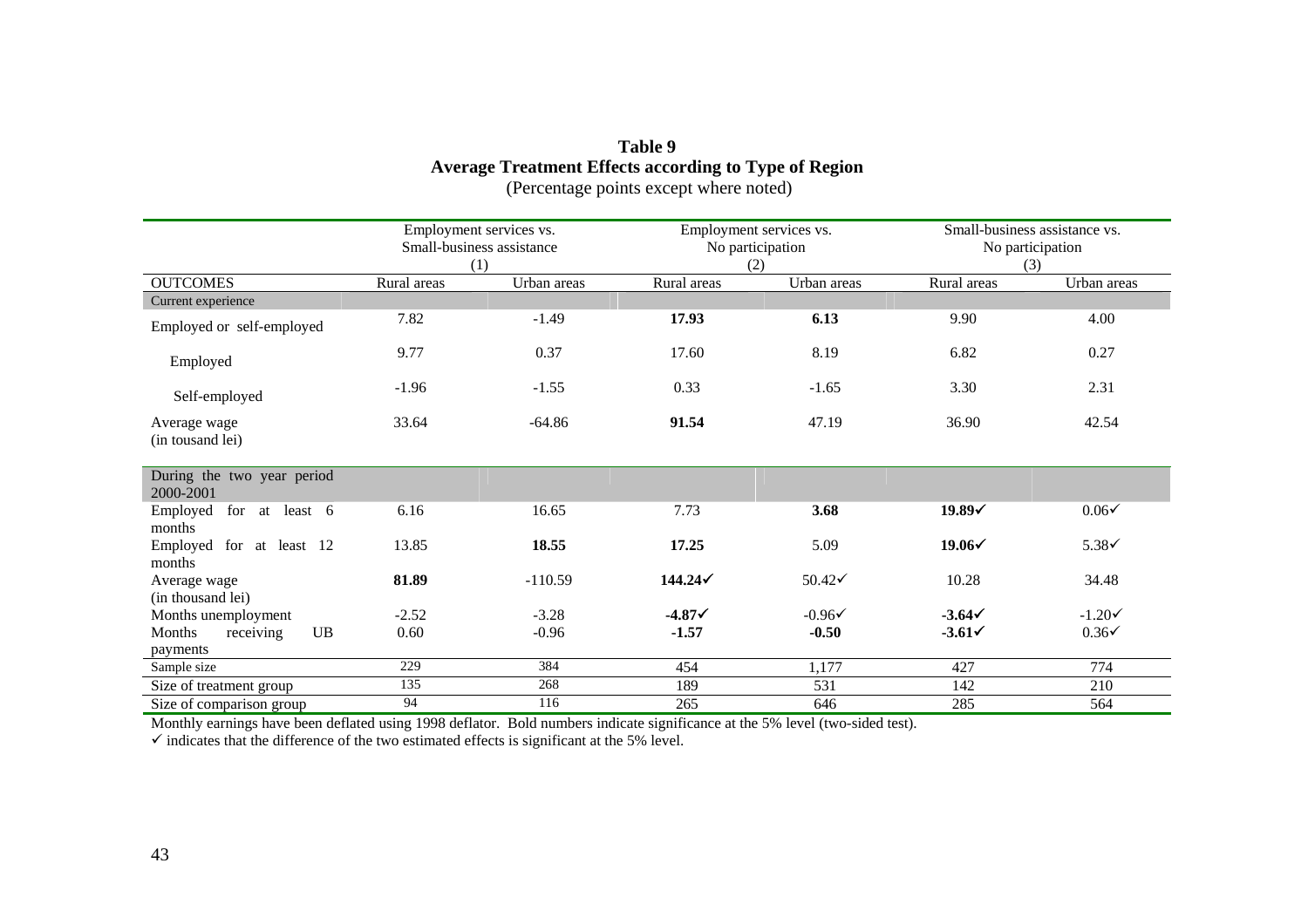| <b>Average Treatment Effects according to Education Achievement</b><br>(Percentage points except where noted) |                  |                                                             |                                                    |                    |                                                          |                    |  |
|---------------------------------------------------------------------------------------------------------------|------------------|-------------------------------------------------------------|----------------------------------------------------|--------------------|----------------------------------------------------------|--------------------|--|
|                                                                                                               |                  | Employment services vs.<br>Small-business assistance<br>(1) | Employment services vs.<br>No participation<br>(2) |                    | Small-business assistance vs.<br>No participation<br>(3) |                    |  |
| <b>OUTCOMES</b>                                                                                               | No HS diploma    | HS diploma or more                                          | No HS diploma                                      | HS diploma or more | No HS diploma                                            | HS diploma or more |  |
| Current experience                                                                                            |                  |                                                             |                                                    |                    |                                                          |                    |  |
| Employed or self-employed                                                                                     | $7.50\checkmark$ | $-11.61-1$                                                  | 5.86                                               | 11.28              | 5.48                                                     | 5.15               |  |
| Employed                                                                                                      | 10.43            | $-2.25$                                                     | 8.52                                               | 11.09              | 3.47                                                     | 0.70               |  |
| Self-employed                                                                                                 | $-1.51$          | $-9.36$                                                     | $-1.92$                                            | $-0.04$            | 1.00                                                     | 3.44               |  |
| Average wage<br>(in tousand lei)                                                                              | $1.69\checkmark$ | $-168.770$                                                  | 73.48                                              | 55.11              | 20.34                                                    | 41.30              |  |
| During the two year period<br>2000-2001                                                                       |                  |                                                             |                                                    |                    |                                                          |                    |  |
| Employed for at least 6 months                                                                                | 13.17            | 9.70                                                        | 3.87                                               | 6.47               | 13.45                                                    | 4.89               |  |
| Employed for at least 12<br>months                                                                            | 17.34            | 15.26                                                       | 5.39                                               | 9.13               | $19.35\check{ }$                                         | $1.45\checkmark$   |  |
| Average wage<br>(in thousand lei)                                                                             | $-55.14$         | $-65.56$                                                    | 60.08                                              | 97.01              | 47.95                                                    | 14.68              |  |
| Months unemployment                                                                                           | $-3.26$          | $-2.26$                                                     | $-1.40$                                            | $-1.96$            | $-3.61\checkmark$                                        | $-0.57\check{ }$   |  |
| Months receiving UB payments                                                                                  | $-13.81$         | $-1.27$                                                     | $-0.83$                                            | $-0.76$            | $-1.93$                                                  | 0.61               |  |
| Sample size                                                                                                   | 293              | 294                                                         | 977                                                | 725                | 595                                                      | 687                |  |
| Size of treatment group                                                                                       | 204              | 158                                                         | 438                                                | 296                | 200                                                      | 150                |  |
| Size of comparison group                                                                                      | 89               | 136                                                         | 539                                                | 429                | 395                                                      | 537                |  |

| <b>Table 10</b>                                              |
|--------------------------------------------------------------|
| Average Treatment Effects according to Education Achievement |
| (Darcantora pointc system which                              |

Monthly earnings have been deflated using 1998 deflator. Bold numbers indicate significance at the 5% level (two-sided test).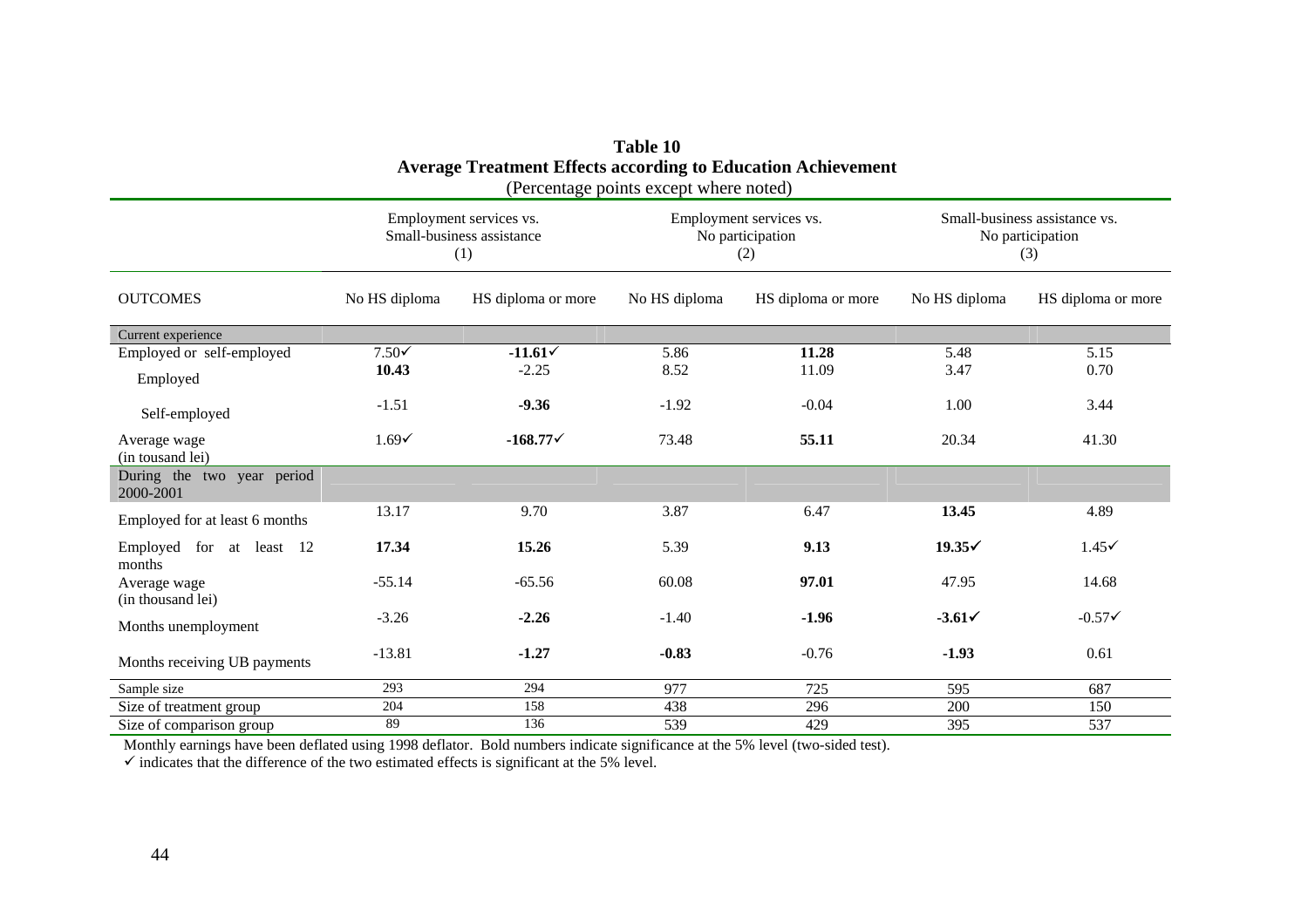# **Table 11 Sensitivity Analysis Impacts of Employment Services Compared to Small Business Assistance**

(Percentage points except where noted)

|                                            | ES vs. SBA          |                                                                   | <b>ES VS. MATCHED SBA</b>                                                                                                                                         |                                                                                                             |  |  |
|--------------------------------------------|---------------------|-------------------------------------------------------------------|-------------------------------------------------------------------------------------------------------------------------------------------------------------------|-------------------------------------------------------------------------------------------------------------|--|--|
|                                            | Difference of Means | <b>Regression Adjusted</b><br>(using all observable<br>variables) | Difference of Means<br>(using all observable<br>variables, with the<br>exception of pre-<br>employment history, to<br>match participants to non-<br>participants) | Difference of Means<br>(using all observable<br>variables to match<br>participants to non-<br>participants) |  |  |
| <b>OUTCOMES</b>                            |                     |                                                                   |                                                                                                                                                                   |                                                                                                             |  |  |
| Current experience                         |                     |                                                                   |                                                                                                                                                                   |                                                                                                             |  |  |
| Employed                                   | $-0.25$             | 4.12                                                              | 1.28                                                                                                                                                              | $-1.02$                                                                                                     |  |  |
| Employed                                   | 4.80                | 7.67                                                              | 5.43                                                                                                                                                              | 2.30                                                                                                        |  |  |
| Self-employed                              | $-4.08$             | $-3.06$                                                           | $-3.70$                                                                                                                                                           | $-2.74$                                                                                                     |  |  |
| Average monthly earnings (in thousand lei) | $-2.60$             | 12.72                                                             | $-25.38$                                                                                                                                                          | $-37.56$                                                                                                    |  |  |
| During the two year period 2000-2001       |                     |                                                                   |                                                                                                                                                                   |                                                                                                             |  |  |
| Employed for at least 6 months             | $-0.43$             | 8.63                                                              | 8.95                                                                                                                                                              | 10.70                                                                                                       |  |  |
| Employed for at least 12 months            | 2.96                | 14.48                                                             | 13.89                                                                                                                                                             | 17.28                                                                                                       |  |  |
| Average monthly earnings (in thousand lei) | $-8.47$             | 8.83                                                              | $-53.74$                                                                                                                                                          | $-69.99$                                                                                                    |  |  |
| Months unemployed                          | $-0.73$             | $-2.75$                                                           | $-2.43$                                                                                                                                                           | $-3.10$                                                                                                     |  |  |
| Months receiving UB payments               | $-0.67$             | $-0.90$                                                           | $-0.65$                                                                                                                                                           | $-0.45$                                                                                                     |  |  |
| Sample size                                | 1,109               | 1,109                                                             | 631                                                                                                                                                               | 643                                                                                                         |  |  |
| Sample size of the treatment group         | 747                 | 747                                                               | 414                                                                                                                                                               | 401                                                                                                         |  |  |
| Sample size of the comparison group        | 362                 | 362                                                               | 217                                                                                                                                                               | 242                                                                                                         |  |  |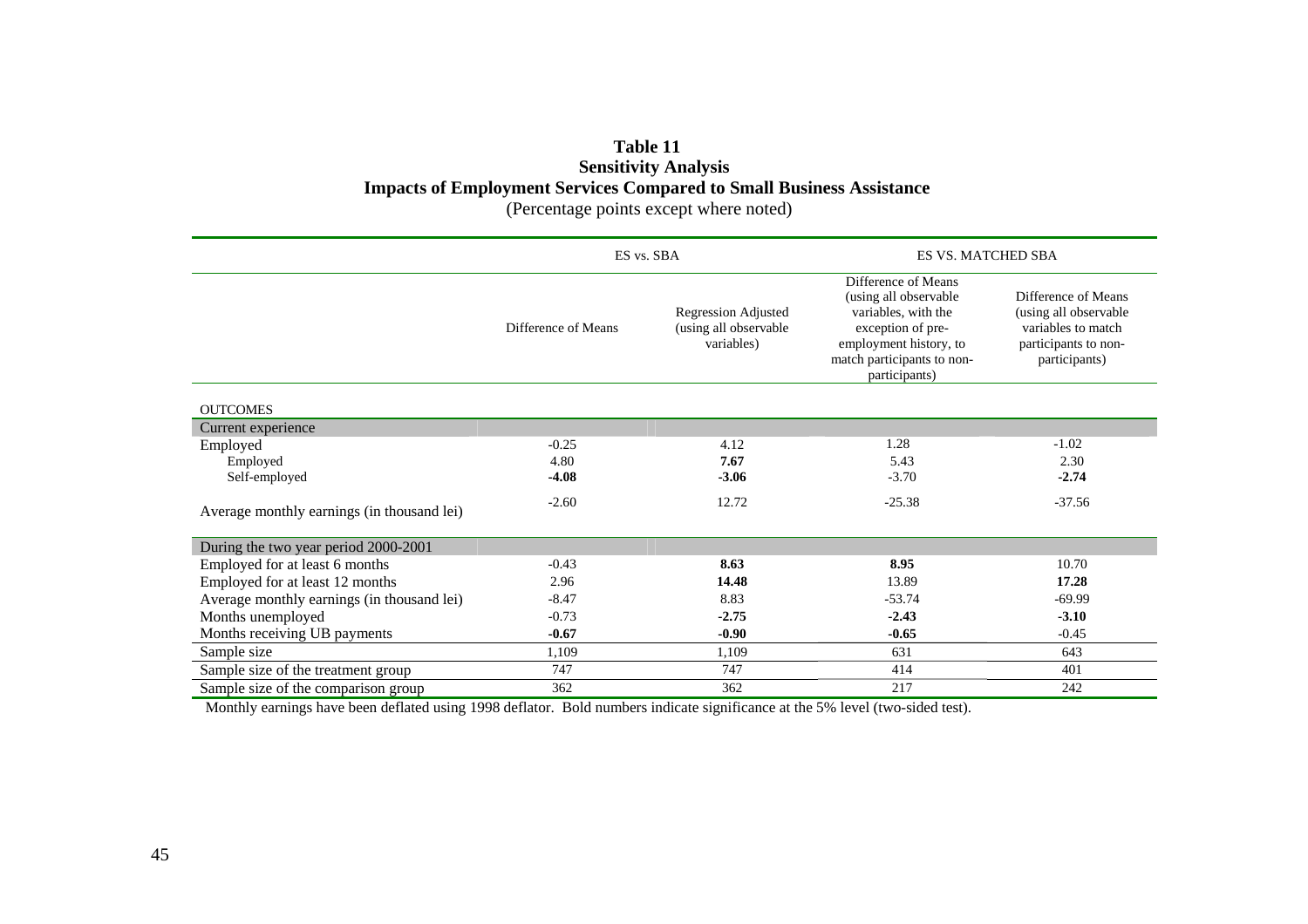## **Table 12 Sensitivity Analysis Impacts of Employment Services Compared to Non-Participation**

(Percentage points except where noted)

|                                            | PARTICIPANTS VS. NON-PARTICIPANTS |                                                                   | PARTICIPANTS VS. MATCHED NON-<br><b>PARTICIPANTS</b>                                                                                                              |                                                                                                             |  |
|--------------------------------------------|-----------------------------------|-------------------------------------------------------------------|-------------------------------------------------------------------------------------------------------------------------------------------------------------------|-------------------------------------------------------------------------------------------------------------|--|
|                                            | Difference of Means               | <b>Regression Adjusted</b><br>(using all observable<br>variables) | Difference of Means<br>(using all observable<br>variables, with the<br>exception of pre-<br>employment history, to<br>match participants to non-<br>participants) | Difference of Means<br>(using all observable<br>variables to match<br>participants to non-<br>participants) |  |
| <b>OUTCOMES</b>                            |                                   |                                                                   |                                                                                                                                                                   |                                                                                                             |  |
| Current experience                         |                                   |                                                                   |                                                                                                                                                                   |                                                                                                             |  |
| Employed                                   | 12.17                             | 12.16                                                             | 9.81                                                                                                                                                              | 8.45                                                                                                        |  |
| Employed                                   | 13.61                             | 10.67                                                             | 11.81                                                                                                                                                             | 9.72                                                                                                        |  |
| Self-employed                              | $-1.12$                           | $-0.85$                                                           | $-1.17$                                                                                                                                                           | $-1.17$                                                                                                     |  |
| Average monthly earnings (in thousand lei) | 77.44                             | 78.43                                                             | 56.32                                                                                                                                                             | 56.86                                                                                                       |  |
| During the two year period 2000-2001       |                                   |                                                                   |                                                                                                                                                                   |                                                                                                             |  |
| Employed for at least 6 months             | 10.63                             | 9.83                                                              | 9.07                                                                                                                                                              | 6.22                                                                                                        |  |
| Employed for at least 12 months            | 11.49                             | 11.93                                                             | 11.24                                                                                                                                                             | 7.65                                                                                                        |  |
| Average monthly earnings (in thousand lei) | 71.97                             | 84.19                                                             | 62.37                                                                                                                                                             | 87.32                                                                                                       |  |
| Months unemployed                          | $-0.68$                           | $-2.40$                                                           | $-2.57$                                                                                                                                                           | $-1.90$                                                                                                     |  |
| Months receiving UB payments               | $-0.25$                           | $-1.17$                                                           | $-1.42$                                                                                                                                                           | $-0.74$                                                                                                     |  |
| Sample size                                | 2,248                             | 2,248                                                             | 1,724                                                                                                                                                             | 1,748                                                                                                       |  |
| Sample size of the treatment group         | 747                               | 747                                                               | 746                                                                                                                                                               | 743                                                                                                         |  |
| Sample size of the comparison group        | 1,501                             | 1,501                                                             | 978                                                                                                                                                               | 1,005                                                                                                       |  |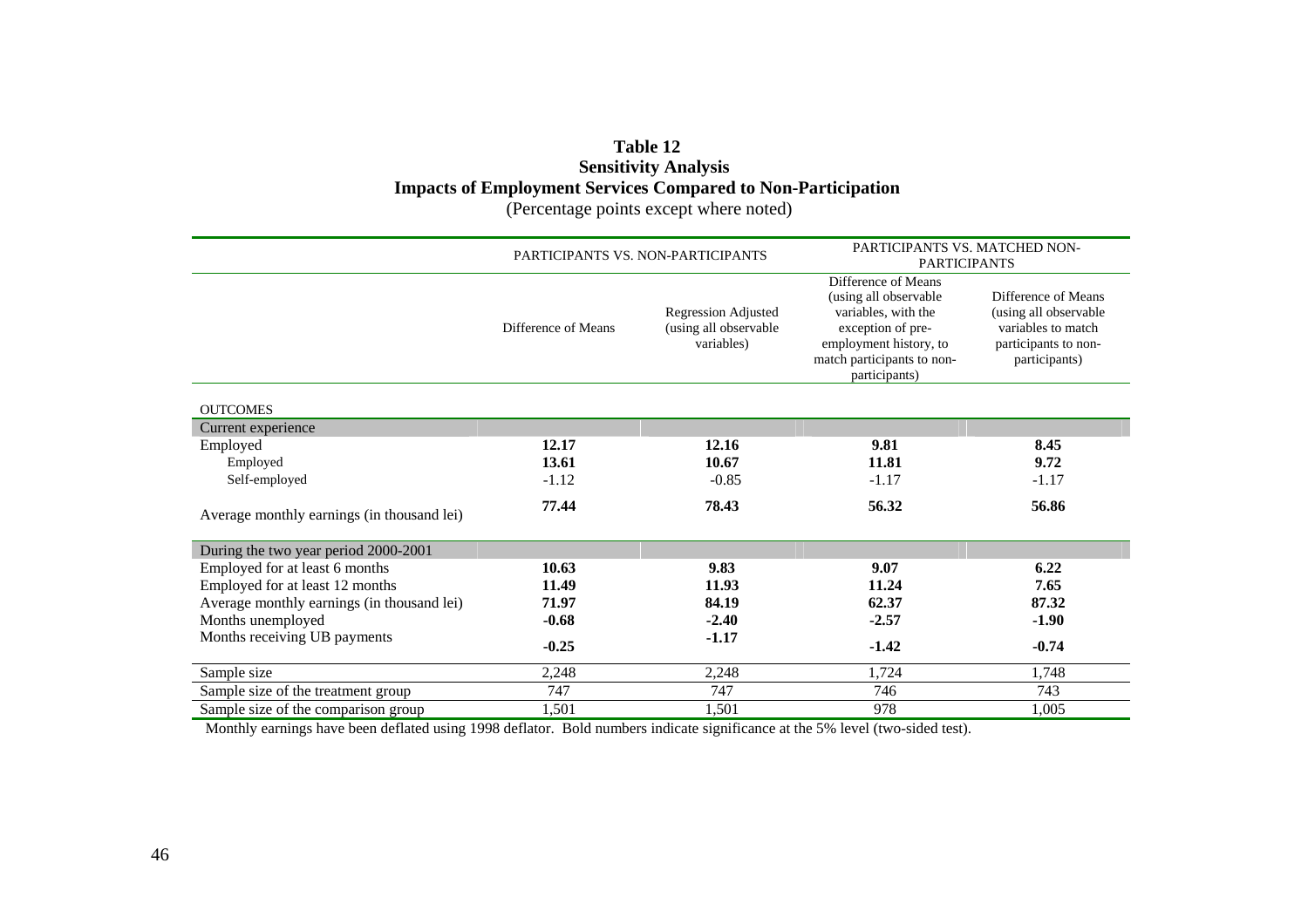## **Table 13 Sensitivity Analysis Impacts of Small-Business Assistance Programme Compared to Non-Participation**

(Percentage points except where noted)

|                                            |                     | PARTICIPANTS VS. NON-PARTICIPANTS                                 | PARTICIPANTS VS. MATCHED NON-<br><b>PARTICIPANTS</b>                                                                                                              |                                                                                                             |  |
|--------------------------------------------|---------------------|-------------------------------------------------------------------|-------------------------------------------------------------------------------------------------------------------------------------------------------------------|-------------------------------------------------------------------------------------------------------------|--|
|                                            | Difference of Means | <b>Regression Adjusted</b><br>(using all observable<br>variables) | Difference of Means<br>(using all observable<br>variables, with the<br>exception of pre-<br>employment history, to<br>match participants to non-<br>participants) | Difference of Means<br>(using all observable<br>variables to match<br>participants to non-<br>participants) |  |
| <b>OUTCOMES</b>                            |                     |                                                                   |                                                                                                                                                                   |                                                                                                             |  |
| Current experience                         |                     |                                                                   |                                                                                                                                                                   |                                                                                                             |  |
| Employed                                   | 12.42               | 7.68                                                              | 7.52                                                                                                                                                              | 6.14                                                                                                        |  |
| Employed                                   | 8.82                | 3.25                                                              | 4.30                                                                                                                                                              | 2.80                                                                                                        |  |
| Self-employed                              | 2.96                | 2.07                                                              | 2.18                                                                                                                                                              | 2.39                                                                                                        |  |
| Average monthly earnings (in thousand lei) | 80.04               | 40.50                                                             | 40.67                                                                                                                                                             | 37.58                                                                                                       |  |
| During the two year period 2000-2001       |                     |                                                                   |                                                                                                                                                                   |                                                                                                             |  |
| Employed for at least 6 months             | 11.06               | 9.92                                                              | 10.27                                                                                                                                                             | 8.38                                                                                                        |  |
| Employed for at least 12 months            | 8.53                | 8.77                                                              | 9.11                                                                                                                                                              | 7.97                                                                                                        |  |
| Average monthly earnings (in thousand lei) | 80.43               | 21.09                                                             | 40.29                                                                                                                                                             | 43.08                                                                                                       |  |
| Months unemployed                          | $-0.99$             | $-1.74$                                                           | $-2.30$                                                                                                                                                           | $-1.82$                                                                                                     |  |
| Months receiving UB payments               | $-0.17$             | $-0.75$                                                           | $-1.11$                                                                                                                                                           | $-0.75$                                                                                                     |  |
| Sample size                                | 1,863               | 1,863                                                             | 1,318                                                                                                                                                             | 1,311                                                                                                       |  |
| Sample size of the treatment group         | 362                 | 362                                                               | 358                                                                                                                                                               | 350                                                                                                         |  |
| Sample size of the comparison group        | 1,501               | 1,501                                                             | 960                                                                                                                                                               | 961                                                                                                         |  |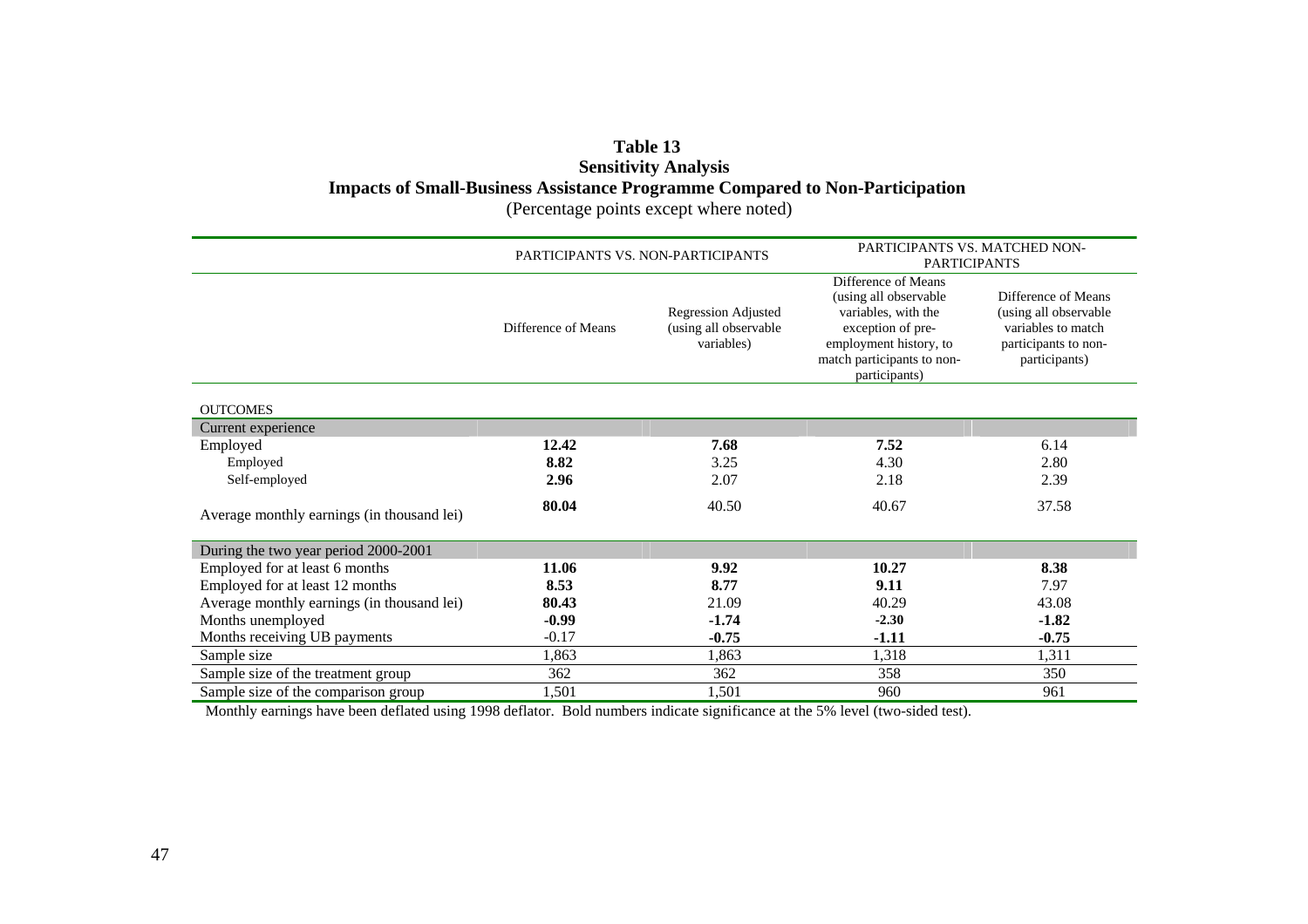|                                 |                | Coefficient and standard errors |               |
|---------------------------------|----------------|---------------------------------|---------------|
|                                 |                | ES vs. Non-                     | SBA vs. Non-  |
|                                 | ES vs. SBA     | Participation                   | Participation |
| Characteristics                 |                |                                 |               |
| Male                            | $-.0925456$    | $-.1427264*$                    | $-.2015284*$  |
|                                 | (.1161069)     | (.0725004)                      | (.0926006)    |
| Age                             | $-1656625$     | .0140676                        | .0284343      |
|                                 | (.1535611)     | (.0929445)                      | (.1061328)    |
| Age squared                     | .0020078       | $-.0001519$                     | $-.0004043$   |
|                                 | (.0018123)     | (.0010719)                      | (.0012505)    |
| Education completed             |                |                                 |               |
| Secondary school                | $-.2818174$    | .0801002                        | .0398253      |
|                                 | (.1904824)     | (.1099728)                      | (.1420994)    |
| High school                     | $-.7095729**$  | $-.0840283$                     | .3389603*     |
|                                 | (.2003055)     | (.1175862)                      | (.1468737)    |
| University                      | $-0.9529029**$ | $-.0083351$                     | .6136505**    |
|                                 | (.2453969)     | (.1411292)                      | (.1687934)    |
| Persons in the household        |                |                                 |               |
| Three                           | $-.0822973$    | .0232715                        | .1021722      |
|                                 | (.1813362)     | (.1042423)                      | (.1271709)    |
| Four                            | .052221        | .133011                         | .0459635      |
|                                 | (.1731464)     | (.1018456)                      | (.1259283)    |
| $>$ four                        | $-.1073348$    | .0280627                        | .0726954      |
|                                 | (.190981)      | (.1143186)                      | (.1431552)    |
| Respondent is the main earner   | .3417435       | .0962171                        | $-1547861$    |
|                                 | (.1809325)     | (.1111627)                      | (.1348952)    |
| Respondent is spouse of main    | .0569422       | $-.0487241$                     | $-.3095629*$  |
| earner                          | (.1847614)     | (.1115485)                      | (.1379943)    |
| Region                          |                |                                 |               |
| thousand<br>Urban<br>$<$ 20     | $-1.191507**$  | $-1270346$                      | .4965981**    |
| inhabitants                     | (.2948134)     | (.1306713)                      | (.1689958)    |
| $(20-79)$<br>Urban<br>thousand  | $-0.9827035**$ | .2316202                        | .2525536      |
| inhabitants)                    | (.3221553)     | (.124284)                       | (.1768784)    |
| $(80-199)$<br>Urban<br>thousand | $-.1594149$    | .3309776                        | .0461624      |
| inhabitants)                    | (.2952032)     | (.119047)                       | (.1719474)    |
| Urban<br>(200)<br>thousand      | $-4.656347**$  | $-.0189794$                     | .7366886**    |
| inhabitants)                    | (.8770943)     | (.1976237)                      | (.2738287)    |
| Counties' unemployment rate     | $-1.263342**$  | .0894544                        | $-.1610341**$ |
|                                 | (.1876125)     | (.0627584)                      | (.0342555)    |
| Work experience (years)         | .0605245       | .0307314                        | .0356114      |
|                                 | (.0801103)     | (.0490692)                      | (.0539121)    |
| Experience squared              | $-.0011081$    | $-.0007828$                     | $-.0007137$   |
|                                 | (.0016136)     | (.0009607)                      | (.001081)     |
| 1998 employment spell           |                |                                 |               |
| 1-3 months                      | .7215252       | $-.6807008*$                    | $-.9830641*$  |
|                                 | (.4825013)     | (.3418347)                      | (.499512)     |
|                                 | $-114007$      | $-.6466339$                     | $-.1562037$   |
| 4-6 months                      | (.5612538)     | (.3363872)                      | (.4336655)    |
|                                 | .7544596       | $-.3247323$                     | $-.2502013$   |
| 7-9 months                      | (.5603387)     | (.3236533)                      | (.4274598)    |
|                                 | .0857637       | $-123323$                       | .9910766*     |
| $9-12$ month                    | (.484743)      | (.2971646)                      | (.4134734)    |

# **Table A.1. Estimation of the Propensity Score (marginal effects)**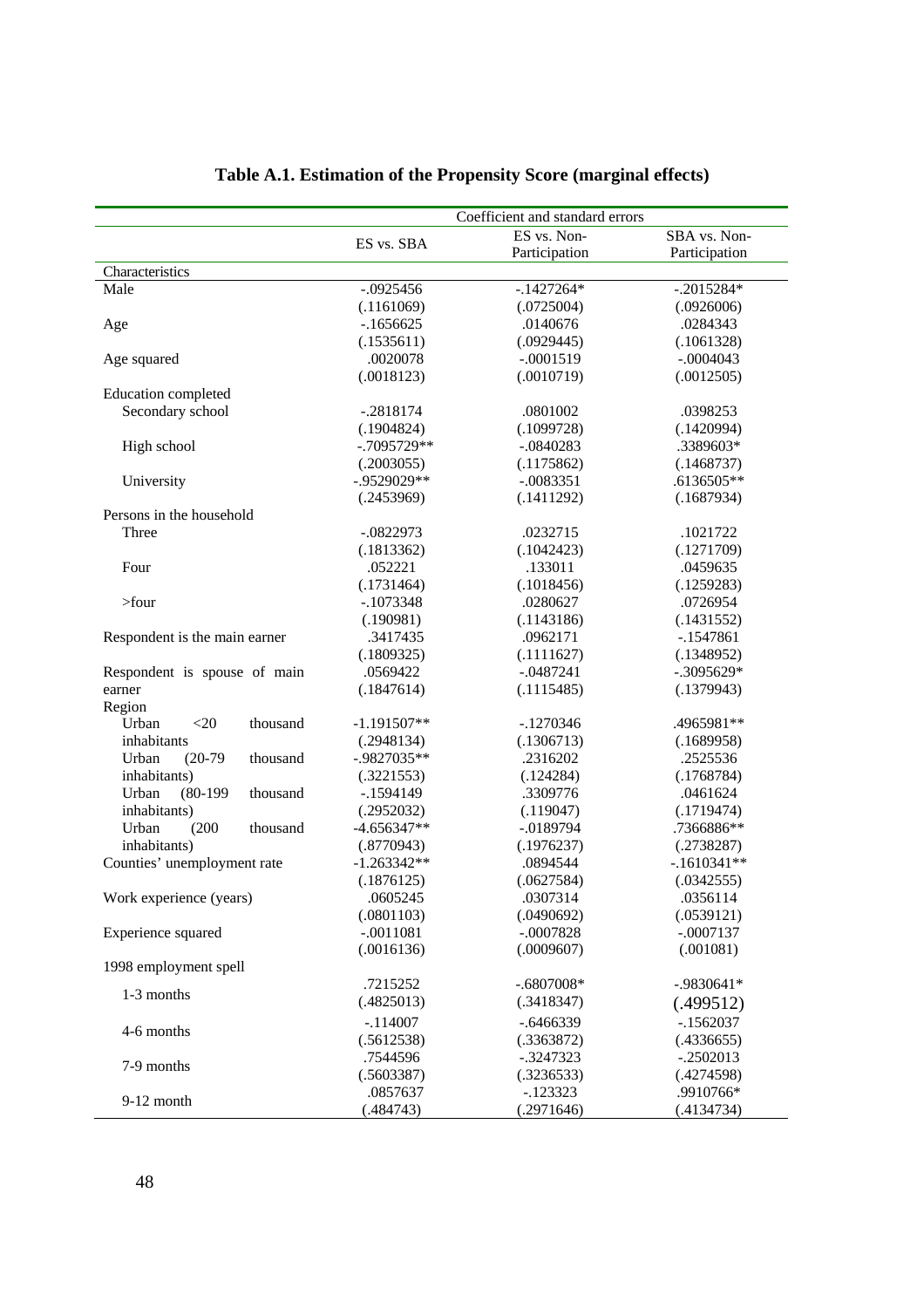|                                 |              | Coefficient and standard errors |                               |
|---------------------------------|--------------|---------------------------------|-------------------------------|
|                                 | ES vs. SBA   | ES vs. Non-Participation        | SBA vs. Non-<br>Participation |
| Characteristics                 |              |                                 |                               |
| Average earnings per month in   | .0000781     | $-.0001$                        | $-.0000$                      |
| 1998                            | (.0001593)   | (.0000854)                      | (.0000943)                    |
| (in thousand lei)               |              |                                 |                               |
| 500-600                         | .0676088     | $-.1813$                        | $-.2457$                      |
|                                 | (.3362484)   | (.2095827)                      | (.2942938)                    |
| 601-700                         | $-.0890722$  | $-.2447$                        | $-.1330$                      |
|                                 | (.2849194)   | (.1841415)                      | (.249114)                     |
| 701-850                         | $-.2301096$  | $-.1748$                        | $-.0327$                      |
|                                 | (.2499098)   | (.1698717)                      | (.2145763)                    |
| 851-1,000                       | .1270668     | $-.2043$                        | $-.2962$                      |
|                                 | (.2534562)   | (.1625509)                      | (.2074279)                    |
| 1,001-1,200                     | $-.0594705$  | $-.1763$                        | $-.3793$                      |
|                                 | (.2571654)   | (.1622569)                      | (.1984934)                    |
| 1,201-1,500                     | $-.090362$   | $-.3851*$                       | $-.1055$                      |
|                                 | (.2910924)   | (.1724099)                      | (.1972956)                    |
| 1,501-1,900                     | .0037922     | $-.4094*$                       | $-.3607$                      |
|                                 | (.3443563)   | (.1938586)                      | (.2262893)                    |
| 1,901-2,500                     | $-0.5107524$ | $-0.9456**$                     | $-.3758$                      |
|                                 | (.8254375)   | (.2595758)                      | (.2408035)                    |
| unemployment<br>1998<br>average | .1290935     | .5042**                         | .3975**                       |
| spell (months)                  | (.1080122)   | (.0673983)                      | (.0973285)                    |
| unemployment<br>spell<br>Avg.   | $-.0031777$  | $-.0387**$                      | $-.0289**$                    |
| squared                         | (.0090996)   | (.0071279)                      | (.009252)                     |
| 1998 unemployed at least 9      | $-.8385808$  | .2608                           | .6637                         |
| months                          | (.7934063)   | (.5406227)                      | (.7353178)                    |
| Received training during 1998   | $-1745353$   | $-.2614$                        | .5994                         |
|                                 | (.6501546)   | (.42072)                        | (.5026792)                    |
| 1998<br>average training length | $-.6527418$  | .1144                           | $-.0084$                      |
| (months)                        | (.4194368)   | (.1907319)                      | (.2404551)                    |
| Sample size                     | 685          | 1.775                           | 1.326                         |

## **Table A.1.** *(Continued)*  **Estimation of the Propensity Score (marginal effects)**

Standard errors in parentheses. Pseudo- $R^2$  for all 4 specifications are presented in Table 6, column 4.

**\*** significant at 5% level; \*\* significant at 1% level.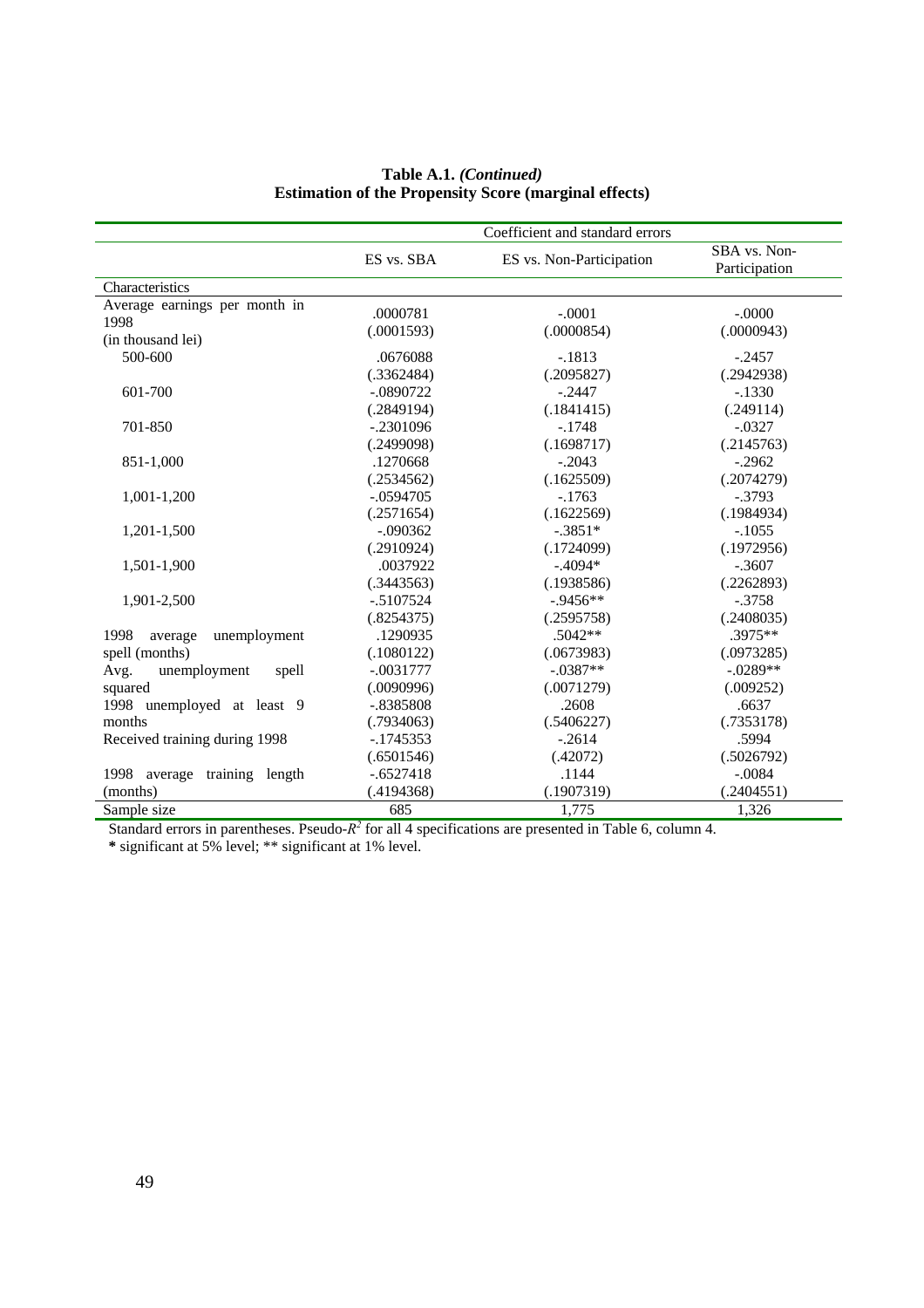## **Table A.2.**

## **Description of outcome variables**

| <b>Variables</b>                     | <b>Definition</b>                                                     |
|--------------------------------------|-----------------------------------------------------------------------|
| At the time of the survey            |                                                                       |
| <b>Employed or self-employed</b>     | Person was employed at the time of the survey (dummy variable)        |
| <b>Employed</b>                      | Person was employed at a wage or salary job at the time of the survey |
|                                      | (dummy variable)                                                      |
| Self-employed                        | Person was self-employed at the time of the survey (dummy variable)   |
| <b>Average monthly earnings</b>      | Average monthly earnings at the time of the survey                    |
| During the two year period 2000-2001 |                                                                       |
| <b>Employed at least 6 months</b>    | Person has been employed for at least 6 months during the period      |
|                                      | 2000-2001 (dummy variable)                                            |
| <b>Employed at least 12 months</b>   | Person has been employed for at least 12 months during the period     |
|                                      | 2000-2001 (dummy variable)                                            |
| <b>Months</b> unemployed             | Number of months the person has been unemployed during the period     |
|                                      | 2000-2001                                                             |
| <b>Months receiving UB payments</b>  | Number of months the person has been registered with the Public       |
|                                      | Employment Services and receiving unemployment benefits payment       |
|                                      | during the period 2000-2001                                           |
| <b>Average monthly earnings</b>      | Average monthly earnings during the two-year period 2000-2001         |

Note: Earnings are deflated by gross domestic product (base=1998). Earnings are coded as zero if person reported not working at the time of the survey.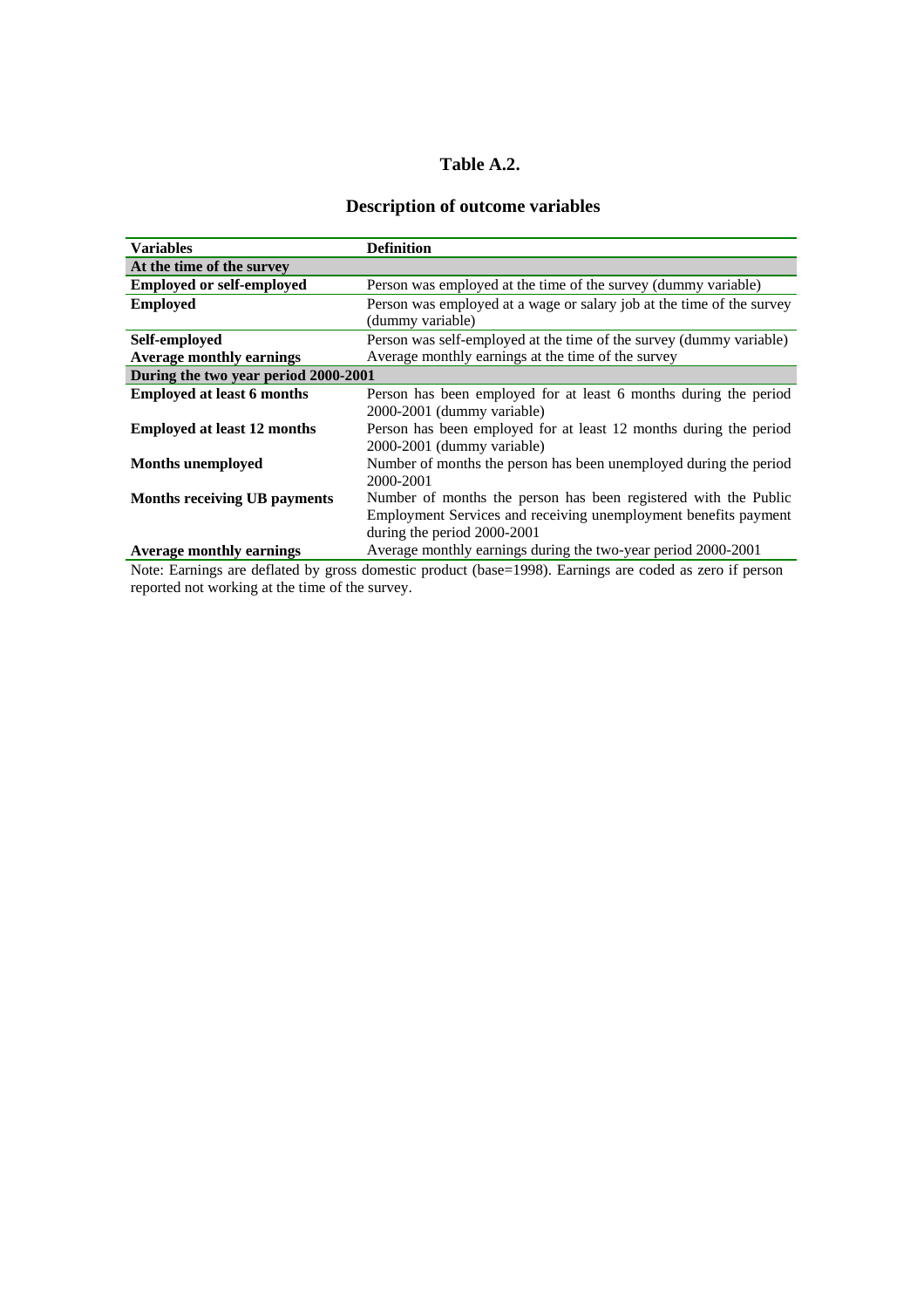## **Table A.3. Average Treatment Effects according to Pre-Unemployment History**  (Percentage points except where noted)

|                                                  |              | Employment services vs.<br>Small-business assistance<br>(1) | Employment services vs.<br>No participation<br>(2) |                    | Small-business assistance vs.<br>No participation<br>(3) |             |
|--------------------------------------------------|--------------|-------------------------------------------------------------|----------------------------------------------------|--------------------|----------------------------------------------------------|-------------|
| <b>OUTCOMES</b>                                  | $<$ 6 months | $>5$ months                                                 | $<$ 6 months                                       | $>5$ months        | $<$ 6 months                                             | $>5$ months |
| Current experience                               |              |                                                             |                                                    |                    |                                                          |             |
| Employed or self-employed                        | 1.66         | 4.49                                                        | $12.25\checkmark$                                  | $-3.83\checkmark$  | 4.29                                                     | 18.98       |
| Employed                                         | 5.49         | 6.76                                                        | 13.14                                              | $-3.49$            | $-0.83$                                                  | 14.93       |
| Self-employed                                    | $-3.43$      | $-2.27$                                                     | $-0.52$                                            | $-0.78$            | 3.55                                                     | 4.09        |
| Average wage<br>(in tousand lei)                 | $-52.03$     | 27.21                                                       | $102.01\check{ }$                                  | $-70.20\checkmark$ | 31.46                                                    | 204.01      |
| During the two year period<br>2000-2001          |              |                                                             |                                                    |                    |                                                          |             |
| for at least 6<br>Employed<br>months             | 15.19        | 13.29                                                       | $7.55\checkmark$                                   | $-5.02\check{ }$   | 5.64                                                     | 3.15        |
| Employed for at least 12<br>months               | 22.31        | 20.80                                                       | 7.33                                               | $-1.15$            | 3.65                                                     | 4.35        |
| Average wage<br>(in thousand lei)                | $-86.44<$    | 55.02√                                                      | 91.47                                              | 18.83              | 19.68                                                    | 123.90      |
| Months unemployment                              | $-3.85$      | $-4.10$                                                     | $-2.04$                                            | $-0.20$            | $-1.02$                                                  | $-1.55$     |
| $\mathbf{UB}$<br>Months<br>receiving<br>payments | $-0.95$      | 0.20                                                        | $-1.00$                                            | $-0.21$            | $-0.70$                                                  | $-0.01$     |
| Sample size                                      | 388          | 189                                                         | 1,282                                              | 324                | 966                                                      | 208         |
| Size of treatment group                          | 256          | 99                                                          | 482                                                | 213                | 244                                                      | 45          |
| Size of comparison group                         | 132          | 90                                                          | 1,282                                              | 111                | 722                                                      | 163         |

Monthly earnings have been deflated using 1998 deflator. Bold numbers indicate significance at the 5% level (two-sided test).